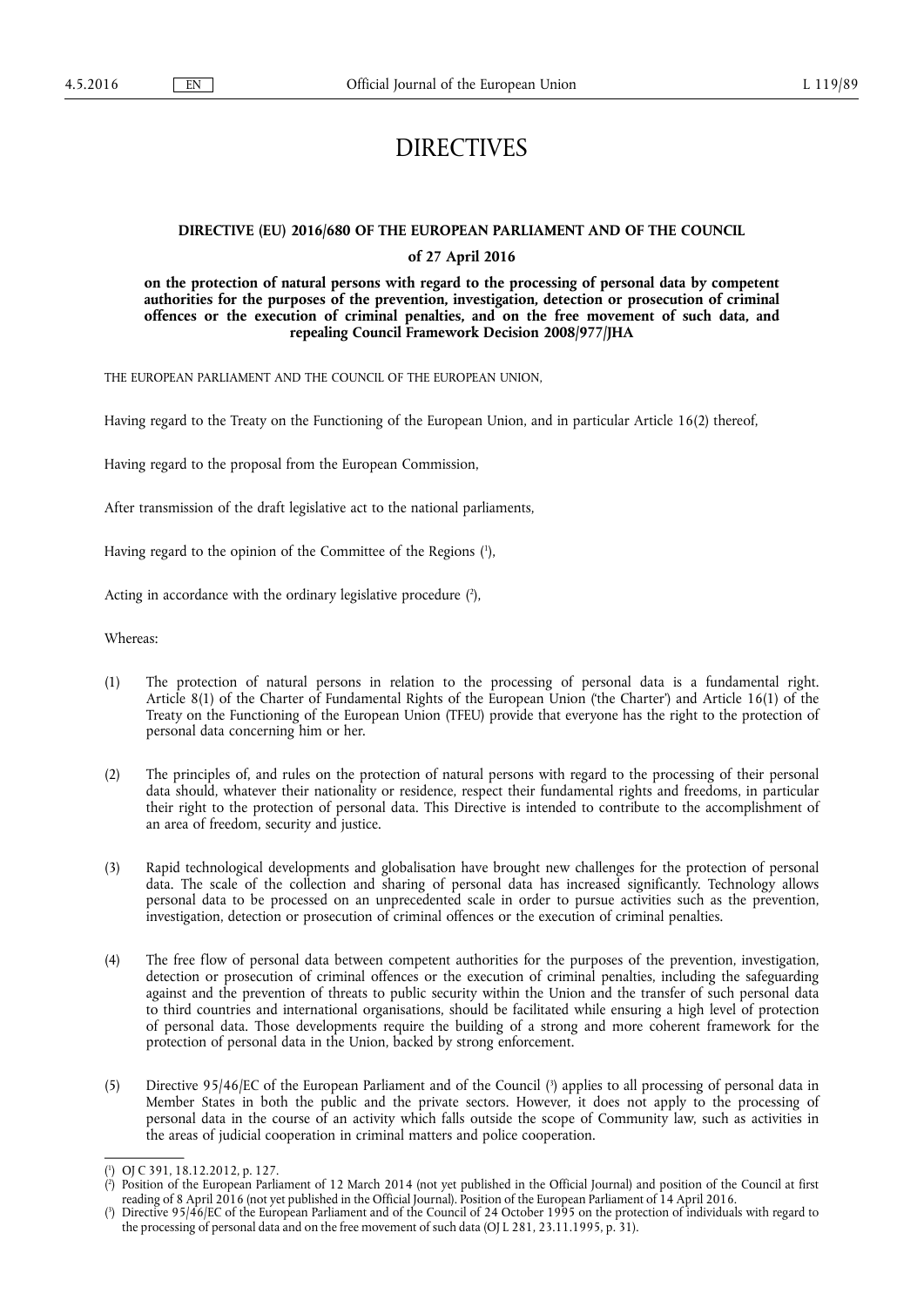(6) Council Framework Decision 2008/977/JHA ( 1 ) applies in the areas of judicial cooperation in criminal matters and police cooperation. The scope of application of that Framework Decision is limited to the processing of personal data transmitted or made available between Member States.

(7) Ensuring a consistent and high level of protection of the personal data of natural persons and facilitating the exchange of personal data between competent authorities of Members States is crucial in order to ensure effective judicial cooperation in criminal matters and police cooperation. To that end, the level of protection of the rights and freedoms of natural persons with regard to the processing of personal data by competent authorities for the purposes of the prevention, investigation, detection or prosecution of criminal offences or the execution of criminal penalties, including the safeguarding against and the prevention of threats to public security, should be equivalent in all Member States. Effective protection of personal data throughout the Union requires the strengthening of the rights of data subjects and of the obligations of those who process personal data, as well as equivalent powers for monitoring and ensuring compliance with the rules for the protection of personal data in the Member States.

- (8) Article 16(2) TFEU mandates the European Parliament and the Council to lay down the rules relating to the protection of natural person s with regard to the processing of personal data and the rules relating to the free movement of personal data.
- (9) On that basis, Regulation (EU) 2016/679 of the European Parliament and of the Council ( 2 ) lays down general rules to protect natural persons in relation to the processing of personal data and to ensure the free movement of personal data within the Union.
- (10) In Declaration No 21 on the protection of personal data in the fields of judicial cooperation in criminal matters and police cooperation, annexed to the final act of the intergovernmental conference which adopted the Treaty of Lisbon, the conference acknowledged that specific rules on the protection of personal data and the free movement of personal data in the fields of judicial cooperation in criminal matters and police cooperation based on Article 16 TFEU may prove necessary because of the specific nature of those fields.
- (11) It is therefore appropriate for those fields to be addressed by a directive that lays down the specific rules relating to the protection of natural persons with regard to the processing of personal data by competent authorities for the purposes of the prevention, investigation, detection or prosecution of criminal offences or the execution of criminal penalties, including the safeguarding against and the prevention of threats to public security, respecting the specific nature of those activities. Such competent authorities may include not only public authorities such as the judicial authorities, the police or other law-enforcement authorities but also any other body or entity entrusted by Member State law to exercise public authority and public powers for the purposes of this Directive. Where such a body or entity processes personal data for purposes other than for the purposes of this Directive, Regulation (EU)  $2016/679$  applies. Regulation (EU)  $2016/679$  therefore applies in cases where a body or entity collects personal data for other purposes and further processes those personal data in order to comply with a legal obligation to which it is subject. For example, for the purposes of investigation detection or prosecution of criminal offences financial institutions retain certain personal data which are processed by them, and provide those personal data only to the competent national authorities in specific cases and in accordance with Member State law. A body or entity which processes personal data on behalf of such authorities within the scope of this Directive should be bound by a contract or other legal act and by the provisions applicable to processors pursuant to this Directive, while the application of Regulation (EU) 2016/679 remains unaffected for the processing of personal data by the processor outside the scope of this Directive.
- (12) The activities carried out by the police or other law-enforcement authorities are focused mainly on the prevention, investigation, detection or prosecution of criminal offences, including police activities without prior knowledge if an incident is a criminal offence or not. Such activities can also include the exercise of authority by taking coercive measures such as police activities at demonstrations, major sporting events and riots. They also include maintaining law and order as a task conferred on the police or other law-enforcement authorities where

<sup>(</sup> 1 ) Council Framework Decision 2008/977/JHA of 27 November 2008 on the protection of personal data processed in the framework of police and judicial cooperation in criminal matters (OJ L 350, 30.12.2008, p. 60).

<sup>(</sup> 2 ) Regulation (EU) 2016/679 of the European Parliament and of the Council of 27 April 2016 on the protection of natural persons with regard to the processing of personal data and on the free movement of such data and repealing Directive 95/46/EC (General Data Protection Regulation) (see page 1 of this Official Journal).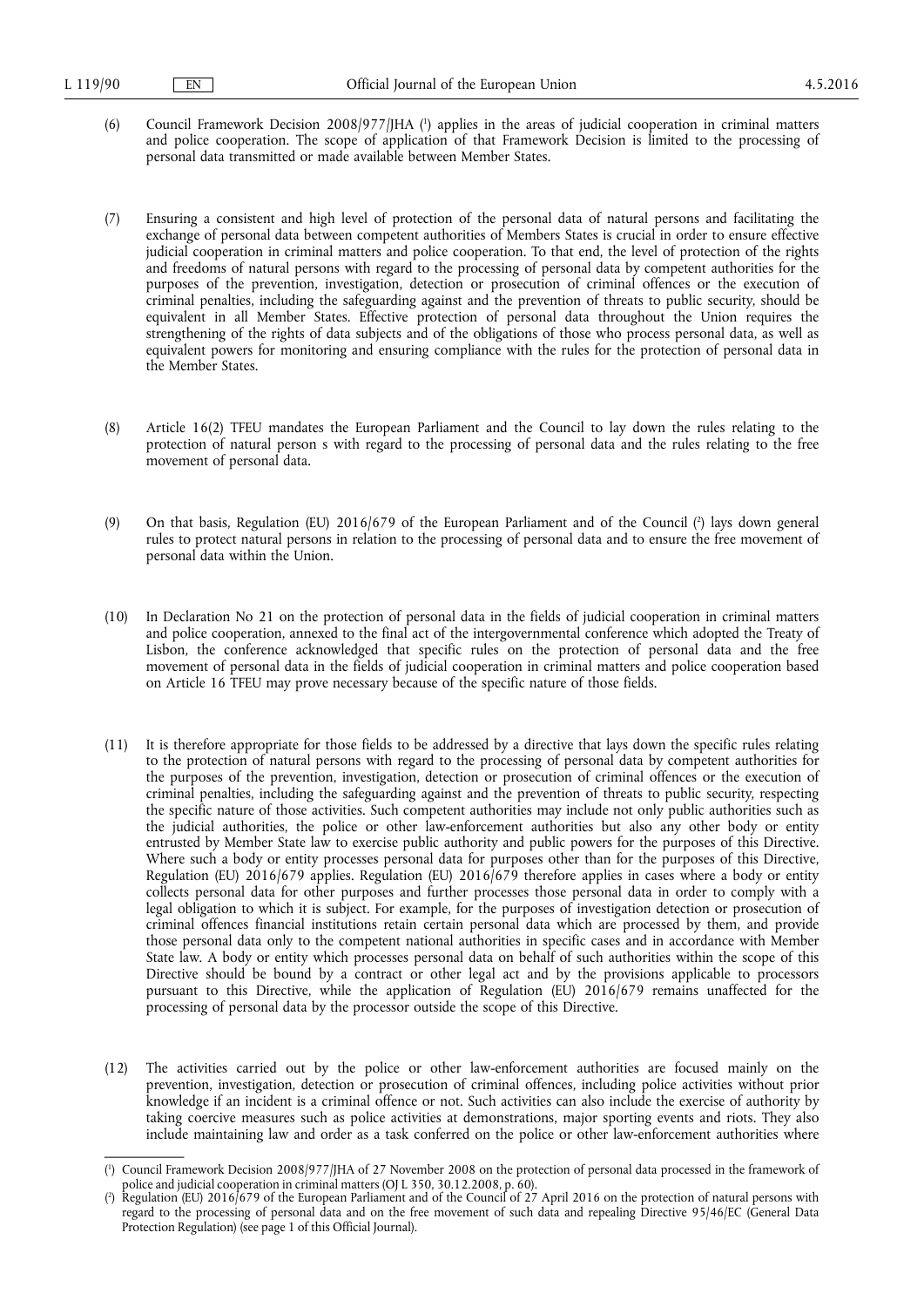necessary to safeguard against and prevent threats to public security and to fundamental interests of the society protected by law which may lead to a criminal offence. Member States may entrust competent authorities with other tasks which are not necessarily carried out for the purposes of the prevention, investigation, detection or prosecution of criminal offences, including the safeguarding against and the prevention of threats to public security, so that the processing of personal data for those other purposes, in so far as it is within the scope of Union law, falls within the scope of Regulation (EU) 2016/679.

- (13) A criminal offence within the meaning of this Directive should be an autonomous concept of Union law as interpreted by the Court of Justice of the European Union (the 'Court of Justice').
- (14) Since this Directive should not apply to the processing of personal data in the course of an activity which falls outside the scope of Union law, activities concerning national security, activities of agencies or units dealing with national security issues and the processing of personal data by the Member States when carrying out activities which fall within the scope of Chapter 2 of Title V of the Treaty on European Union (TEU) should not be considered to be activities falling within the scope of this Directive.
- (15) In order to ensure the same level of protection for natural persons through legally enforceable rights throughout the Union and to prevent divergences hampering the exchange of personal data between competent authorities, this Directive should provide for harmonised rules for the protection and the free movement of personal data processed for the purposes of the prevention, investigation, detection or prosecution of criminal offences or the execution of criminal penalties, including the safeguarding against and the prevention of threats to public security. The approximation of Member States' laws should not result in any lessening of the personal data protection they afford but should, on the contrary, seek to ensure a high level of protection within the Union. Member States should not be precluded from providing higher safeguards than those established in this Directive for the protection of the rights and freedoms of the data subject with regard to the processing of personal data by competent authorities.
- (16) This Directive is without prejudice to the principle of public access to official documents. Under Regulation (EU) 2016/679 personal data in official documents held by a public authority or a public or private body for the performance of a task carried out in the public interest may be disclosed by that authority or body in accordance with Union or Member State law to which the public authority or body is subject in order to reconcile public access to official documents with the right to the protection of personal data.
- (17) The protection afforded by this Directive should apply to natural persons, whatever their nationality or place of residence, in relation to the processing of their personal data.
- (18) In order to prevent creating a serious risk of circumvention, the protection of natural persons should be technologically neutral and should not depend on the techniques used. The protection of natural persons should apply to the processing of personal data by automated means, as well as to manual processing, if the personal data are contained or are intended to be contained in a filing system. Files or sets of files, as well as their cover pages, which are not structured according to specific criteria should not fall within the scope of this Directive.
- (19) Regulation (EC) No 45/2001 of the European Parliament and of the Council ( 1 ) applies to the processing of personal data by the Union institutions, bodies, offices and agencies. Regulation (EC) No 45/2001 and other Union legal acts applicable to such processing of personal data should be adapted to the principles and rules established in Regulation (EU) 2016/679.
- (20) This Directive does not preclude Member States from specifying processing operations and processing procedures in national rules on criminal procedures in relation to the processing of personal data by courts and other judicial authorities, in particular as regards personal data contained in a judicial decision or in records in relation to criminal proceedings.

<sup>(</sup> 1 ) Regulation (EC) No 45/2001 of the European Parliament and of the Council of 18 December 2000 on the protection of individuals with regard to the processing of personal data by the Community institutions and bodies and on the free movement of such data (OJ L 8, 12.1.2001, p. 1).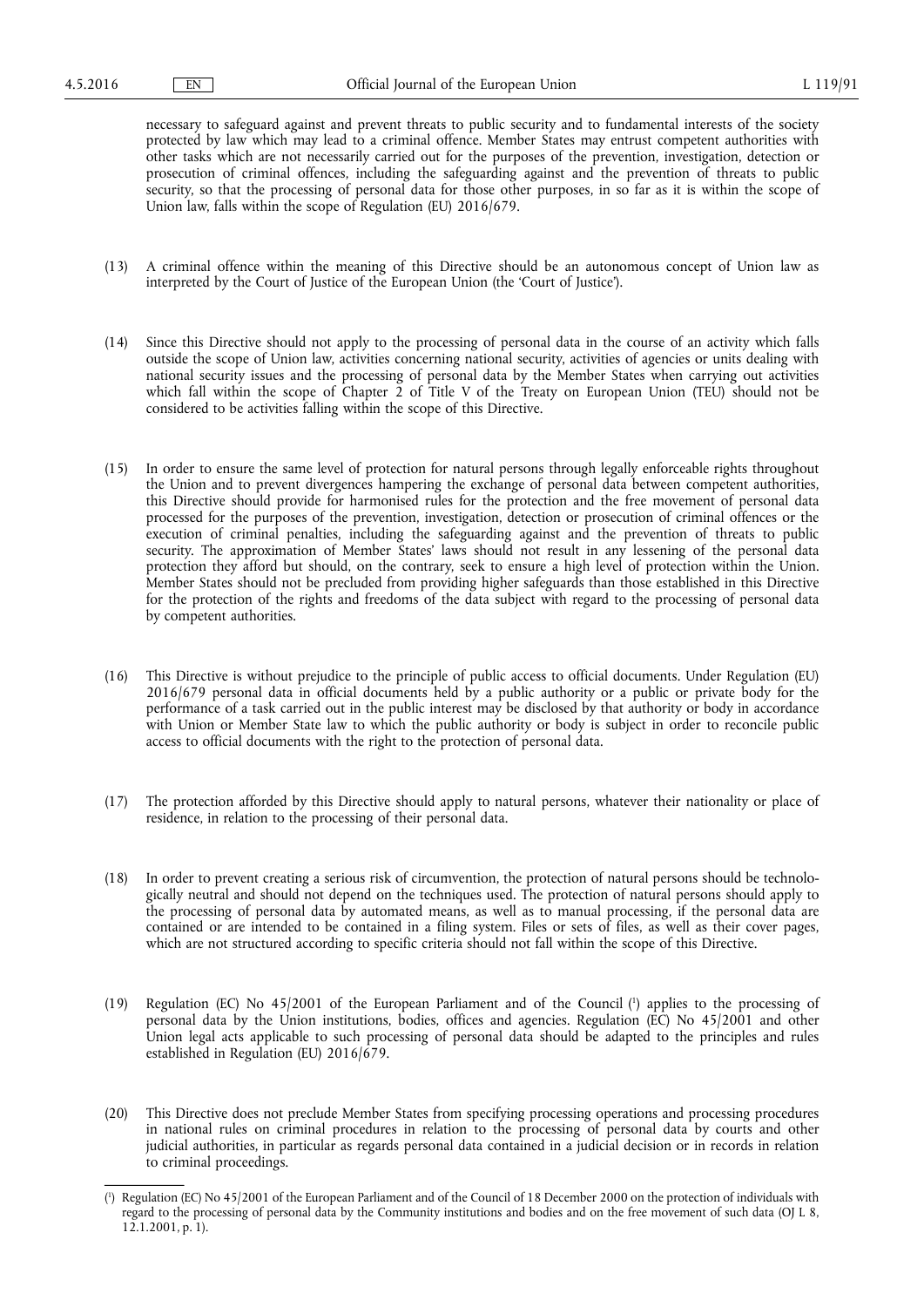- (21) The principles of data protection should apply to any information concerning an identified or identifiable natural person. To determine whether a natural person is identifiable, account should be taken of all the means reasonably likely to be used, such as singling out, either by the controller or by another person to identify the natural person directly or indirectly. To ascertain whether means are reasonably likely to be used to identify the natural person, account should be taken of all objective factors, such as the costs of and the amount of time required for identification, taking into consideration the available technology at the time of the processing and technological developments. The principles of data protection should therefore not apply to anonymous information, namely information which does not relate to an identified or identifiable natural person or to personal data rendered anonymous in such a manner that the data subject is no longer identifiable.
- (22) Public authorities to which personal data are disclosed in accordance with a legal obligation for the exercise of their official mission, such as tax and customs authorities, financial investigation units, independent administrative authorities, or financial market authorities responsible for the regulation and supervision of securities markets should not be regarded as recipients if they receive personal data which are necessary to carry out a particular inquiry in the general interest, in accordance with Union or Member State law. The requests for disclosure sent by the public authorities should always be in writing, reasoned and occasional and should not concern the entirety of a filing system or lead to the interconnection of filing systems. The processing of personal data by those public authorities should comply with the applicable data protection rules according to the purposes of the processing.
- (23) Genetic data should be defined as personal data relating to the inherited or acquired genetic characteristics of a natural person which give unique information about the physiology or health of that natural person and which result from the analysis of a biological sample from the natural person in question, in particular chromosomal, deoxyribonucleic acid (DNA) or ribonucleic acid (RNA) analysis, or from the analysis of another element enabling equivalent information to be obtained. Considering the complexity and sensitivity of genetic information, there is a great risk of misuse and re-use for various purposes by the controller. Any discrimination based on genetic features should in principle be prohibited.
- (24) Personal data concerning health should include all data pertaining to the health status of a data subject which reveal information relating to the past, current or future physical or mental health status of the data subject. This includes information about the natural person collected in the course of the registration for, or the provision of, health care services as referred to in Directive 2011/24/EU of the European Parliament and of the Council ( 1 ) to that natural person; a number, symbol or particular assigned to a natural person to uniquely identify the natural person for health purposes; information derived from the testing or examination of a body part or bodily substance, including from genetic data and biological samples; and any information on, for example, a disease, disability, disease risk, medical history, clinical treatment or the physiological or biomedical state of the data subject independent of its source, for example from a physician or other health professional, a hospital, a medical device or an in vitro diagnostic test.
- (25) All Member States are affiliated to the International Criminal Police Organisation (Interpol). To fulfil its mission, Interpol receives, stores and circulates personal data to assist competent authorities in preventing and combating international crime. It is therefore appropriate to strengthen cooperation between the Union and Interpol by promoting an efficient exchange of personal data whilst ensuring respect for fundamental rights and freedoms regarding the automatic processing of personal data. Where personal data are transferred from the Union to Interpol, and to countries which have delegated members to Interpol, this Directive, in particular the provisions on international transfers, should apply. This Directive should be without prejudice to the specific rules laid down in Council Common Position 2005/69/JHA  $(2)$  and Council Decision 2007/533/JHA  $(3)$ .
- (26) Any processing of personal data must be lawful, fair and transparent in relation to the natural persons concerned, and only processed for specific purposes laid down by law. This does not in itself prevent the law-enforcement authorities from carrying out activities such as covert investigations or video surveillance. Such activities can be done for the purposes of the prevention, investigation, detection or prosecution of criminal offences or the

<sup>(</sup> 1 ) Directive 2011/24/EU of the European Parliament and of the Council of 9 March 2011 on the application of patients' rights in crossborder healthcare (OJ L 88, 4.4.2011, p. 45).

<sup>(</sup> 2 ) Council Common Position 2005/69/JHA of 24 January 2005 on exchanging certain data with Interpol (OJ L 27, 29.1.2005, p. 61).

<sup>(</sup> 3 ) Council Decision 2007/533/JHA of 12 June 2007 on the establishment, operation and use of the second generation Schengen Information System (SIS II) (OJ L 205, 7.8.2007, p. 63).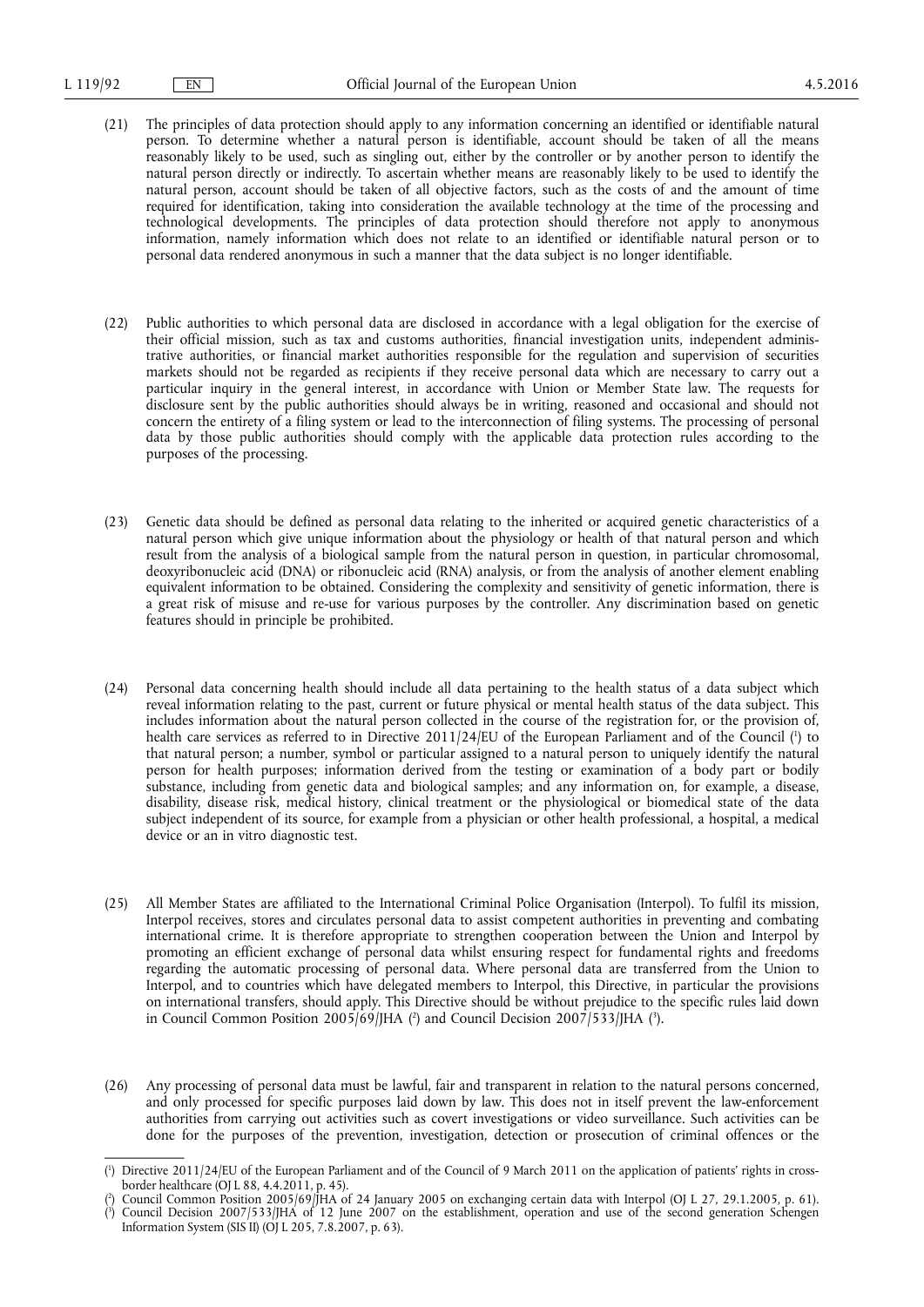execution of criminal penalties, including the safeguarding against and the prevention of threats to public security, as long as they are laid down by law and constitute a necessary and proportionate measure in a democratic society with due regard for the legitimate interests of the natural person concerned. The data protection principle of fair processing is a distinct notion from the right to a fair trial as defined in Article 47 of the Charter and in Article 6 of the European Convention for the Protection of Human Rights and Fundamental Freedoms (ECHR). Natural persons should be made aware of risks, rules, safeguards and rights in relation to the processing of their personal data and how to exercise their rights in relation to the processing. In particular, the specific purposes for which the personal data are processed should be explicit and legitimate and determined at the time of the collection of the personal data. The personal data should be adequate and relevant for the purposes for which they are processed. It should, in particular, be ensured that the personal data collected are not excessive and not kept longer than is necessary for the purpose for which they are processed. Personal data should be processed only if the purpose of the processing could not reasonably be fulfilled by other means. In order to ensure that the data are not kept longer than necessary, time limits should be established by the controller for erasure or for a periodic review. Member States should lay down appropriate safeguards for personal data stored for longer periods for archiving in the public interest, scientific, statistical or historical use.

- (27) For the prevention, investigation and prosecution of criminal offences, it is necessary for competent authorities to process personal data collected in the context of the prevention, investigation, detection or prosecution of specific criminal offences beyond that context in order to develop an understanding of criminal activities and to make links between different criminal offences detected.
- (28) In order to maintain security in relation to processing and to prevent processing in infringement of this Directive, personal data should be processed in a manner that ensures an appropriate level of security and confidentiality, including by preventing unauthorised access to or use of personal data and the equipment used for the processing, and that takes into account available state of the art and technology, the costs of implementation in relation to the risks and the nature of the personal data to be protected.
- (29) Personal data should be collected for specified, explicit and legitimate purposes within the scope of this Directive and should not be processed for purposes incompatible with the purposes of the prevention, investigation, detection or prosecution of criminal offences or the execution of criminal penalties, including the safeguarding against and the prevention of threats to public security. If personal data are processed by the same or another controller for a purpose within the scope of this Directive other than that for which it has been collected, such processing should be permitted under the condition that such processing is authorised in accordance with applicable legal provisions and is necessary for and proportionate to that other purpose.
- (30) The principle of accuracy of data should be applied while taking account of the nature and purpose of the processing concerned. In particular in judicial proceedings, statements containing personal data are based on the subjective perception of natural persons and are not always verifiable. Consequently, the requirement of accuracy should not appertain to the accuracy of a statement but merely to the fact that a specific statement has been made.
- (31) It is inherent to the processing of personal data in the areas of judicial cooperation in criminal matters and police cooperation that personal data relating to different categories of data subjects are processed. Therefore, a clear distinction should, where applicable and as far as possible, be made between personal data of different categories of data subjects such as: suspects; persons convicted of a criminal offence; victims and other parties, such as witnesses; persons possessing relevant information or contacts; and associates of suspects and convicted criminals. This should not prevent the application of the right of presumption of innocence as guaranteed by the Charter and by the ECHR, as interpreted in the case-law of the Court of Justice and by the European Court of Human Rights respectively.
- (32) The competent authorities should ensure that personal data which are inaccurate, incomplete or no longer up to date are not transmitted or made available. In order to ensure the protection of natural persons, the accuracy, completeness or the extent to which the personal data are up to date and the reliability of the personal data transmitted or made available, the competent authorities should, as far as possible, add necessary information in all transmissions of personal data.
- (33) Where this Directive refers to Member State law, a legal basis or a legislative measure, this does not necessarily require a legislative act adopted by a parliament, without prejudice to requirements pursuant to the constitutional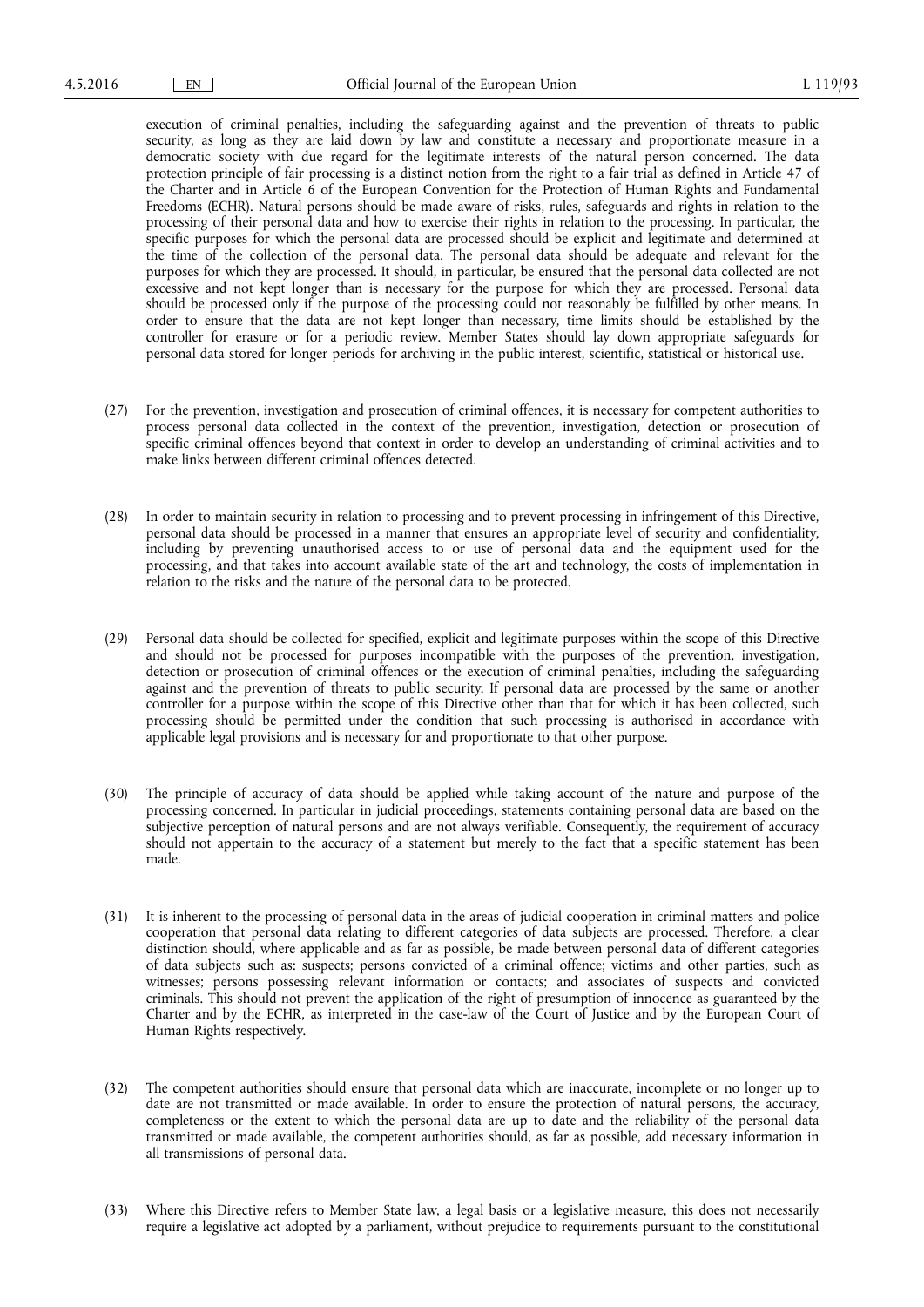order of the Member State concerned. However, such a Member State law, legal basis or legislative measure should be clear and precise and its application foreseeable for those subject to it, as required by the case-law of the Court of Justice and the European Court of Human Rights. Member State law regulating the processing of personal data within the scope of this Directive should specify at least the objectives, the personal data to be processed, the purposes of the processing and procedures for preserving the integrity and confidentiality of personal data and procedures for its destruction, thus providing sufficient guarantees against the risk of abuse and arbitrariness.

- (34) The processing of personal data by competent authorities for the purposes of the prevention, investigation, detection or prosecution of criminal offences or the execution of criminal penalties, including the safeguarding against and the prevention of threats to public security, should cover any operation or set of operations which are performed upon personal data or sets of personal data for those purposes, whether by automated means or otherwise, such as collection, recording, organisation, structuring, storage, adaptation or alteration, retrieval, consultation, use, alignment or combination, restriction of processing, erasure or destruction. In particular, the rules of this Directive should apply to the transmission of personal data for the purposes of this Directive to a recipient not subject to this Directive. Such a recipient should encompass a natural or legal person, public authority, agency or any other body to which personal data are lawfully disclosed by the competent authority. Where personal data were initially collected by a competent authority for one of the purposes of this Directive, Regulation (EU) 2016/679 should apply to the processing of those data for purposes other than the purposes of this Directive where such processing is authorised by Union or Member State law. In particular, the rules of Regulation (EU) 2016/679 should apply to the transmission of personal data for purposes outside the scope of this Directive. For the processing of personal data by a recipient that is not a competent authority or that is not acting as such within the meaning of this Directive and to which personal data are lawfully disclosed by a competent authority, Regulation (EU) 2016/679 should apply. While implementing this Directive, Member States should also be able to further specify the application of the rules of Regulation (EU) 2016/679, subject to the conditions set out therein.
- (35) In order to be lawful, the processing of personal data under this Directive should be necessary for the performance of a task carried out in the public interest by a competent authority based on Union or Member State law for the purposes of the prevention, investigation, detection or prosecution of criminal offences or the execution of criminal penalties, including the safeguarding against and the prevention of threats to public security. Those activities should cover the protection of vital interests of the data subject. The performance of the tasks of preventing, investigating, detecting or prosecuting criminal offences institutionally conferred by law to the competent authorities allows them to require or order natural persons to comply with requests made. In such a case, the consent of the data subject, as defined in Regulation (EU) 2016/679, should not provide a legal ground for processing personal data by competent authorities. Where the data subject is required to comply with a legal obligation, the data subject has no genuine and free choice, so that the reaction of the data subject could not be considered to be a freely given indication of his or her wishes. This should not preclude Member States from providing, by law, that the data subject may agree to the processing of his or her personal data for the purposes of this Directive, such as DNA tests in criminal investigations or the monitoring of his or her location with electronic tags for the execution of criminal penalties.
- (36) Member States should provide that where Union or Member State law applicable to the transmitting competent authority provides for specific conditions applicable in specific circumstances to the processing of personal data, such as the use of handling codes, the transmitting competent authority should inform the recipient of such personal data of those conditions and the requirement to respect them. Such conditions could, for example, include a prohibition against transmitting the personal data further to others, or using them for purposes other than those for which they were transmitted to the recipient, or informing the data subject in the case of a limitation of the right of information without the prior approval of the transmitting competent authority. Those obligations should also apply to transfers by the transmitting competent authority to recipients in third countries or international organisations. Member States should ensure that the transmitting competent authority does not apply such conditions to recipients in other Member States or to agencies, offices and bodies established pursuant to Chapters 4 and 5 of Title V of the TFEU other than those applicable to similar data transmissions within the Member State of that competent authority.
- (37) Personal data which are, by their nature, particularly sensitive in relation to fundamental rights and freedoms merit specific protection as the context of their processing could create significant risks to the fundamental rights and freedoms. Those personal data should include personal data revealing racial or ethnic origin, whereby the use of the term 'racial origin' in this Directive does not imply an acceptance by the Union of theories which attempt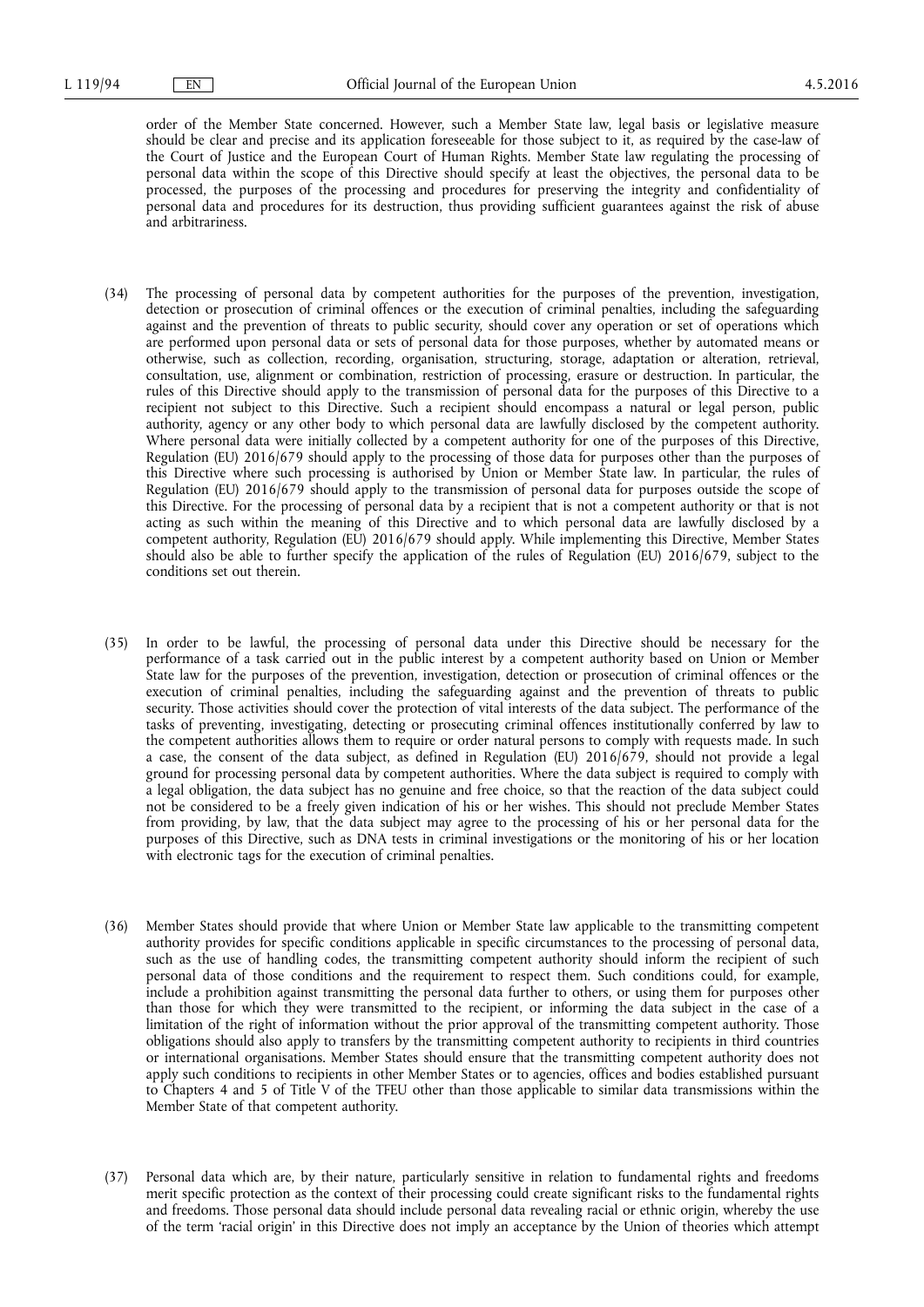to determine the existence of separate human races. Such personal data should not be processed, unless processing is subject to appropriate safeguards for the rights and freedoms of the data subject laid down by law and is allowed in cases authorised by law; where not already authorised by such a law, the processing is necessary to protect the vital interests of the data subject or of another person; or the processing relates to data which are manifestly made public by the data subject. Appropriate safeguards for the rights and freedoms of the data subject could include the possibility to collect those data only in connection with other data on the natural person concerned, the possibility to secure the data collected adequately, stricter rules on the access of staff of the competent authority to the data and the prohibition of transmission of those data. The processing of such data should also be allowed by law where the data subject has explicitly agreed to the processing that is particularly intrusive to him or her. However, the consent of the data subject should not provide in itself a legal ground for processing such sensitive personal data by competent authorities.

- (38) The data subject should have the right not to be subject to a decision evaluating personal aspects relating to him or her which is based solely on automated processing and which produces adverse legal effects concerning, or significantly affects, him or her. In any case, such processing should be subject to suitable safeguards, including the provision of specific information to the data subject and the right to obtain human intervention, in particular to express his or her point of view, to obtain an explanation of the decision reached after such assessment or to challenge the decision. Profiling that results in discrimination against natural persons on the basis of personal data which are by their nature particularly sensitive in relation to fundamental rights and freedoms should be prohibited under the conditions laid down in Articles 21 and 52 of the Charter.
- (39) In order to enable him or her to exercise his or her rights, any information to the data subject should be easily accessible, including on the website of the controller, and easy to understand, using clear and plain language. Such information should be adapted to the needs of vulnerable persons such as children.
- (40) Modalities should be provided for facilitating the exercise of the data subject's rights under the provisions adopted pursuant to this Directive, including mechanisms to request and, if applicable, obtain, free of charge, in particular, access to and rectification or erasure of personal data and restriction of processing. The controller should be obliged to respond to requests of the data subject without undue delay, unless the controller applies limitations to data subject rights in accordance with this Directive. Moreover, if requests are manifestly unfounded or excessive, such as where the data subject unreasonably and repetitiously requests information or where the data subject abuses his or her right to receive information, for example, by providing false or misleading information when making the request, the controller should be able to charge a reasonable fee or refuse to act on the request.
- (41) Where the controller requests the provision of additional information necessary to confirm the identity of the data subject, that information should be processed only for that specific purpose and should not be stored for longer than needed for that purpose.
- (42) At least the following information should be made available to the data subject: the identity of the controller, the existence of the processing operation, the purposes of the processing, the right to lodge a complaint and the existence of the right to request from the controller access to and rectification or erasure of personal data or restriction of processing. This could take place on the website of the competent authority. In addition, in specific cases and in order to enable the exercise of his or her rights, the data subject should be informed of the legal basis for the processing and of how long the data will be stored, in so far as such further information is necessary, taking into account the specific circumstances in which the data are processed, to guarantee fair processing in respect of the data subject.
- (43) A natural person should have the right of access to data which has been collected concerning him or her, and to exercise this right easily and at reasonable intervals, in order to be aware of and verify the lawfulness of the processing. Every data subject should therefore have the right to know, and obtain communications about, the purposes for which the data are processed, the period during which the data are processed and the recipients of the data, including those in third countries. Where such communications include information as to the origin of the personal data, the information should not reveal the identity of natural persons, in particular confidential sources. For that right to be complied with, it is sufficient that the data subject be in possession of a full summary of those data in an intelligible form, that is to say a form which allows that data subject to become aware of those data and to verify that they are accurate and processed in accordance with this Directive, so that it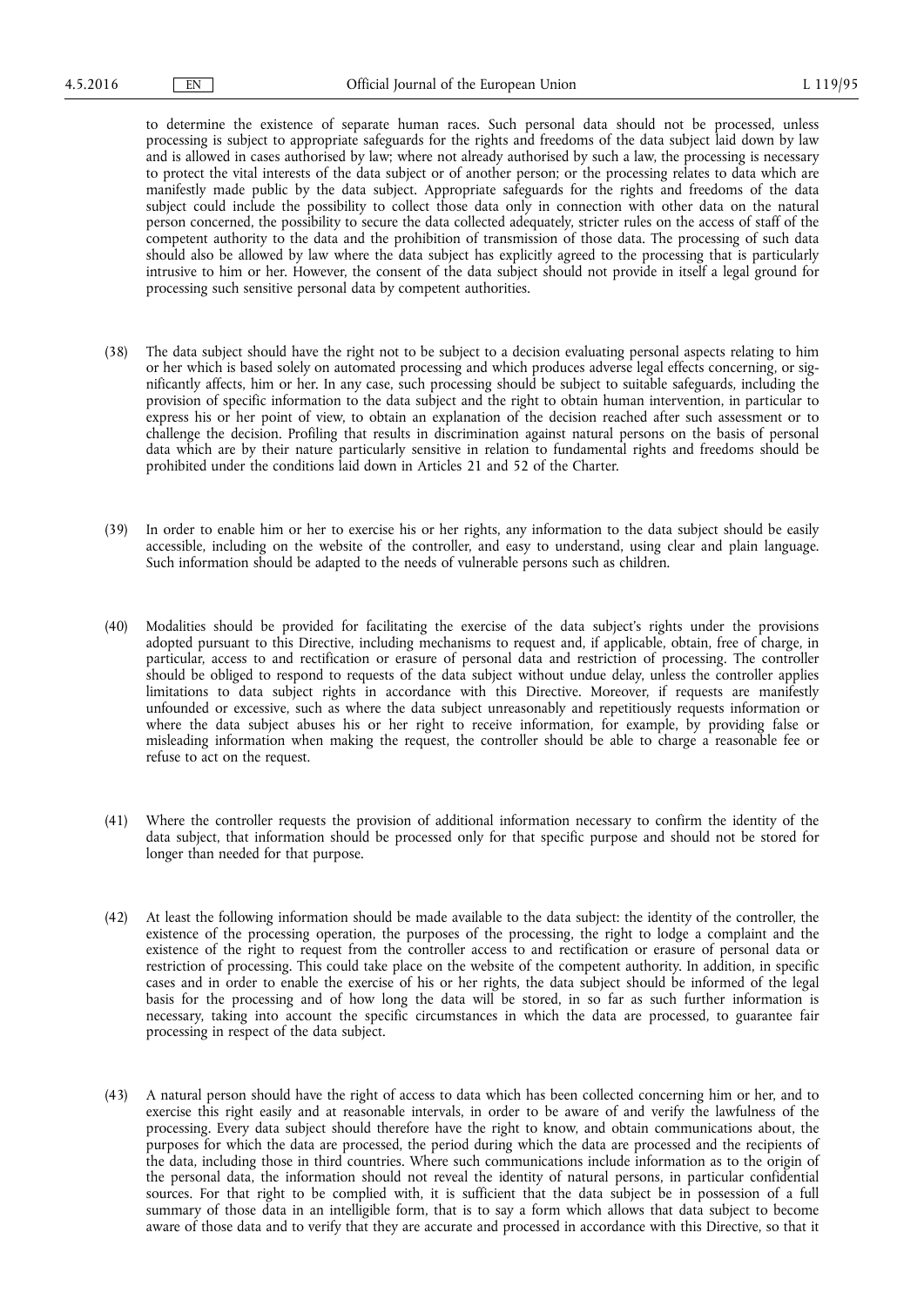is possible for him or her to exercise the rights conferred on him or her by this Directive. Such a summary could be provided in the form of a copy of the personal data undergoing processing.

- (44) Member States should be able to adopt legislative measures delaying, restricting or omitting the information to data subjects or restricting, wholly or partly, the access to their personal data to the extent that and as long as such a measure constitutes a necessary and proportionate measure in a democratic society with due regard for the fundamental rights and the legitimate interests of the natural person concerned, to avoid obstructing official or legal inquiries, investigations or procedures, to avoid prejudicing the prevention, investigation, detection or prosecution of criminal offences or the execution of criminal penalties, to protect public security or national security, or to protect the rights and freedoms of others. The controller should assess, by way of a concrete and individual examination of each case, whether the right of access should be partially or completely restricted.
- (45) Any refusal or restriction of access should in principle be set out in writing to the data subject and include the factual or legal reasons on which the decision is based.
- (46) Any restriction of the rights of the data subject must comply with the Charter and with the ECHR, as interpreted in the case-law of the Court of Justice and by the European Court of Human Rights respectively, and in particular respect the essence of those rights and freedoms.
- (47) A natural person should have the right to have inaccurate personal data concerning him or her rectified, in particular where it relates to facts, and the right to erasure where the processing of such data infringes this Directive. However, the right to rectification should not affect, for example, the content of a witness testimony. A natural person should also have the right to restriction of processing where he or she contests the accuracy of personal data and its accuracy or inaccuracy cannot be ascertained or where the personal data have to be maintained for purpose of evidence. In particular, instead of erasing personal data, processing should be restricted if in a specific case there are reasonable grounds to believe that erasure could affect the legitimate interests of the data subject. In such a case, restricted data should be processed only for the purpose which prevented their erasure. Methods to restrict the processing of personal data could include, inter alia, moving the selected data to another processing system, for example for archiving purposes, or making the selected data unavailable. In automated filing systems the restriction of processing should in principle be ensured by technical means. The fact that the processing of personal data is restricted should be indicated in the system in such a manner that it is clear that the processing of the personal data is restricted. Such rectification or erasure of personal data or restriction of processing should be communicated to recipients to whom the data have been disclosed and to the competent authorities from which the inaccurate data originated. The controllers should also abstain from further dissemination of such data.
- (48) Where the controller denies a data subject his or her right to information, access to or rectification or erasure of personal data or restriction of processing, the data subject should have the right to request that the national supervisory authority verify the lawfulness of the processing. The data subject should be informed of that right. Where the supervisory authority acts on behalf of the data subject, the data subject should be informed by the supervisory authority at least that all necessary verifications or reviews by the supervisory authority have taken place. The supervisory authority should also inform the data subject of the right to seek a judicial remedy.
- (49) Where the personal data are processed in the course of a criminal investigation and court proceedings in criminal matters, Member States should be able to provide that the exercise the right to information, access to and rectification or erasure of personal data and restriction of processing is carried out in accordance with national rules on judicial proceedings.
- (50) The responsibility and liability of the controller for any processing of personal data carried out by the controller or on the controller's behalf should be established. In particular, the controller should be obliged to implement appropriate and effective measures and should be able to demonstrate that processing activities are in compliance with this Directive. Such measures should take into account the nature, scope, context and purposes of the processing and the risk to the rights and freedoms of natural persons. The measures taken by the controller should include drawing up and implementing specific safeguards in respect of the treatment of personal data of vulnerable natural persons, such as children.
- (51) The risk to the rights and freedoms of natural persons, of varying likelihood and severity, may result from data processing which could lead to physical, material or non-material damage, in particular: where the processing may give rise to discrimination, identity theft or fraud, financial loss, damage to the reputation, loss of confidentiality of data protected by professional secrecy, unauthorised reversal of pseudonymisation or any other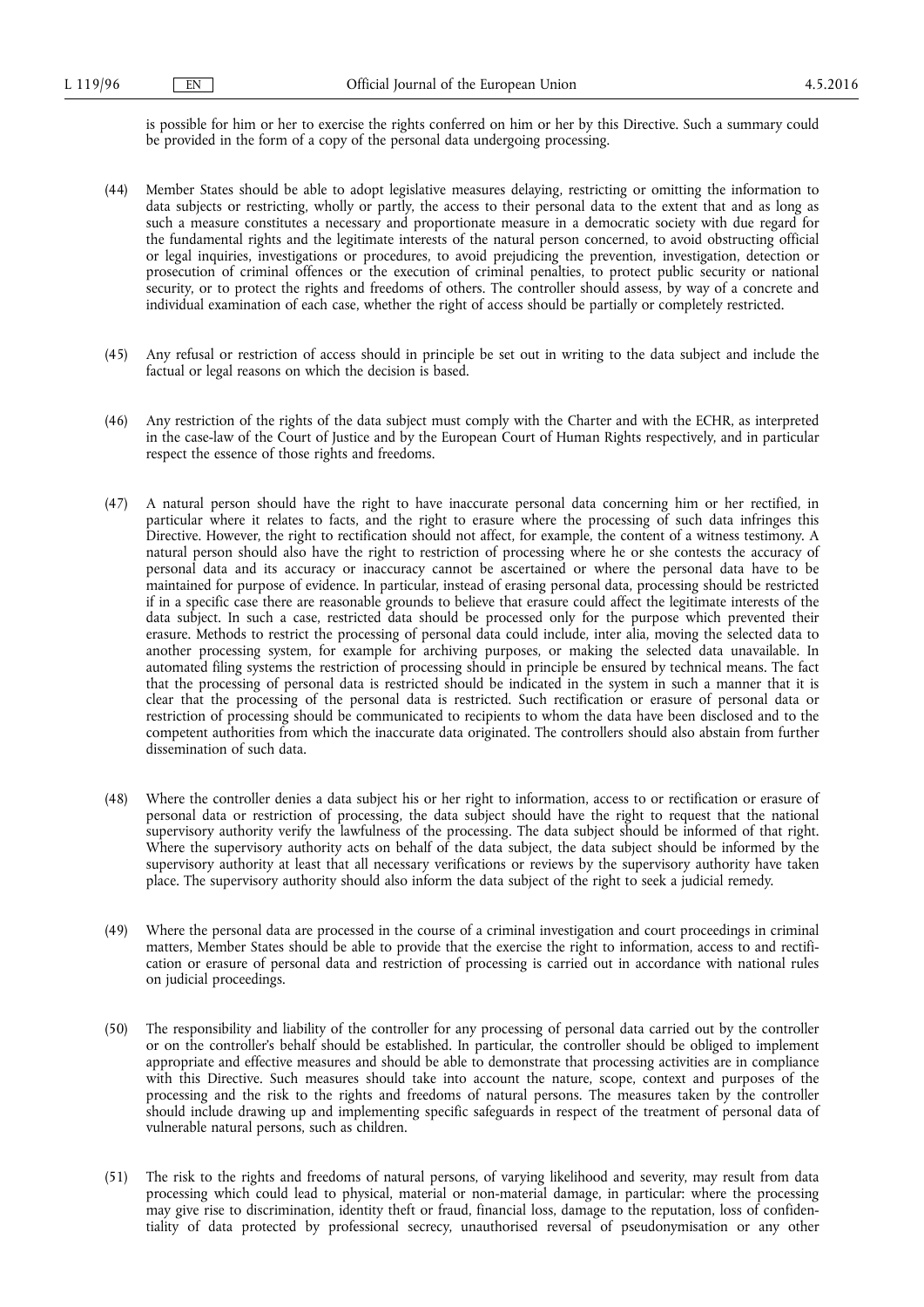significant economic or social disadvantage; where data subjects might be deprived of their rights and freedoms or from exercising control over their personal data; where personal data are processed which reveal racial or ethnic origin, political opinions, religion or philosophical beliefs or trade union membership; where genetic data or biometric data are processed in order to uniquely identify a person or where data concerning health or data concerning sex life and sexual orientation or criminal convictions and offences or related security measures are processed; where personal aspects are evaluated, in particular analysing and predicting aspects concerning performance at work, economic situation, health, personal preferences or interests, reliability or behaviour, location or movements, in order to create or use personal profiles; where personal data of vulnerable natural persons, in particular children, are processed; or where processing involves a large amount of personal data and affects a large number of data subjects.

- (52) The likelihood and severity of the risk should be determined by reference to the nature, scope, context and purposes of the processing. Risk should be evaluated on the basis of an objective assessment, through which it is established whether data-processing operations involve a high risk. A high risk is a particular risk of prejudice to the rights and freedoms of data subjects.
- (53) The protection of the rights and freedoms of natural persons with regard to the processing of personal data requires that appropriate technical and organisational measures are taken, to ensure that the requirements of this Directive are met. The implementation of such measures should not depend solely on economic considerations. In order to be able to demonstrate compliance with this Directive, the controller should adopt internal policies and implement measures which adhere in particular to the principles of data protection by design and data protection by default. Where the controller has carried out a data protection impact assessment pursuant to this Directive, the results should be taken into account when developing those measures and procedures. The measures could consist, inter alia, of the use of pseudonymisation, as early as possible. The use of pseudonymisation for the purposes of this Directive can serve as a tool that could facilitate, in particular, the free flow of personal data within the area of freedom, security and justice.
- (54) The protection of the rights and freedoms of data subjects as well as the responsibility and liability of controllers and processors, also in relation to the monitoring by and measures of supervisory authorities, requires a clear attribution of the responsibilities set out in this Directive, including where a controller determines the purposes and means of the processing jointly with other controllers or where a processing operation is carried out on behalf of a controller.
- (55) The carrying-out of processing by a processor should be governed by a legal act including a contract binding the processor to the controller and stipulating, in particular, that the processor should act only on instructions from the controller. The processor should take into account the principle of data protection by design and by default.
- (56) In order to demonstrate compliance with this Directive, the controller or processor should maintain records regarding all categories of processing activities under its responsibility. Each controller and processor should be obliged to cooperate with the supervisory authority and make those records available to it on request, so that they might serve for monitoring those processing operations. The controller or the processor processing personal data in non-automated processing systems should have in place effective methods of demonstrating the lawfulness of the processing, of enabling self-monitoring and of ensuring data integrity and data security, such as logs or other forms of records.
- (57) Logs should be kept at least for operations in automated processing systems such as collection, alteration, consultation, disclosure including transfers, combination or erasure. The identification of the person who consulted or disclosed personal data should be logged and from that identification it should be possible to establish the justification for the processing operations. The logs should solely be used for the verification of the lawfulness of the processing, self-monitoring, for ensuring data integrity and data security and criminal proceedings. Self-monitoring also includes internal disciplinary proceedings of competent authorities.
- (58) A data protection impact assessment should be carried out by the controller where the processing operations are likely to result in a high risk to the rights and freedoms of data subjects by virtue of their nature, scope or purposes, which should include, in particular, the measures, safeguards and mechanisms envisaged to ensure the protection of personal data and to demonstrate compliance with this Directive. Impact assessments should cover relevant systems and processes of processing operations, but not individual cases.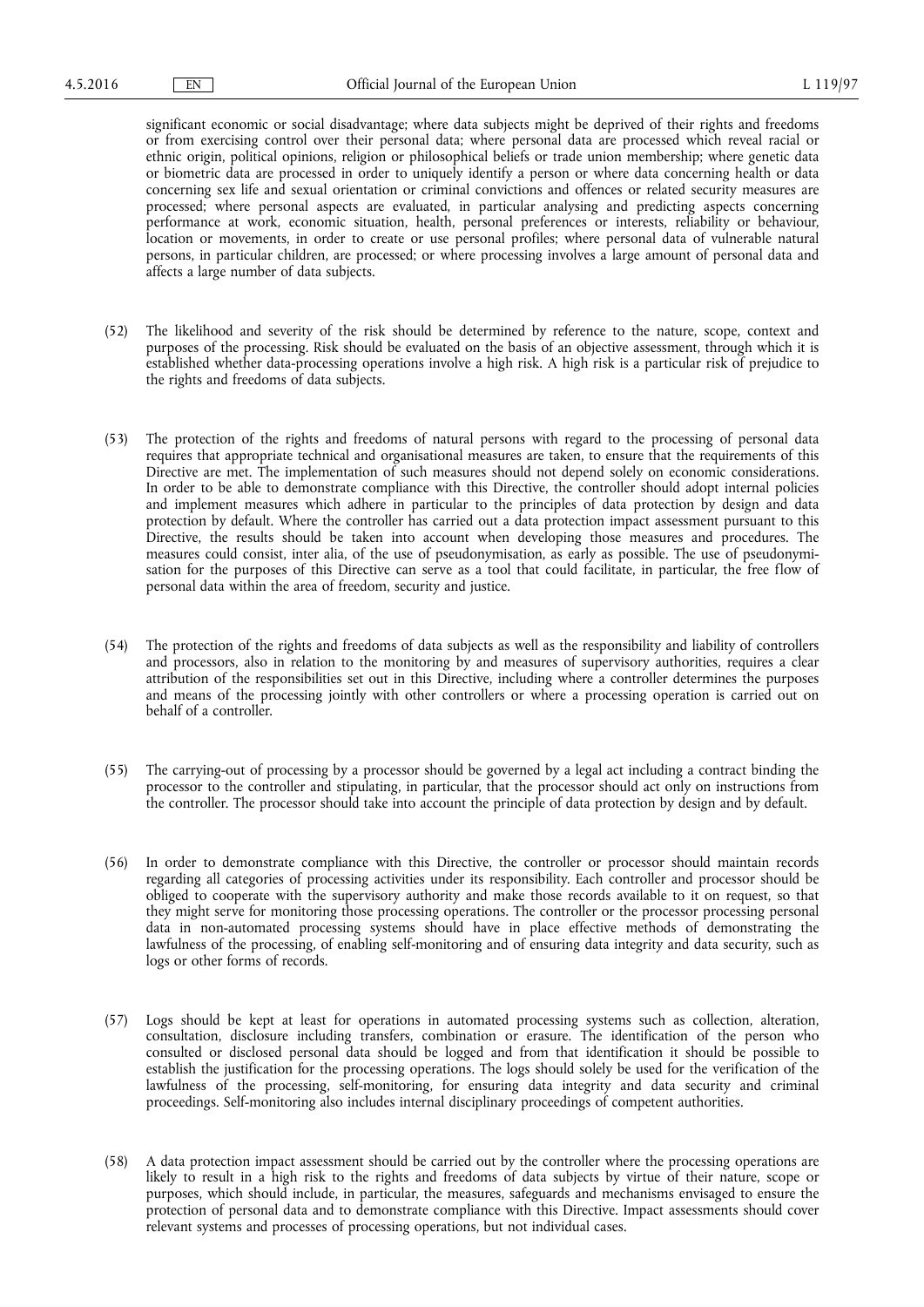- (59) In order to ensure effective protection of the rights and freedoms of data subjects, the controller or processor should consult the supervisory authority, in certain cases, prior to the processing.
- (60) In order to maintain security and to prevent processing that infringes this Directive, the controller or processor should evaluate the risks inherent in the processing and should implement measures to mitigate those risks, such as encryption. Such measures should ensure an appropriate level of security, including confidentiality and take into account the state of the art, the costs of implementation in relation to the risk and the nature of the personal data to be protected. In assessing data security risks, consideration should be given to the risks that are presented by data processing, such as the accidental or unlawful destruction, loss, alteration or unauthorised disclosure of or access to personal data transmitted, stored or otherwise processed, which may, in particular, lead to physical, material or non-material damage. The controller and processor should ensure that the processing of personal data is not carried out by unauthorised persons.
- (61) A personal data breach may, if not addressed in an appropriate and timely manner, result in physical, material or non-material damage to natural persons such as loss of control over their personal data or limitation of their rights, discrimination, identity theft or fraud, financial loss, unauthorised reversal of pseudonymisation, damage to reputation, loss of confidentiality of personal data protected by professional secrecy or any other significant economic or social disadvantage to the natural person concerned. Therefore, as soon as the controller becomes aware that a personal data breach has occurred, the controller should notify the personal data breach to the supervisory authority without undue delay and, where feasible, not later than 72 hours after having become aware of it, unless the controller is able to demonstrate, in accordance with the accountability principle, that the personal data breach is unlikely to result in a risk to the rights and freedoms of natural persons. Where such notification cannot be achieved within 72 hours, the reasons for the delay should accompany the notification and information may be provided in phases without undue further delay.
- (62) Natural persons should be informed without undue delay where the personal data breach is likely to result in a high risk to the rights and freedoms of natural persons, in order to allow them to take the necessary precautions. The communication should describe the nature of the personal data breach and include recommendations for the natural person concerned to mitigate potential adverse effects. Communication to data subjects should be made as soon as reasonably feasible, in close cooperation with the supervisory authority, and respecting guidance provided by it or other relevant authorities. For example, the need to mitigate an immediate risk of damage would call for a prompt communication to data subjects, whereas the need to implement appropriate measures against continuing or similar data breaches may justify more time for the communication. Where avoiding obstruction of official or legal inquiries, investigations or procedures, avoiding prejudice to the prevention, detection, investigation or prosecution of criminal offences or the execution of criminal penalties, protecting public security, protecting national security or protecting the rights and freedoms of others cannot be achieved by delaying or restricting the communication of a personal data breach to the natural person concerned, such communication could, in exceptional circumstances, be omitted.
- (63) The controller should designate a person who would assist it in monitoring internal compliance with the provisions adopted pursuant to this Directive, except where a Member State decides to exempt courts and other independent judicial authorities when acting in their judicial capacity. That person could be a member of the existing staff of the controller who received special training in data protection law and practice in order to acquire expert knowledge in that field. The necessary level of expert knowledge should be determined, in particular, according to the data processing carried out and the protection required for the personal data processed by the controller. His or her task could be carried out on a part-time or full-time basis. A data protection officer may be appointed jointly by several controllers, taking into account their organisational structure and size, for example in the case of shared resources in central units. That person can also be appointed to different positions within the structure of the relevant controllers. That person should help the controller and the employees processing personal data by informing and advising them on compliance with their relevant data protection obligations. Such data protection officers should be in a position to perform their duties and tasks in an independent manner in accordance with Member State law.
- (64) Member States should ensure that a transfer to a third country or to an international organisation takes place only if necessary for the prevention, investigation, detection or prosecution of criminal offences or the execution of criminal penalties, including the safeguarding against and the prevention of threats to public security, and that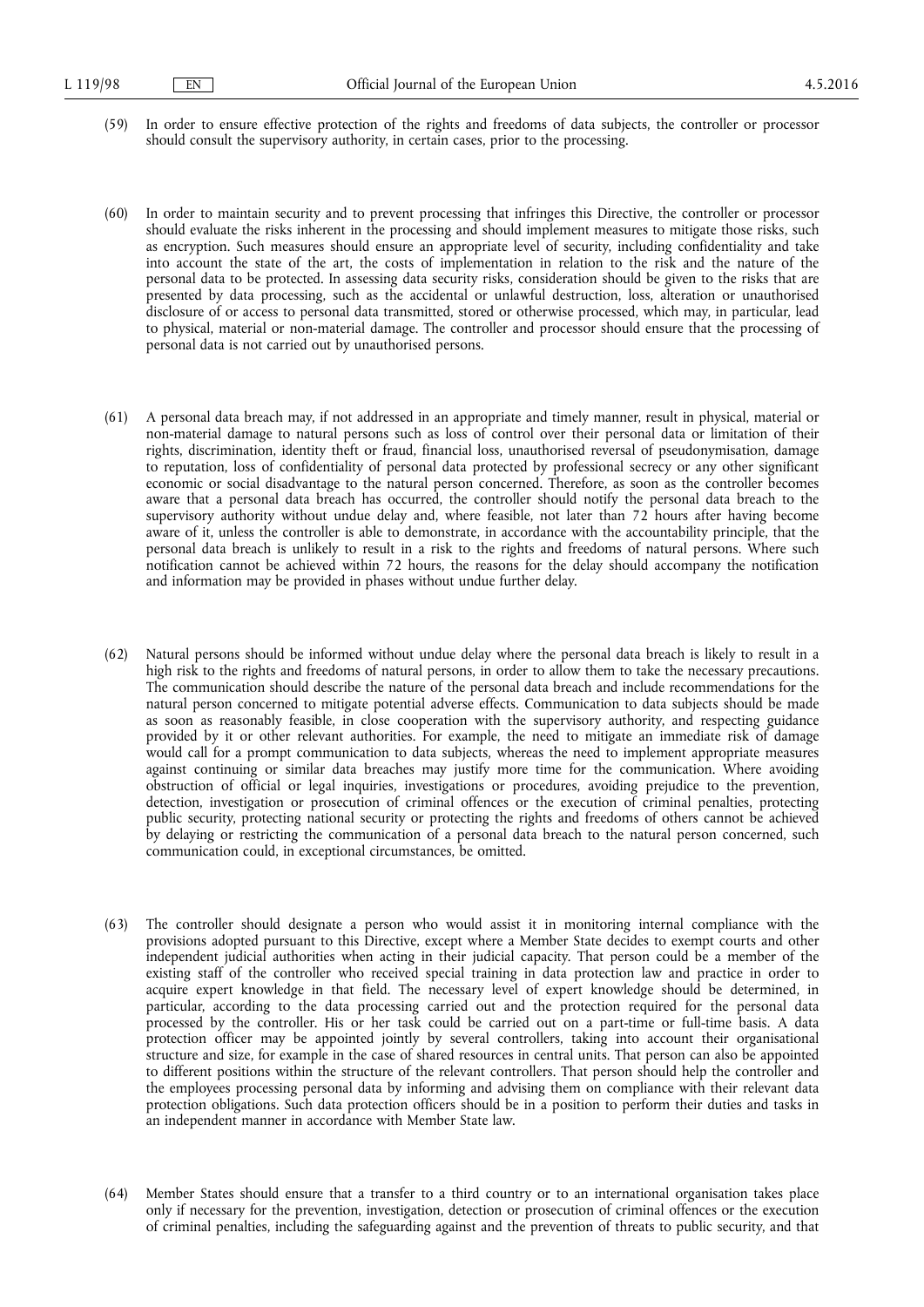the controller in the third country or international organisation is an authority competent within the meaning of this Directive. A transfer should be carried out only by competent authorities acting as controllers, except where processors are explicitly instructed to transfer on behalf of controllers. Such a transfer may take place in cases where the Commission has decided that the third country or international organisation in question ensures an adequate level of protection, where appropriate safeguards have been provided, or where derogations for specific situations apply. Where personal data are transferred from the Union to controllers, to processors or to other recipients in third countries or international organisations, the level of protection of natural persons provided for in the Union by this Directive should not be undermined, including in cases of onward transfers of personal data from the third country or international organisation to controllers or processors in the same or in another third country or international organisation.

- (65) Where personal data are transferred from a Member State to third countries or international organisations, such a transfer should, in principle, take place only after the Member State from which the data were obtained has given its authorisation to the transfer. The interests of efficient law-enforcement cooperation require that where the nature of a threat to the public security of a Member State or a third country or to the essential interests of a Member State is so immediate as to render it impossible to obtain prior authorisation in good time, the competent authority should be able to transfer the relevant personal data to the third country or international organisation concerned without such a prior authorisation. Member States should provide that any specific conditions concerning the transfer should be communicated to third countries or international organisations. Onward transfers of personal data should be subject to prior authorisation by the competent authority that carried out the original transfer. When deciding on a request for the authorisation of an onward transfer, the competent authority that carried out the original transfer should take due account of all relevant factors, including the seriousness of the criminal offence, the specific conditions subject to which, and the purpose for which, the data was originally transferred, the nature and conditions of the execution of the criminal penalty, and the level of personal data protection in the third country or an international organisation to which personal data are onward transferred. The competent authority that carried out the original transfer should also be able to subject the onward transfer to specific conditions. Such specific conditions can be described, for example, in handling codes.
- (66) The Commission should be able to decide with effect for the entire Union that certain third countries, a territory or one or more specified sectors within a third country, or an international organisation, offer an adequate level of data protection, thus providing legal certainty and uniformity throughout the Union as regards the third countries or international organisations which are considered to provide such a level of protection. In such cases, transfers of personal data to those countries should be able to take place without the need to obtain any specific authorisation, except where another Member State from which the data were obtained has to give its authorisation to the transfer.
- (67) In line with the fundamental values on which the Union is founded, in particular the protection of human rights, the Commission should, in its assessment of the third country, or of a territory or specified sector within a third country, take into account how a particular third country respects the rule of law, access to justice as well as international human rights norms and standards and its general and sectoral law, including legislation concerning public security, defence and national security, as well as public order and criminal law. The adoption of an adequacy decision with regard to a territory or a specified sector in a third country should take into account clear and objective criteria, such as specific processing activities and the scope of applicable legal standards and legislation in force in the third country. The third country should offer guarantees ensuring an adequate level of protection essentially equivalent to that ensured within the Union, in particular where data are processed in one or several specific sectors. In particular, the third country should ensure effective independent data protection supervision and provide for cooperation mechanisms with the Member States' data protection authorities, and the data subjects should be provided with effective and enforceable rights and effective administrative and judicial redress.
- (68) Apart from the international commitments the third country or international organisation has entered into, the Commission should also take account of obligations arising from the third country's or international organisation's participation in multilateral or regional systems, in particular in relation to the protection of personal data, as well as the implementation of such obligations. In particular the third country's accession to the Council of Europe Convention of 28 January 1981 for the Protection of Individuals with regard to the Automatic Processing of Personal Data and its Additional Protocol should be taken into account. The Commission should consult with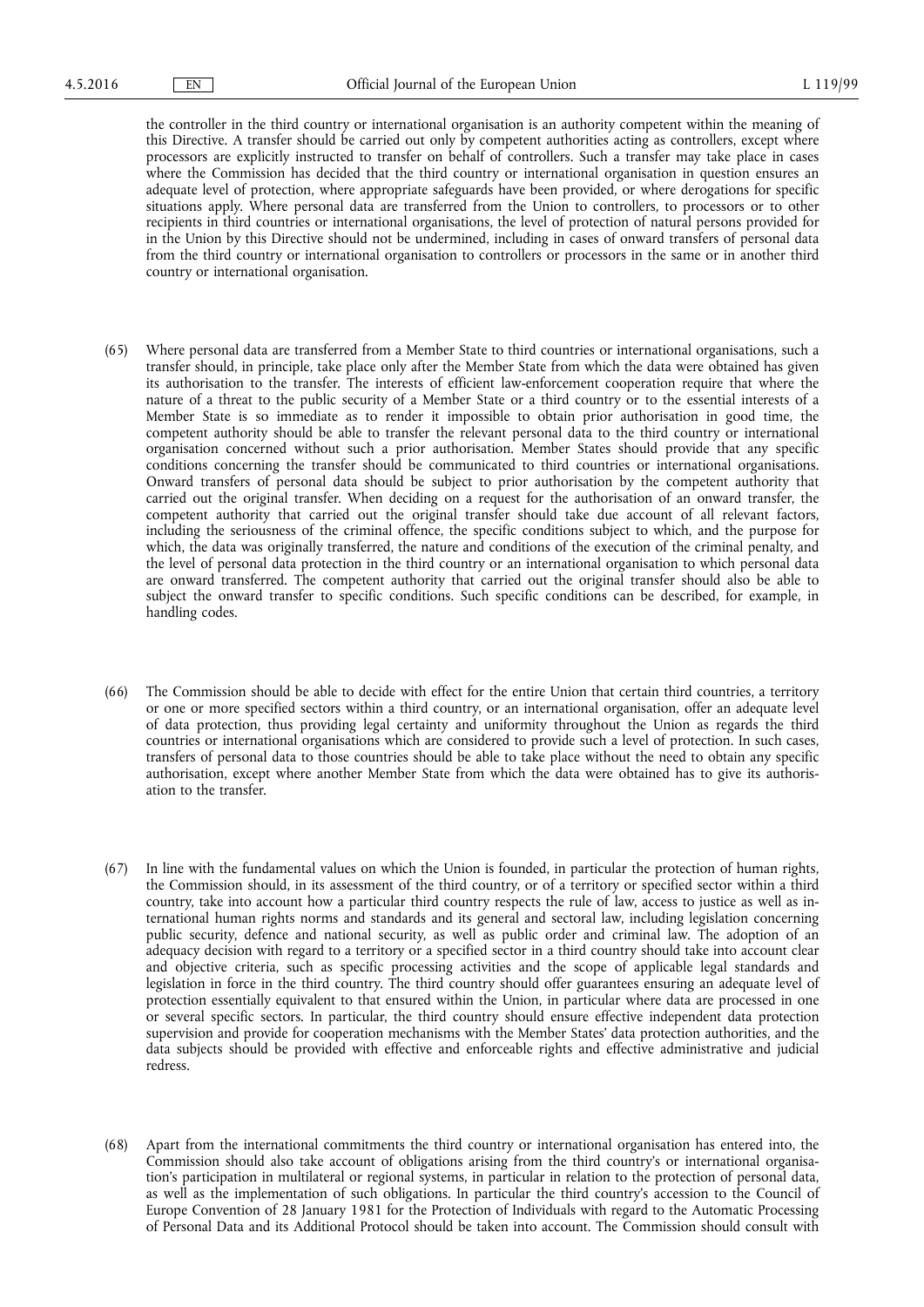the European Data Protection Board established by Regulation (EU) 2016/679 (the 'Board') when assessing the level of protection in third countries or international organisations. The Commission should also take into account any relevant Commission adequacy decision adopted in accordance with Article 45 of Regulation (EU) 2016/679.

- (69) The Commission should monitor the functioning of decisions on the level of protection in a third country, a territory or a specified sector within a third country, or an international organisation. In its adequacy decisions, the Commission should provide for a periodic review mechanism of their functioning. That periodic review should be undertaken in consultation with the third country or international organisation in question and should take into account all relevant developments in the third country or international organisation.
- (70) The Commission should also be able to recognise that a third country, a territory or a specified sector within a third country, or an international organisation, no longer ensures an adequate level of data protection. Consequently, the transfer of personal data to that third country or international organisation should be prohibited unless the requirements in this Directive relating to transfers subject to appropriate safeguards and derogations for specific situations are fulfilled. Provision should be made for procedures for consultations between the Commission and such third countries or international organisations. The Commission should, in a timely manner, inform the third country or international organisation of the reasons and enter into consultations with it in order to remedy the situation.
- (71) Transfers not based on such an adequacy decision should be allowed only where appropriate safeguards have been provided in a legally binding instrument which ensures the protection of personal data or where the controller has assessed all the circumstances surrounding the data transfer and, on the basis of that assessment, considers that appropriate safeguards with regard to the protection of personal data exist. Such legally binding instruments could, for example, be legally binding bilateral agreements which have been concluded by the Member States and implemented in their legal order and which could be enforced by their data subjects, ensuring compliance with data protection requirements and the rights of the data subjects, including the right to obtain effective administrative or judicial redress. The controller should be able to take into account cooperation agreements concluded between Europol or Eurojust and third countries which allow for the exchange of personal data when carrying out the assessment of all the circumstances surrounding the data transfer. The controller should be able to also take into account the fact that the transfer of personal data will be subject to confidentiality obligations and the principle of specificity, ensuring that the data will not be processed for other purposes than for the purposes of the transfer. In addition, the controller should take into account that the personal data will not be used to request, hand down or execute a death penalty or any form of cruel and inhuman treatment. While those conditions could be considered to be appropriate safeguards allowing the transfer of data, the controller should be able to require additional safeguards.
- (72) Where no adequacy decision or appropriate safeguards exist, a transfer or a category of transfers could take place only in specific situations, if necessary to protect the vital interests of the data subject or another person, or to safeguard legitimate interests of the data subject where the law of the Member State transferring the personal data so provides; for the prevention of an immediate and serious threat to the public security of a Member State or a third country; in an individual case for the purposes of the prevention, investigation, detection or prosecution of criminal offences or the execution of criminal penalties, including the safeguarding against and the prevention of threats to public security; or in an individual case for the establishment, exercise or defence of legal claims. Those derogations should be interpreted restrictively and should not allow frequent, massive and structural transfers of personal data, or large-scale transfers of data, but should be limited to data strictly necessary. Such transfers should be documented and should be made available to the supervisory authority on request in order to monitor the lawfulness of the transfer.
- (73) Competent authorities of Member States apply bilateral or multilateral international agreements in force, concluded with third countries in the field of judicial cooperation in criminal matters and police cooperation, for the exchange of relevant information to allow them to perform their legally assigned tasks. In principle, this takes place through, or at least with, the cooperation of the authorities competent in the third countries concerned for the purposes of this Directive, sometimes even in the absence of a bilateral or multilateral international agreement. However, in specific individual cases, the regular procedures requiring contacting such an authority in the third country may be ineffective or inappropriate, in particular because the transfer could not be carried out in a timely manner, or because that authority in the third country does not respect the rule of law or international human rights norms and standards, so that competent authorities of Member States could decide to transfer personal data directly to recipients established in those third countries. This may be the case where there is an urgent need to transfer personal data to save the life of a person who is in danger of becoming a victim of a criminal offence or in the interest of preventing an imminent perpetration of a crime, including terrorism. Even if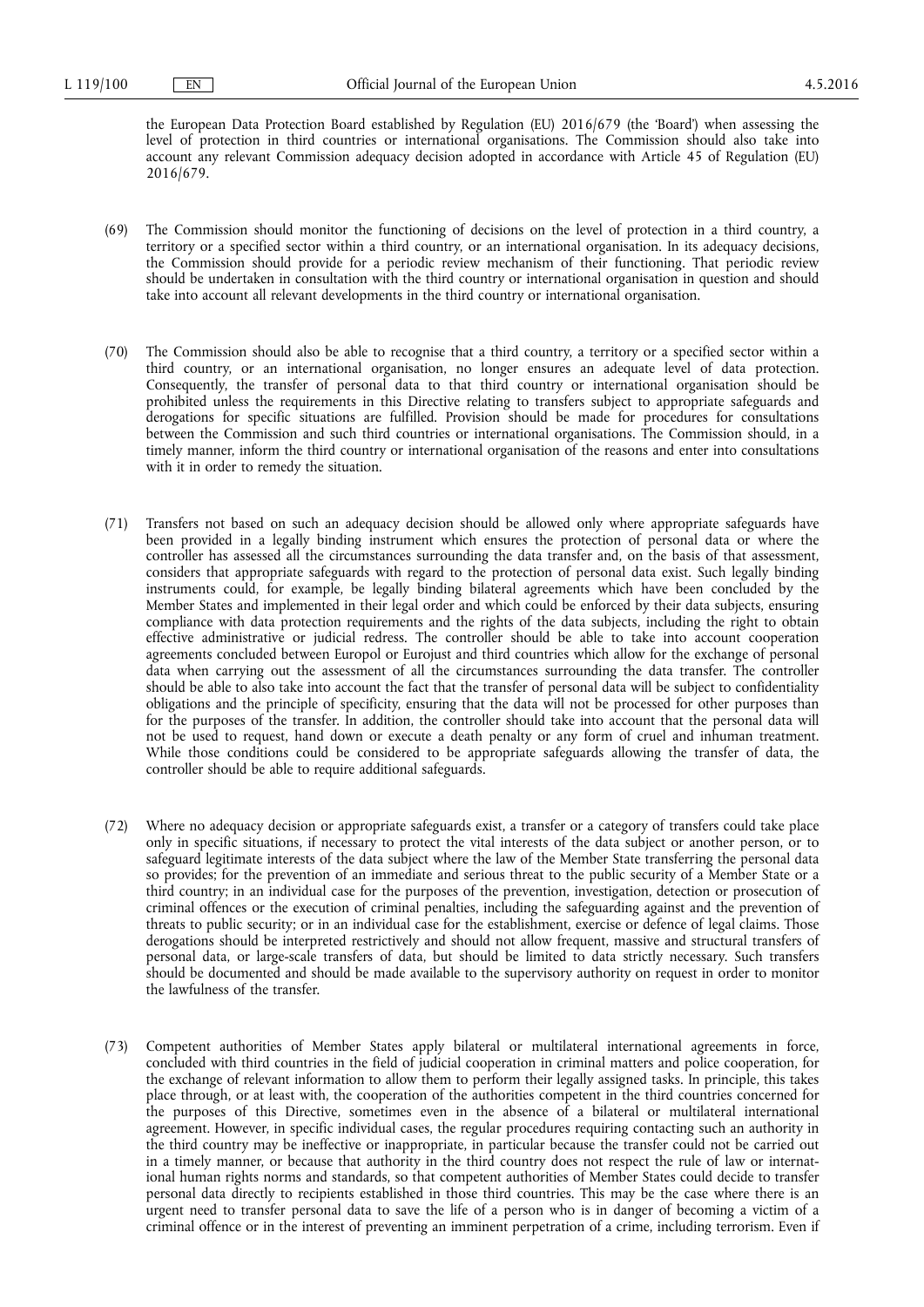such a transfer between competent authorities and recipients established in third countries should take place only in specific individual cases, this Directive should provide for conditions to regulate such cases. Those provisions should not be considered to be derogations from any existing bilateral or multilateral international agreements in the field of judicial cooperation in criminal matters and police cooperation. Those rules should apply in addition to the other rules of this Directive, in particular those on the lawfulness of processing and Chapter V.

- (74) Where personal data move across borders it may put at increased risk the ability of natural persons to exercise data protection rights to protect themselves from the unlawful use or disclosure of those data. At the same time, supervisory authorities may find that they are unable to pursue complaints or conduct investigations relating to the activities outside their borders. Their efforts to work together in the cross-border context may also be hampered by insufficient preventative or remedial powers and inconsistent legal regimes. Therefore, there is a need to promote closer cooperation among data protection supervisory authorities to help them exchange information with their foreign counterparts.
- (75) The establishment in Member States of supervisory authorities that are able to exercise their functions with complete independence is an essential component of the protection of natural persons with regard to the processing of their personal data. The supervisory authorities should monitor the application of the provisions adopted pursuant to this Directive and should contribute to their consistent application throughout the Union in order to protect natural persons with regard to the processing of their personal data. To that end, the supervisory authorities should cooperate with each other and with the Commission.
- (76) Member States may entrust a supervisory authority already established under Regulation (EU) 2016/679 with the responsibility for the tasks to be performed by the national supervisory authorities to be established under this Directive.
- (77) Member States should be allowed to establish more than one supervisory authority to reflect their constitutional, organisational and administrative structure. Each supervisory authority should be provided with the financial and human resources, premises and infrastructure, which are necessary for the effective performance of their tasks, including for the tasks related to mutual assistance and cooperation with other supervisory authorities throughout the Union. Each supervisory authority should have a separate, public annual budget, which may be part of the overall state or national budget.
- (78) Supervisory authorities should be subject to independent control or monitoring mechanisms regarding their financial expenditure, provided that such financial control does not affect their independence.
- (79) The general conditions for the member or members of the supervisory authority should be laid down by Member State law and should in particular provide that those members should be either appointed by the parliament or the government or the head of State of the Member State based on a proposal from the government or a member of the government, or the parliament or its chamber, or by an independent body entrusted by Member State law with the appointment by means of a transparent procedure. In order to ensure the independence of the supervisory authority, the member or members should act with integrity, should refrain from any action incompatible with their duties and should not, during their term of office, engage in any incompatible occupation, whether gainful or not. In order to ensure the independence of the supervisory authority, the staff should be chosen by the supervisory authority which may include an intervention by an independent body entrusted by Member State law.
- (80) While this Directive applies also to the activities of national courts and other judicial authorities, the competence of the supervisory authorities should not cover the processing of personal data where courts are acting in their judicial capacity, in order to safeguard the independence of judges in the performance of their judicial tasks. That exemption should be limited to judicial activities in court cases and not apply to other activities where judges might be involved in accordance with Member State law. Member States should also be able to provide that the competence of the supervisory authority does not cover the processing of personal data of other independent judicial authorities when acting in their judicial capacity, for example public prosecutor's office. In any event, the compliance with the rules of this Directive by the courts and other independent judicial authorities is always subject to independent supervision in accordance with Article 8(3) of the Charter.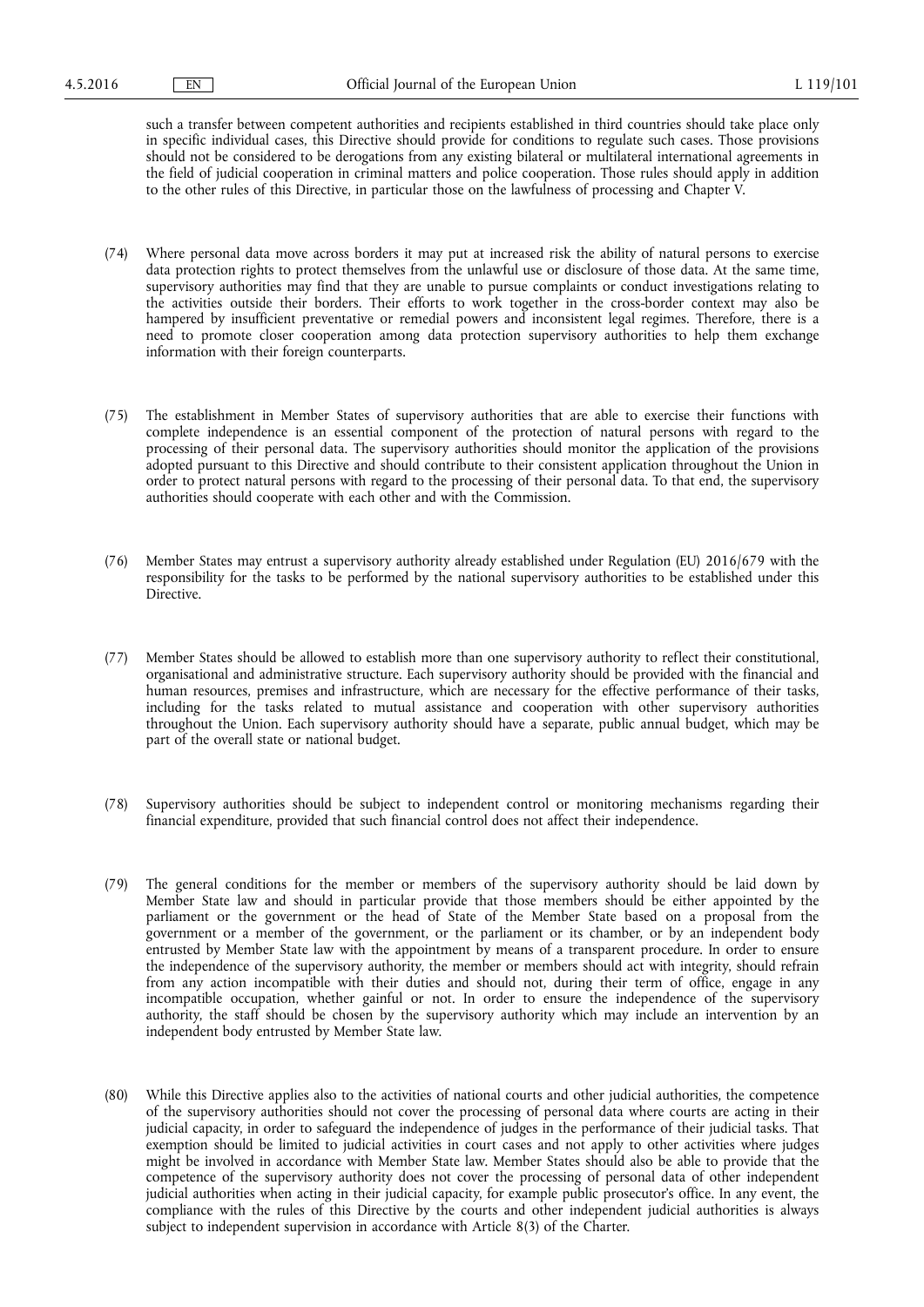- (81) Each supervisory authority should handle complaints lodged by any data subject and should investigate the matter or transmit it to the competent supervisory authority. The investigation following a complaint should be carried out, subject to judicial review, to the extent that is appropriate in the specific case. The supervisory authority should inform the data subject of the progress and the outcome of the complaint within a reasonable period. If the case requires further investigation or coordination with another supervisory authority, intermediate information should be provided to the data subject.
- (82) In order to ensure effective, reliable and consistent monitoring of compliance with and enforcement of this Directive throughout the Union pursuant to the TFEU as interpreted by the Court of Justice, the supervisory authorities should have in each Member State the same tasks and effective powers, including investigative, corrective, and advisory powers which constitute necessary means to perform their tasks. However, their powers should not interfere with specific rules for criminal proceedings, including investigation and prosecution of criminal offences, or the independence of the judiciary. Without prejudice to the powers of prosecutorial authorities under Member State law, supervisory authorities should also have the power to bring infringements of this Directive to the attention of the judicial authorities or to engage in legal proceedings. The powers of supervisory authorities should be exercised in accordance with appropriate procedural safeguards laid down by Union and Member State law, impartially, fairly and within a reasonable time. In particular each measure should be appropriate, necessary and proportionate in view of ensuring compliance with this Directive, taking into account the circumstances of each individual case, respect the right of every person to be heard before any individual measure that would adversely affect the person concerned is taken, and avoiding superfluous costs and excessive inconvenience to the person concerned. Investigative powers as regards access to premises should be exercised in accordance with specific requirements in Member State law, such as the requirement to obtain a prior judicial authorisation. The adoption of a legally binding decision should be subject to judicial review in the Member State of the supervisory authority that adopted the decision.
- (83) The supervisory authorities should assist one another in performing their tasks and provide mutual assistance, so as to ensure the consistent application and enforcement of the provisions adopted pursuant to this Directive.
- (84) The Board should contribute to the consistent application of this Directive throughout the Union, including advising the Commission and promoting the cooperation of the supervisory authorities throughout the Union.
- (85) Every data subject should have the right to lodge a complaint with a single supervisory authority and to an effective judicial remedy in accordance with Article 47 of the Charter where the data subject considers that his or her rights under provisions adopted pursuant to this Directive are infringed or where the supervisory authority does not act on a complaint, partially or wholly rejects or dismisses a complaint or does not act where such action is necessary to protect the rights of the data subject. The investigation following a complaint should be carried out, subject to judicial review, to the extent that is appropriate in the specific case. The competent supervisory authority should inform the data subject of the progress and the outcome of the complaint within a reasonable period. If the case requires further investigation or coordination with another supervisory authority, intermediate information should be provided to the data subject. In order to facilitate the submission of complaints, each supervisory authority should take measures such as providing a complaint submission form which can also be completed electronically, without excluding other means of communication.
- (86) Each natural or legal person should have the right to an effective judicial remedy before the competent national court against a decision of a supervisory authority which produces legal effects concerning that person. Such a decision concerns in particular the exercise of investigative, corrective and authorisation powers by the supervisory authority or the dismissal or rejection of complaints. However, that right does not encompass other measures of supervisory authorities which are not legally binding, such as opinions issued by or advice provided by the supervisory authority. Proceedings against a supervisory authority should be brought before the courts of the Member State where the supervisory authority is established and should be conducted in accordance with Member State law. Those courts should exercise full jurisdiction which should include jurisdiction to examine all questions of fact and law relevant to the dispute before it.
- (87) Where a data subject considers that his or her rights under this Directive are infringed, he or she should have the right to mandate a body which aims to protect the rights and interests of data subjects in relation to the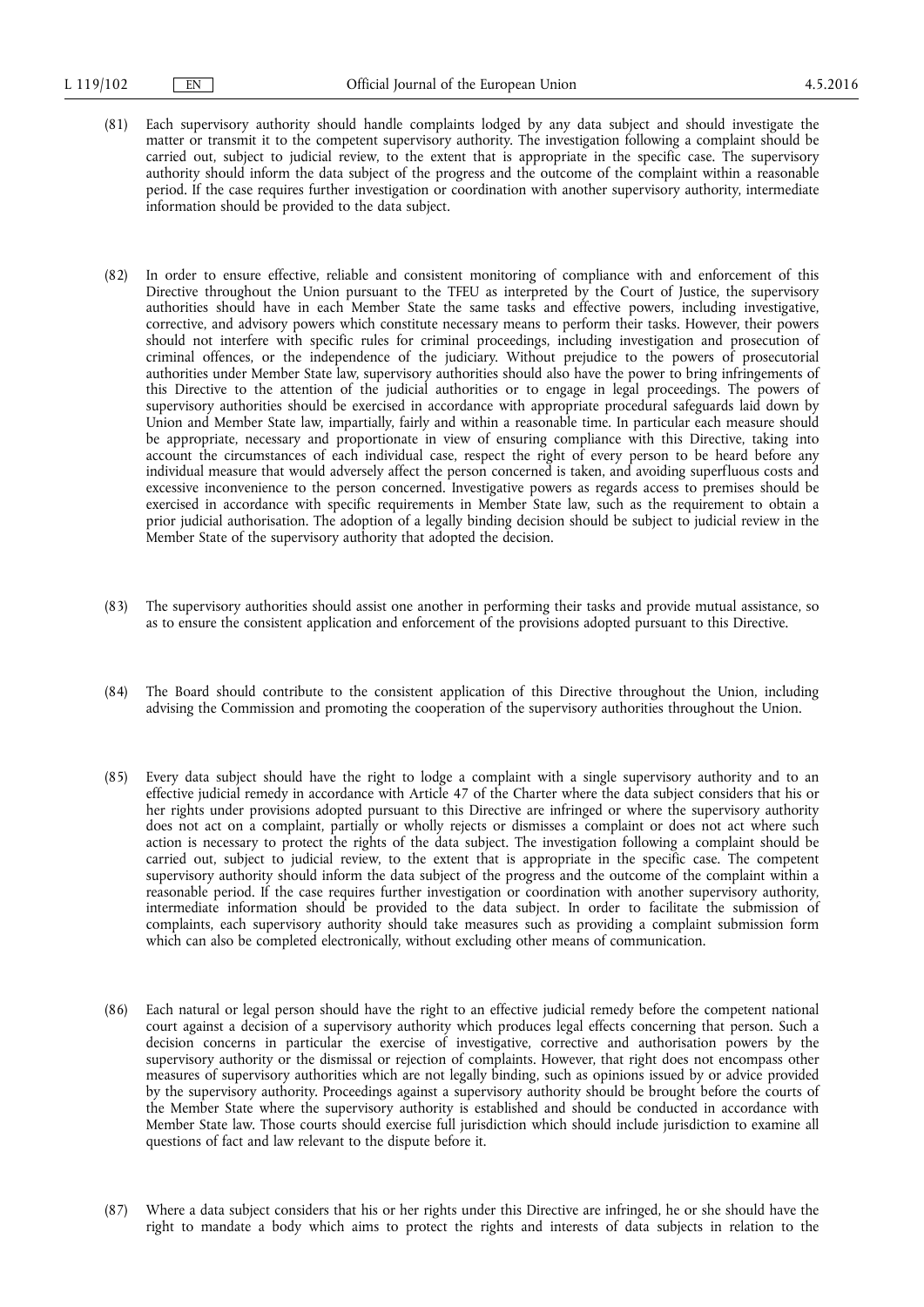protection of their personal data and is constituted according to Member State law to lodge a complaint on his or her behalf with a supervisory authority and to exercise the right to a judicial remedy. The right of representation of data subjects should be without prejudice to Member State procedural law which may require mandatory representation of data subjects by a lawyer, as defined in Council Directive 77/249/EEC ( 1 ), before national courts.

- (88) Any damage which a person may suffer as a result of processing that infringes the provisions adopted pursuant to this Directive should be compensated by the controller or any other authority competent under Member State law. The concept of damage should be broadly interpreted in the light of the case-law of the Court of Justice in a manner which fully reflects the objectives of this Directive. This is without prejudice to any claims for damage deriving from the violation of other rules in Union or Member State law. When reference is made to processing that is unlawful or that infringes the provisions adopted pursuant to this Directive it also covers processing that infringes implementing acts adopted pursuant to this Directive. Data subjects should receive full and effective compensation for the damage that they have suffered.
- (89) Penalties should be imposed on any natural or legal person, whether governed by private or public law, who infringes this Directive. Member States should ensure that the penalties are effective, proportionate and dissuasive and should take all measures to implement the penalties.
- (90) In order to ensure uniform conditions for the implementation of this Directive, implementing powers should be conferred on the Commission with regard to the adequate level of protection afforded by a third country, a territory or a specified sector within a third country, or an international organisation and the format and procedures for mutual assistance and the arrangements for the exchange of information by electronic means between supervisory authorities, and between supervisory authorities and the Board. Those powers should be exercised in accordance with Regulation (EU) No 182/2011 of the European Parliament and of the Council ( 2 ).
- (91) The examination procedure should be used for the adoption of implementing acts on the adequate level of protection afforded by a third country, a territory or a specified sector within a third country, or an international organisation and on the format and procedures for mutual assistance and the arrangements for the exchange of information by electronic means between supervisory authorities, and between supervisory authorities and the Board, given that those acts are of a general scope.
- (92) The Commission should adopt immediately applicable implementing acts where, in duly justified cases relating to a third country, a territory or a specified sector within a third country, or an international organisation which no longer ensure an adequate level of protection, imperative grounds of urgency so require.
- (93) Since the objectives of this Directive, namely to protect the fundamental rights and freedoms of natural persons and in particular their right to the protection of personal data and to ensure the free exchange of personal data by competent authorities within the Union, cannot be sufficiently achieved by the Member States and can rather, by reason of the scale or effects of the action, be better achieved at Union level, the Union may adopt measures, in accordance with the principle of subsidiarity as set out in Article 5 of the TEU. In accordance with the principle of proportionality as set out in that Article, this Directive does not go beyond what is necessary in order to achieve those objectives
- (94) Specific provisions of acts of the Union adopted in the field of judicial cooperation in criminal matters and police cooperation which were adopted prior to the date of the adoption of this Directive, regulating the processing of personal data between Member States or the access of designated authorities of Member States to information

<sup>(</sup> 1 ) Council Directive 77/249/EEC of 22 March 1977 to facilitate the effective exercise by lawyers of freedom to provide services (OJ L 78, 26.3.1977, p. 17).

<sup>(</sup> 2 ) Regulation (EU) No 182/2011 of the European Parliament and of the Council of 16 February 2011 laying down the rules and general principles concerning mechanisms for control by the Member States of the Commission's exercise of implementing powers (OJ L 55, 28.2.2011, p. 13).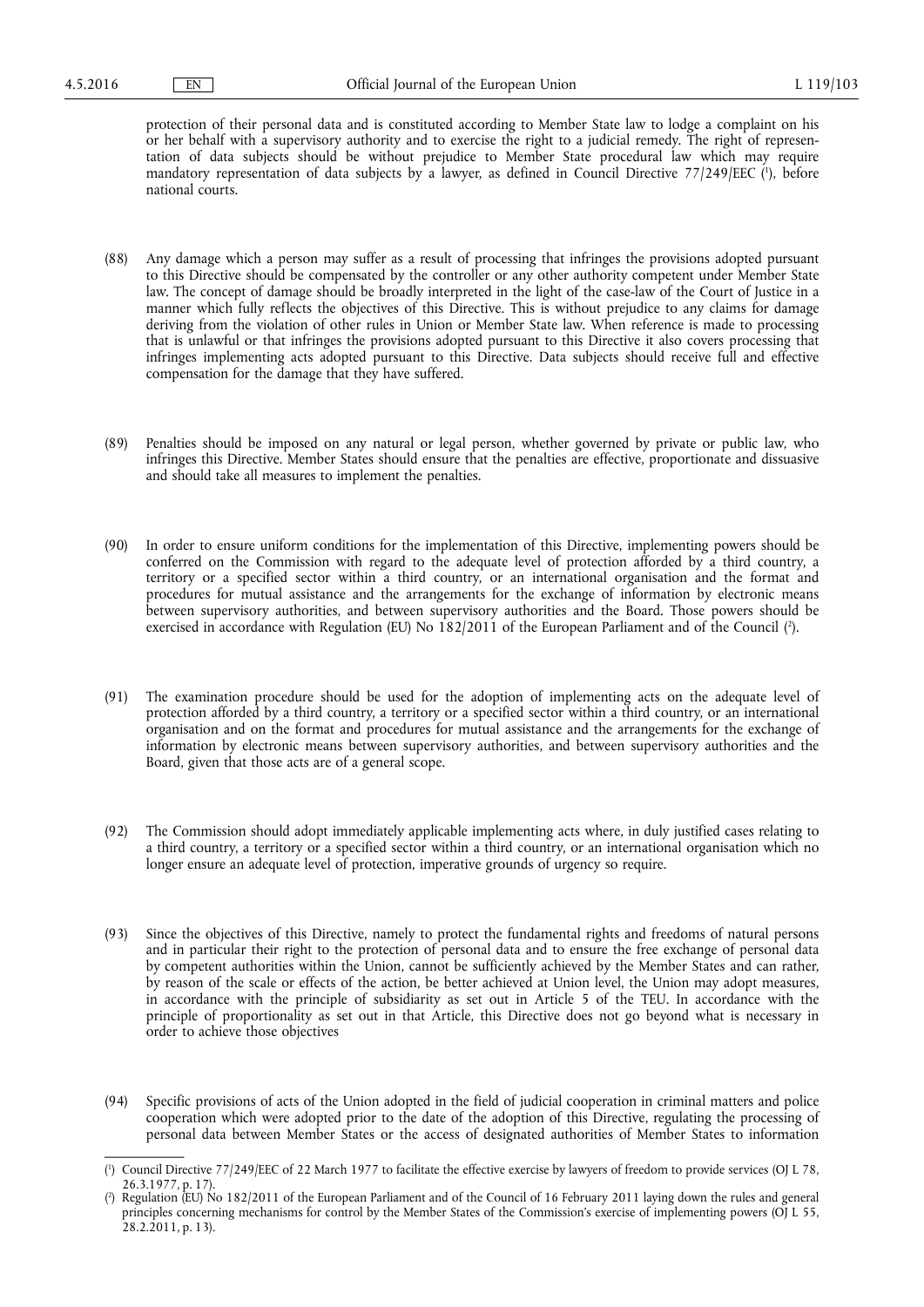systems established pursuant to the Treaties, should remain unaffected, such as, for example, the specific provisions concerning the protection of personal data applied pursuant to Council Decision 2008/615/JHA (<sup>1</sup>), or Article 23 of the Convention on Mutual Assistance in Criminal Matters between the Member States of the European Union ( 2 ). Since Article 8 of the Charter and Article 16 TFEU require that the fundamental right to the protection of personal data be ensured in a consistent manner throughout the Union, the Commission should evaluate the situation with regard to the relationship between this Directive and the acts adopted prior to the date of adoption of this Directive regulating the processing of personal data between Member States or the access of designated authorities of Member States to information systems established pursuant to the Treaties, in order to assess the need for alignment of those specific provisions with this Directive. Where appropriate, the Commission should make proposals with a view to ensuring consistent legal rules relating to the processing of personal data.

- (95) In order to ensure a comprehensive and consistent protection of personal data in the Union, international agreements which were concluded by Member States prior to the date of entry into force of this Directive and which comply with the relevant Union law applicable prior to that date should remain in force until amended, replaced or revoked.
- (96) Member States should be allowed a period of not more than two years from the date of entry into force of this Directive to transpose it. Processing already under way on that date should be brought into conformity with this Directive within the period of two years after which this Directive enters into force. However, where such processing complies with the Union law applicable prior to the date of entry into force of this Directive, the requirements of this Directive concerning the prior consultation of the supervisory authority should not apply to the processing operations already under way on that date given that those requirements, by their very nature, are to be met prior to the processing. Where Member States use the longer implementation period expiring seven years after the date of entry into force of this Directive for meeting the logging obligations for automated processing systems set up prior to that date, the controller or the processor should have in place effective methods for demonstrating the lawfulness of the data processing, for enabling self-monitoring and for ensuring data integrity and data security, such as logs or other forms of records.
- (97) This Directive is without prejudice to the rules on combating the sexual abuse and sexual exploitation of children and child pornography as laid down in Directive 2011/93/EU of the European Parliament and of the Council (').
- (98) Framework Decision 2008/977/JHA should therefore be repealed.
- (99) In accordance with Article 6a of Protocol No 21 on the position of the United Kingdom and Ireland in respect of the area of freedom, security and justice, as annexed to the TEU and to the TFEU, the United Kingdom and Ireland are not bound by the rules laid down in this Directive which relate to the processing of personal data by the Member States when carrying out activities which fall within the scope of Chapter 4 or Chapter 5 of Title V of Part Three of the TFEU where the United Kingdom and Ireland are not bound by the rules governing the forms of judicial cooperation in criminal matters or police cooperation which require compliance with the provisions laid down on the basis of Article 16 TFEU.
- (100) In accordance with Articles 2 and 2a of Protocol No 22 on the position of Denmark, as annexed to the TEU and to the TFEU, Denmark is not bound by the rules laid down in this Directive or subject to their application which relate to the processing of personal data by the Member States when carrying out activities which fall within the scope of Chapter 4 or Chapter 5 of Title V of Part Three of the TFEU. Given that this Directive builds upon the Schengen *acquis*, under Title V of Part Three of the TFEU, Denmark, in accordance with Article 4 of that Protocol, is to decide within six months after adoption of this Directive whether it will implement it in its national law.
- (101) As regards Iceland and Norway, this Directive constitutes a development of provisions of the Schengen *acquis*, as provided for by the Agreement concluded by the Council of the European Union and the Republic of Iceland and the Kingdom of Norway concerning the association of those two States with the implementation, application and development of the Schengen *acquis* ( 4 ).

<sup>(</sup> 1 ) Council Decision 2008/615/JHA of 23 June 2008 on the stepping up of cross-border cooperation, particularly in combating terrorism and cross-border crime (OJ L 210, 6.8.2008, p. 1).

<sup>(</sup> 2 ) Council Act of 29 May 2000 establishing in accordance with Article 34 of the Treaty on European Union the Convention on Mutual Assistance in Criminal Matters between the Member States of the European Union (OJ C 197, 12.7.2000, p. 1).

<sup>(</sup> 3 ) Directive 2011/93/EU of the European Parliament and of the Council of 13 December 2011 on combating the sexual abuse and sexual exploitation of children and child pornography, and replacing Council Framework Decision 2004/68/JHA (OJ L 335, 17.12.2011, p. 1).

<sup>(</sup> 4 ) OJ L 176, 10.7.1999, p. 36.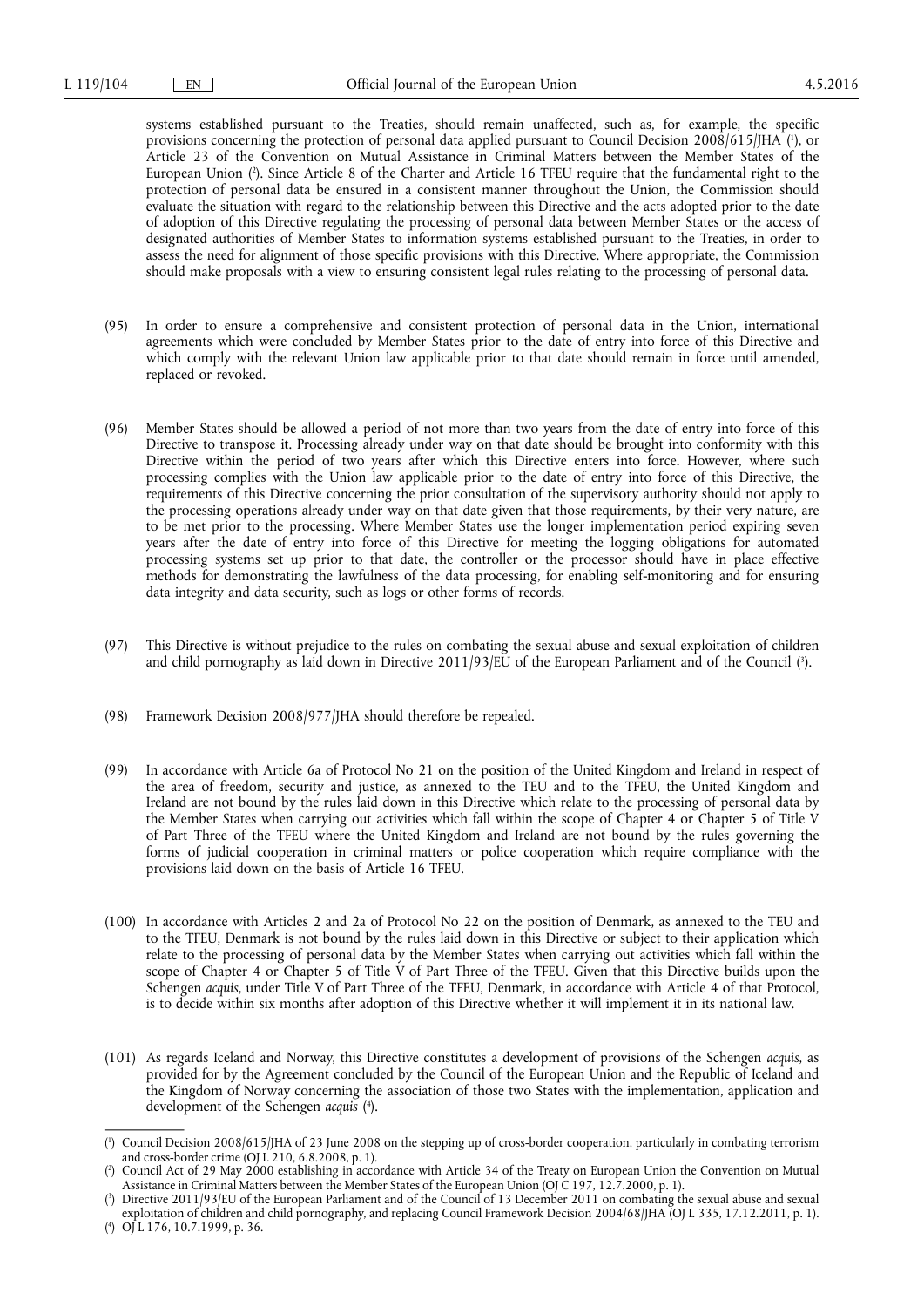- (102) As regards Switzerland, this Directive constitutes a development of provisions of the Schengen *acquis*, as provided for by the Agreement between the European Union, the European Community and the Swiss Confederation concerning the association of the Swiss Confederation with the implementation, application and development of the Schengen *acquis* ( 1 ).
- (103) As regards Liechtenstein, this Directive constitutes a development of provisions of the Schengen *acquis*, as provided for by the Protocol between the European Union, the European Community, the Swiss Confederation and the Principality of Liechtenstein on the accession of the Principality of Liechtenstein to the Agreement between the European Union, the European Community and the Swiss Confederation on the Swiss Confederation's association with the implementation, application and development of the Schengen *acquis* ( 2 ).
- (104) This Directive respects the fundamental rights and observes the principles recognised in the Charter as enshrined in the TFEU, in particular the right to respect for private and family life, the right to the protection of personal data, the right to an effective remedy and to a fair trial. Limitations placed on those rights are in accordance with Article 52(1) of the Charter as they are necessary to meet objectives of general interest recognised by the Union or the need to protect the rights and freedoms of others.
- (105) In accordance with the Joint Political Declaration of 28 September 2011 of Member States and the Commission on explanatory documents, Member States have undertaken to accompany, in justified cases, the notification of their transposition measures with one or more documents explaining the relationship between the components of a directive and the corresponding parts of national transposition measures. With regard to this Directive, the legislator considers the transmission of such documents to be justified.
- (106) The European Data Protection Supervisor was consulted in accordance with Article 28(2) of Regulation (EC) No 45/2001 and delivered an opinion on 7 March 2012 ( 3 ).
- (107) This Directive should not preclude Member States from implementing the exercise of the rights of data subjects on information, access to and rectification or erasure of personal data and restriction of processing in the course of criminal proceedings, and their possible restrictions thereto, in national rules on criminal procedure,

HAVE ADOPTED THIS DIRECTIVE:

### *CHAPTER I*

#### *General provisions*

# *Article 1*

# **Subject-matter and objectives**

1. This Directive lays down the rules relating to the protection of natural persons with regard to the processing of personal data by competent authorities for the purposes of the prevention, investigation, detection or prosecution of criminal offences or the execution of criminal penalties, including the safeguarding against and the prevention of threats to public security.

- 2. In accordance with this Directive, Member States shall:
- (a) protect the fundamental rights and freedoms of natural persons and in particular their right to the protection of personal data; and
- (b) ensure that the exchange of personal data by competent authorities within the Union, where such exchange is required by Union or Member State law, is neither restricted nor prohibited for reasons connected with the protection of natural persons with regard to the processing of personal data.

<sup>(</sup> 1 ) OJ L 53, 27.2.2008, p. 52.

<sup>(</sup> 2 ) OJ L 160, 18.6.2011, p. 21.

<sup>(</sup> 3 ) OJ C 192, 30.6.2012, p. 7.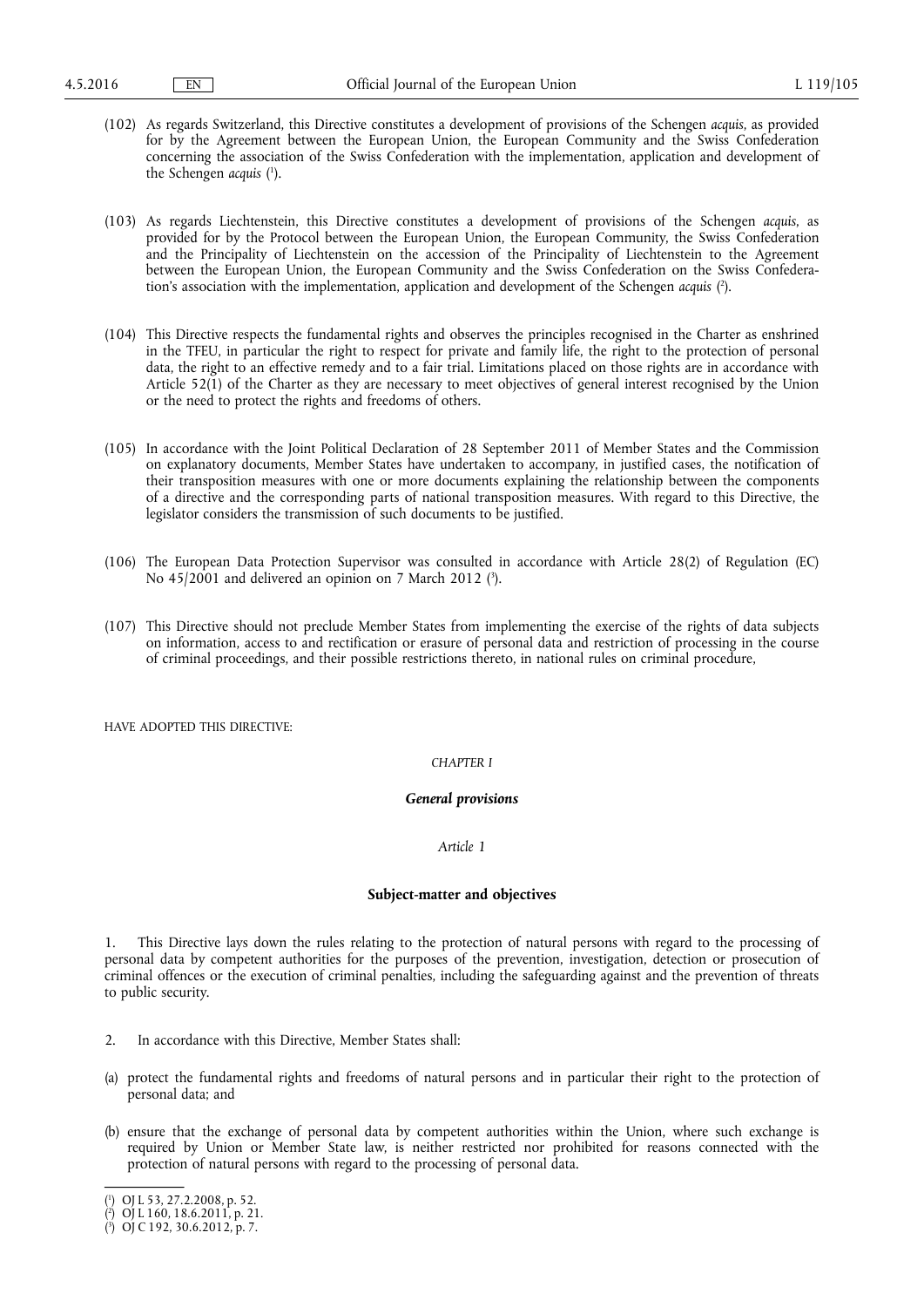3. This Directive shall not preclude Member States from providing higher safeguards than those established in this Directive for the protection of the rights and freedoms of the data subject with regard to the processing of personal data by competent authorities.

# *Article 2*

### **Scope**

1. This Directive applies to the processing of personal data by competent authorities for the purposes set out in Article 1(1).

2. This Directive applies to the processing of personal data wholly or partly by automated means, and to the processing other than by automated means of personal data which form part of a filing system or are intended to form part of a filing system.

3. This Directive does not apply to the processing of personal data:

(a) in the course of an activity which falls outside the scope of Union law;

(b) by the Union institutions, bodies, offices and agencies.

### *Article 3*

### **Definitions**

For the purposes of this Directive:

- (1) 'personal data' means any information relating to an identified or identifiable natural person ('data subject'); an identifiable natural person is one who can be identified, directly or indirectly, in particular by reference to an identifier such as a name, an identification number, location data, an online identifier or to one or more factors specific to the physical, physiological, genetic, mental, economic, cultural or social identity of that natural person;
- (2) 'processing' means any operation or set of operations which is performed on personal data or on sets of personal data, whether or not by automated means, such as collection, recording, organisation, structuring, storage, adaptation or alteration, retrieval, consultation, use, disclosure by transmission, dissemination or otherwise making available, alignment or combination, restriction, erasure or destruction;
- (3) 'restriction of processing' means the marking of stored personal data with the aim of limiting their processing in the future;
- (4) 'profiling' means any form of automated processing of personal data consisting of the use of personal data to evaluate certain personal aspects relating to a natural person, in particular to analyse or predict aspects concerning that natural person's performance at work, economic situation, health, personal preferences, interests, reliability, behaviour, location or movements;
- (5) 'pseudonymisation' means the processing of personal data in such a manner that the personal data can no longer be attributed to a specific data subject without the use of additional information, provided that such additional information is kept separately and is subject to technical and organisational measures to ensure that the personal data are not attributed to an identified or identifiable natural person;
- (6) 'filing system' means any structured set of personal data which are accessible according to specific criteria, whether centralised, decentralised or dispersed on a functional or geographical basis;
- (7) 'competent authority' means:
	- (a) any public authority competent for the prevention, investigation, detection or prosecution of criminal offences or the execution of criminal penalties, including the safeguarding against and the prevention of threats to public security; or
	- (b) any other body or entity entrusted by Member State law to exercise public authority and public powers for the purposes of the prevention, investigation, detection or prosecution of criminal offences or the execution of criminal penalties, including the safeguarding against and the prevention of threats to public security;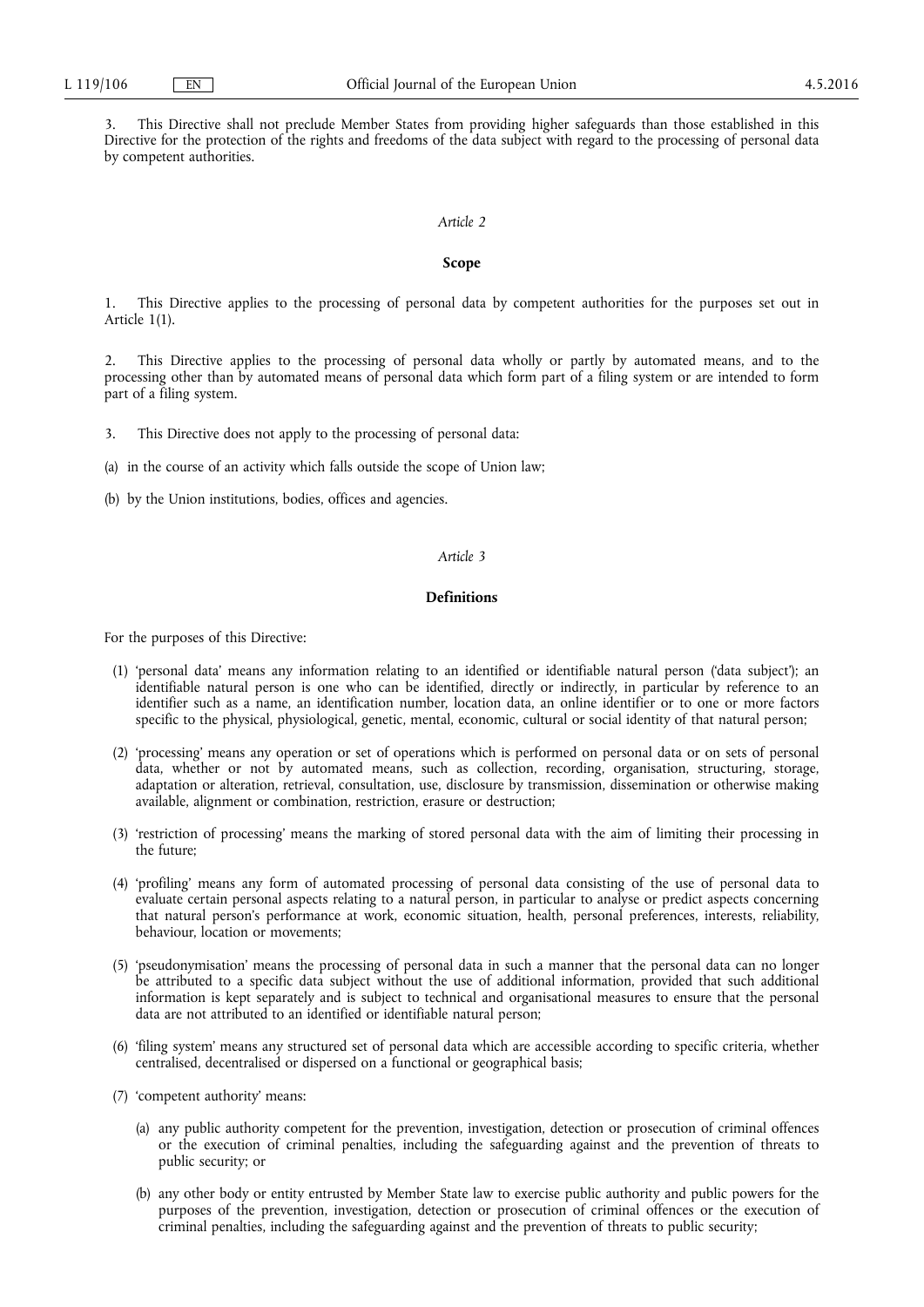- (8) 'controller' means the competent authority which, alone or jointly with others, determines the purposes and means of the processing of personal data; where the purposes and means of such processing are determined by Union or Member State law, the controller or the specific criteria for its nomination may be provided for by Union or Member State law;
- (9) 'processor' means a natural or legal person, public authority, agency or other body which processes personal data on behalf of the controller;
- (10) 'recipient' means a natural or legal person, public authority, agency or another body, to which the personal data are disclosed, whether a third party or not. However, public authorities which may receive personal data in the framework of a particular inquiry in accordance with Member State law shall not be regarded as recipients; the processing of those data by those public authorities shall be in compliance with the applicable data protection rules according to the purposes of the processing;
- (11) 'personal data breach' means a breach of security leading to the accidental or unlawful destruction, loss, alteration, unauthorised disclosure of, or access to, personal data transmitted, stored or otherwise processed;
- (12) 'genetic data' means personal data, relating to the inherited or acquired genetic characteristics of a natural person which give unique information about the physiology or the health of that natural person and which result, in particular, from an analysis of a biological sample from the natural person in question;
- (13) 'biometric data' means personal data resulting from specific technical processing relating to the physical, physiological or behavioural characteristics of a natural person, which allow or confirm the unique identification of that natural person, such as facial images or dactyloscopic data;
- (14) 'data concerning health' means personal data related to the physical or mental health of a natural person, including the provision of health care services, which reveal information about his or her health status;
- (15) 'supervisory authority' means an independent public authority which is established by a Member State pursuant to Article 41;
- (16) 'international organisation' means an organisation and its subordinate bodies governed by public international law, or any other body which is set up by, or on the basis of, an agreement between two or more countries.

# *CHAPTER II*

#### *Principles*

### *Article 4*

### **Principles relating to processing of personal data**

- 1. Member States shall provide for personal data to be:
- (a) processed lawfully and fairly;
- (b) collected for specified, explicit and legitimate purposes and not processed in a manner that is incompatible with those purposes;
- (c) adequate, relevant and not excessive in relation to the purposes for which they are processed;
- (d) accurate and, where necessary, kept up to date; every reasonable step must be taken to ensure that personal data that are inaccurate, having regard to the purposes for which they are processed, are erased or rectified without delay;
- (e) kept in a form which permits identification of data subjects for no longer than is necessary for the purposes for which they are processed;
- (f) processed in a manner that ensures appropriate security of the personal data, including protection against unauthorised or unlawful processing and against accidental loss, destruction or damage, using appropriate technical or organisational measures.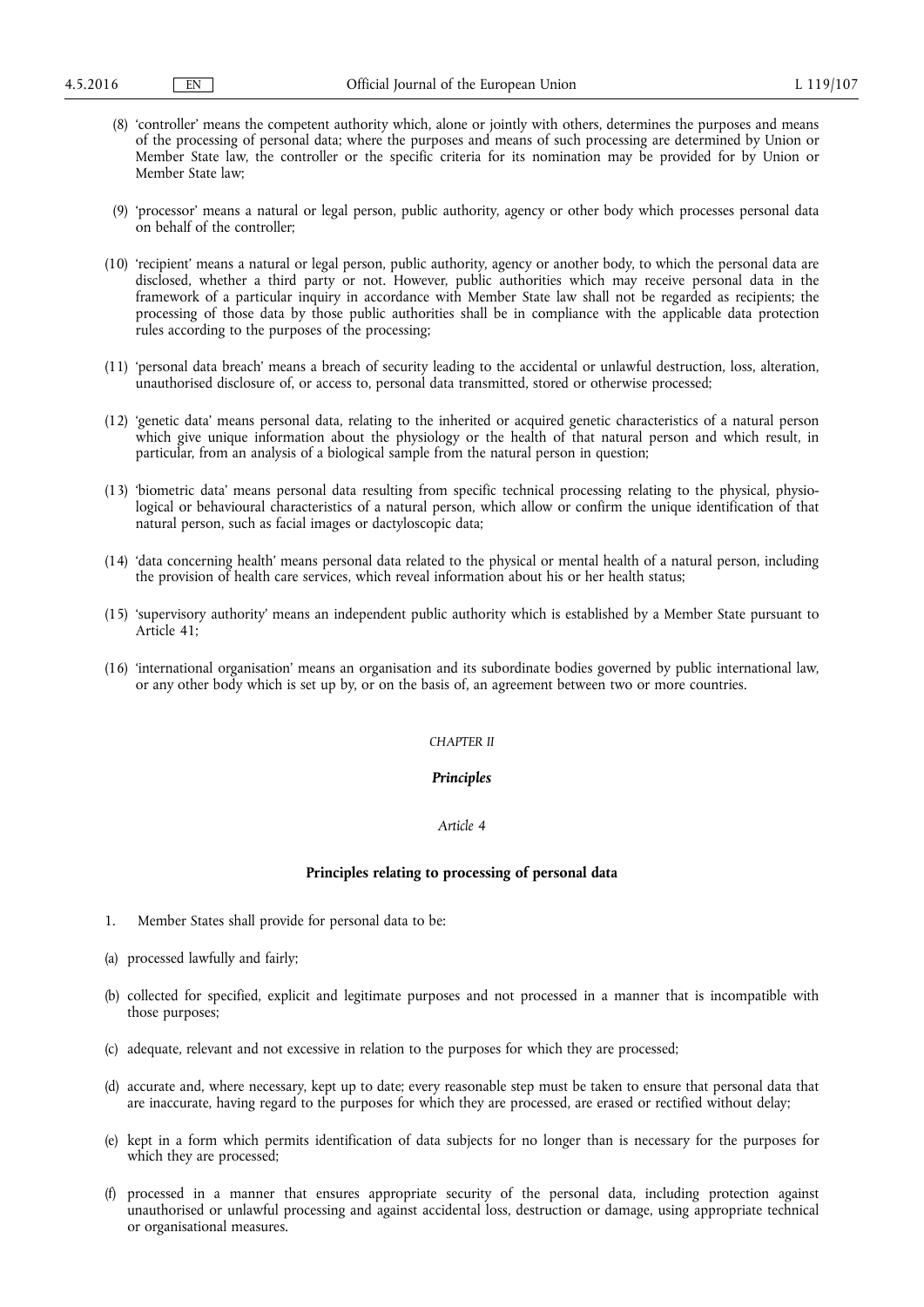2. Processing by the same or another controller for any of the purposes set out in Article 1(1) other than that for which the personal data are collected shall be permitted in so far as:

- (a) the controller is authorised to process such personal data for such a purpose in accordance with Union or Member State law; and
- (b) processing is necessary and proportionate to that other purpose in accordance with Union or Member State law.

3. Processing by the same or another controller may include archiving in the public interest, scientific, statistical or historical use, for the purposes set out in Article 1(1), subject to appropriate safeguards for the rights and freedoms of data subjects.

4. The controller shall be responsible for, and be able to demonstrate compliance with, paragraphs 1, 2 and 3.

#### *Article 5*

# **Time-limits for storage and review**

Member States shall provide for appropriate time limits to be established for the erasure of personal data or for a periodic review of the need for the storage of personal data. Procedural measures shall ensure that those time limits are observed.

#### *Article 6*

### **Distinction between different categories of data subject**

Member States shall provide for the controller, where applicable and as far as possible, to make a clear distinction between personal data of different categories of data subjects, such as:

- (a) persons with regard to whom there are serious grounds for believing that they have committed or are about to commit a criminal offence;
- (b) persons convicted of a criminal offence;
- (c) victims of a criminal offence or persons with regard to whom certain facts give rise to reasons for believing that he or she could be the victim of a criminal offence; and
- (d) other parties to a criminal offence, such as persons who might be called on to testify in investigations in connection with criminal offences or subsequent criminal proceedings, persons who can provide information on criminal offences, or contacts or associates of one of the persons referred to in points (a) and (b).

### *Article 7*

### **Distinction between personal data and verification of quality of personal data**

1. Member States shall provide for personal data based on facts to be distinguished, as far as possible, from personal data based on personal assessments.

2. Member States shall provide for the competent authorities to take all reasonable steps to ensure that personal data which are inaccurate, incomplete or no longer up to date are not transmitted or made available. To that end, each competent authority shall, as far as practicable, verify the quality of personal data before they are transmitted or made available. As far as possible, in all transmissions of personal data, necessary information enabling the receiving competent authority to assess the degree of accuracy, completeness and reliability of personal data, and the extent to which they are up to date shall be added.

3. If it emerges that incorrect personal data have been transmitted or personal data have been unlawfully transmitted, the recipient shall be notified without delay. In such a case, the personal data shall be rectified or erased or processing shall be restricted in accordance with Article 16.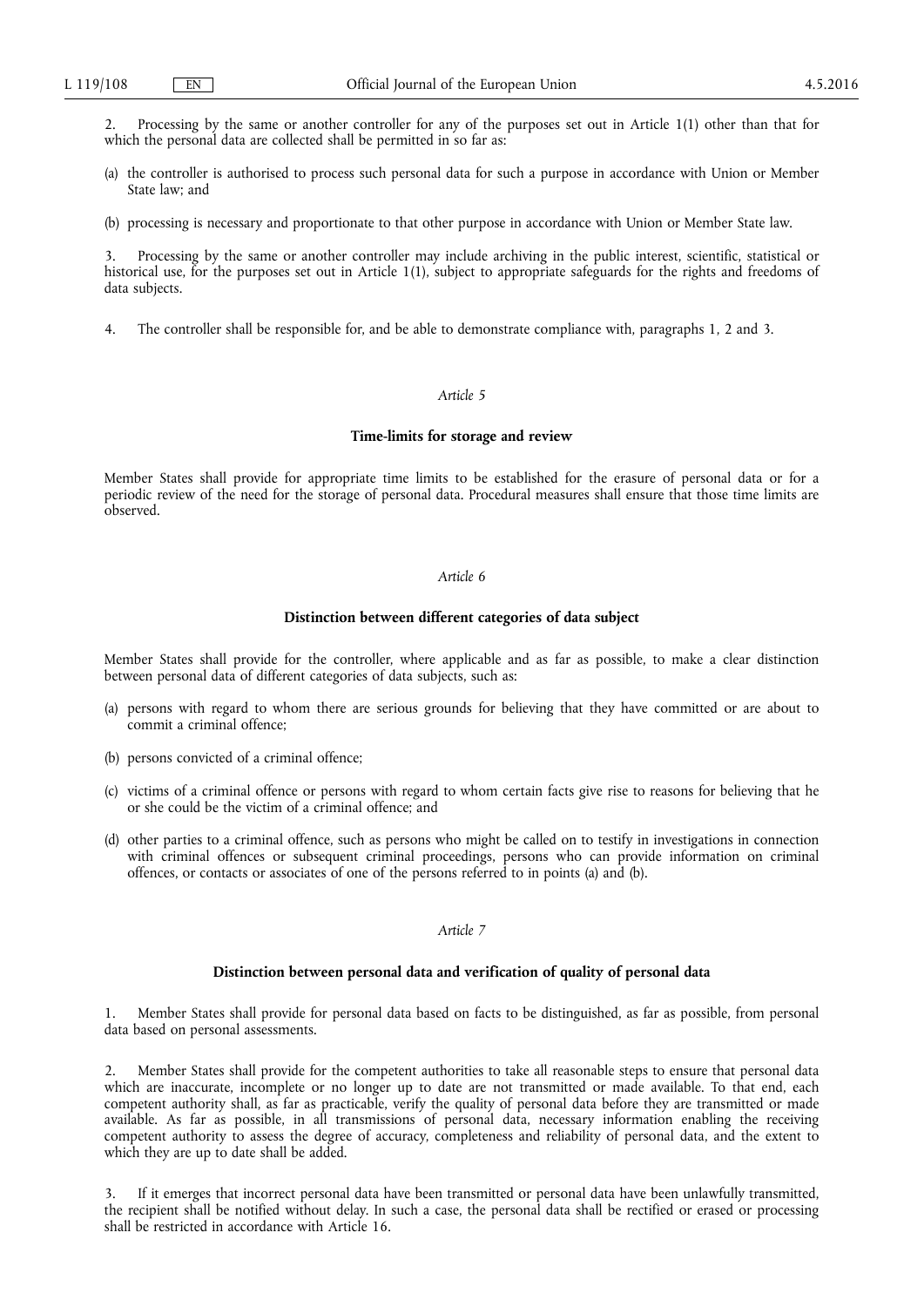#### *Article 8*

### **Lawfulness of processing**

1. Member States shall provide for processing to be lawful only if and to the extent that processing is necessary for the performance of a task carried out by a competent authority for the purposes set out in Article 1(1) and that it is based on Union or Member State law.

2. Member State law regulating processing within the scope of this Directive shall specify at least the objectives of processing, the personal data to be processed and the purposes of the processing.

### *Article 9*

### **Specific processing conditions**

1. Personal data collected by competent authorities for the purposes set out in Article 1(1) shall not be processed for purposes other than those set out in Article 1(1) unless such processing is authorised by Union or Member State law. Where personal data are processed for such other purposes, Regulation (EU) 2016/679 shall apply unless the processing is carried out in an activity which falls outside the scope of Union law.

2. Where competent authorities are entrusted by Member State law with the performance of tasks other than those performed for the purposes set out in Article 1(1), Regulation (EU) 2016/679 shall apply to processing for such purposes, including for archiving purposes in the public interest, scientific or historical research purposes or statistical purposes, unless the processing is carried out in an activity which falls outside the scope of Union law.

3. Member States shall, where Union or Member State law applicable to the transmitting competent authority provides specific conditions for processing, provide for the transmitting competent authority to inform the recipient of such personal data of those conditions and the requirement to comply with them.

4. Member States shall provide for the transmitting competent authority not to apply conditions pursuant to paragraph 3 to recipients in other Member States or to agencies, offices and bodies established pursuant to Chapters 4 and 5 of Title V of the TFEU other than those applicable to similar transmissions of data within the Member State of the transmitting competent authority.

#### *Article 10*

### **Processing of special categories of personal data**

Processing of personal data revealing racial or ethnic origin, political opinions, religious or philosophical beliefs, or trade union membership, and the processing of genetic data, biometric data for the purpose of uniquely identifying a natural person, data concerning health or data concerning a natural person's sex life or sexual orientation shall be allowed only where strictly necessary, subject to appropriate safeguards for the rights and freedoms of the data subject, and only:

- (a) where authorised by Union or Member State law;
- (b) to protect the vital interests of the data subject or of another natural person; or
- (c) where such processing relates to data which are manifestly made public by the data subject.

# *Article 11*

#### **Automated individual decision-making**

1. Member States shall provide for a decision based solely on automated processing, including profiling, which produces an adverse legal effect concerning the data subject or significantly affects him or her, to be prohibited unless authorised by Union or Member State law to which the controller is subject and which provides appropriate safeguards for the rights and freedoms of the data subject, at least the right to obtain human intervention on the part of the controller.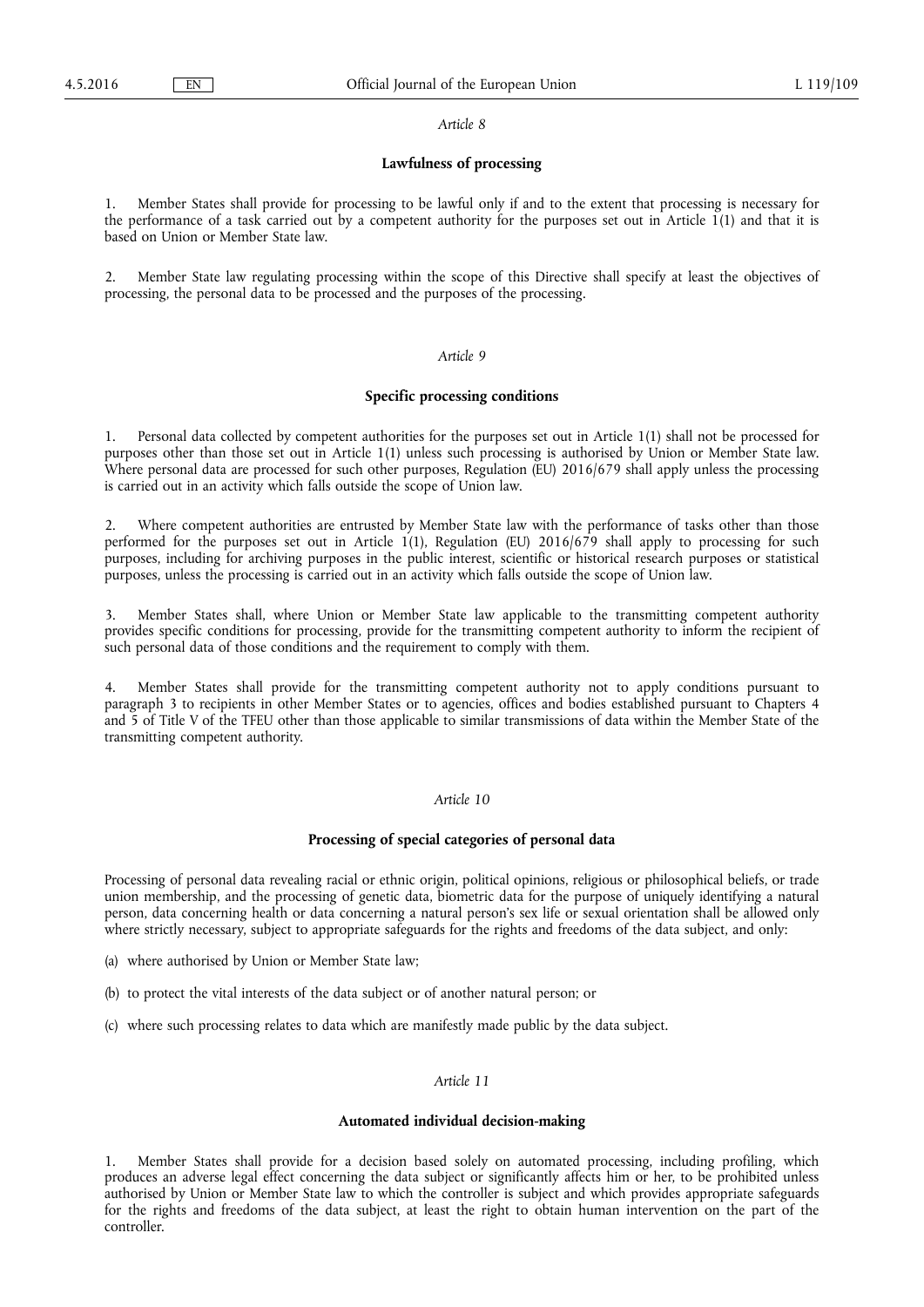2. Decisions referred to in paragraph 1 of this Article shall not be based on special categories of personal data referred to in Article 10, unless suitable measures to safeguard the data subject's rights and freedoms and legitimate interests are in place.

3. Profiling that results in discrimination against natural persons on the basis of special categories of personal data referred to in Article 10 shall be prohibited, in accordance with Union law.

#### *CHAPTER III*

# *Rights of the data subject*

### *Article 12*

#### **Communication and modalities for exercising the rights of the data subject**

1. Member States shall provide for the controller to take reasonable steps to provide any information referred to in Article 13 and make any communication with regard to Articles 11, 14 to 18 and 31 relating to processing to the data subject in a concise, intelligible and easily accessible form, using clear and plain language. The information shall be provided by any appropriate means, including by electronic means. As a general rule, the controller shall provide the information in the same form as the request.

2. Member States shall provide for the controller to facilitate the exercise of the rights of the data subject under Articles 11 and 14 to 18.

3. Member States shall provide for the controller to inform the data subject in writing about the follow up to his or her request without undue delay.

4. Member States shall provide for the information provided under Article 13 and any communication made or action taken pursuant to Articles 11, 14 to 18 and 31 to be provided free of charge. Where requests from a data subject are manifestly unfounded or excessive, in particular because of their repetitive character, the controller may either:

- (a) charge a reasonable fee, taking into account the administrative costs of providing the information or communication or taking the action requested; or
- (b) refuse to act on the request.

The controller shall bear the burden of demonstrating the manifestly unfounded or excessive character of the request.

5. Where the controller has reasonable doubts concerning the identity of the natural person making a request referred to in Article 14 or 16, the controller may request the provision of additional information necessary to confirm the identity of the data subject.

# *Article 13*

#### **Information to be made available or given to the data subject**

1. Member States shall provide for the controller to make available to the data subject at least the following information:

- (a) the identity and the contact details of the controller;
- (b) the contact details of the data protection officer, where applicable;
- (c) the purposes of the processing for which the personal data are intended;
- (d) the right to lodge a complaint with a supervisory authority and the contact details of the supervisory authority;
- (e) the existence of the right to request from the controller access to and rectification or erasure of personal data and restriction of processing of the personal data concerning the data subject.

2. In addition to the information referred to in paragraph 1, Member States shall provide by law for the controller to give to the data subject, in specific cases, the following further information to enable the exercise of his or her rights:

- (a) the legal basis for the processing;
- (b) the period for which the personal data will be stored, or, where that is not possible, the criteria used to determine that period;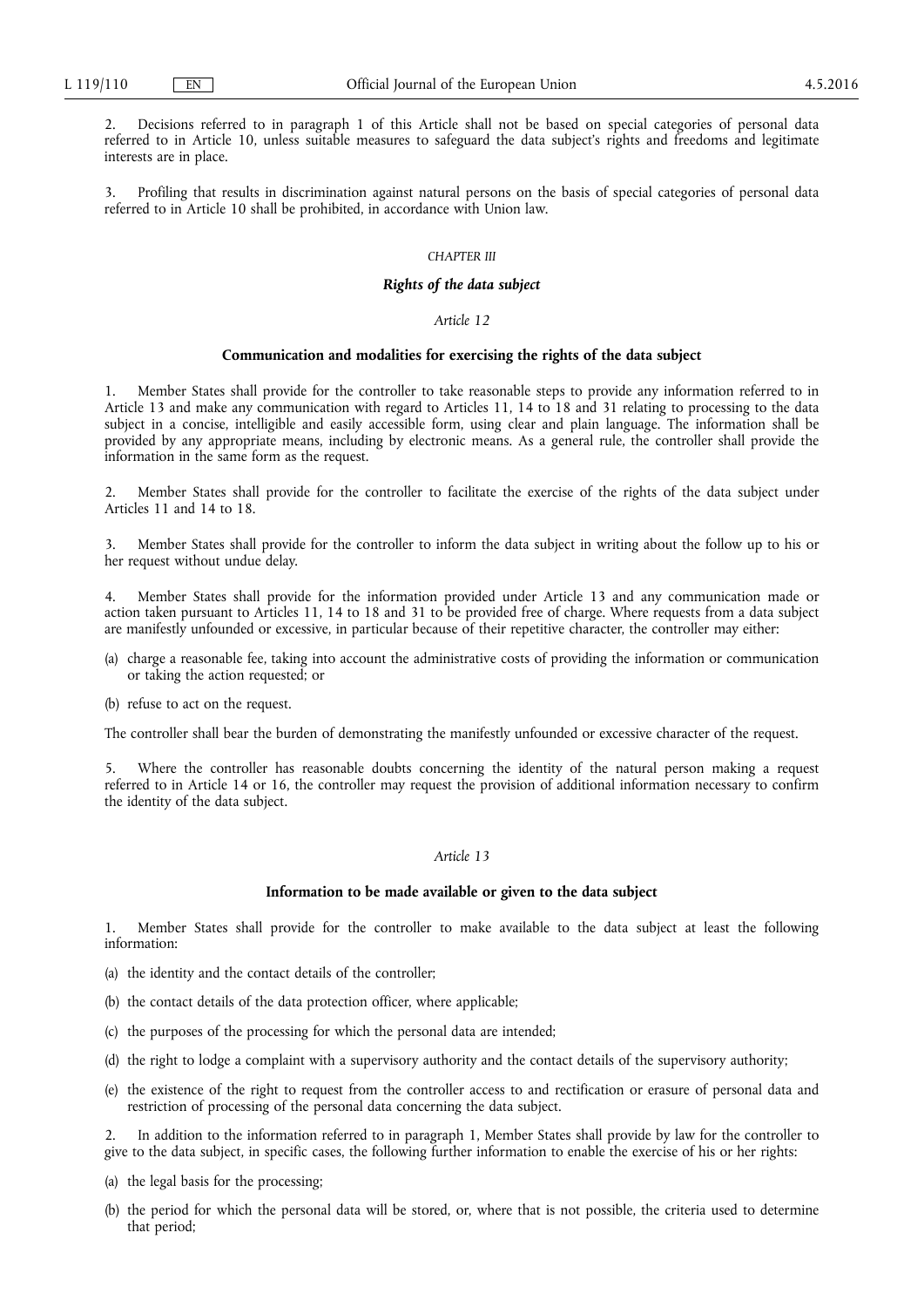- (c) where applicable, the categories of recipients of the personal data, including in third countries or international organisations;
- (d) where necessary, further information, in particular where the personal data are collected without the knowledge of the data subject.

3. Member States may adopt legislative measures delaying, restricting or omitting the provision of the information to the data subject pursuant to paragraph 2 to the extent that, and for as long as, such a measure constitutes a necessary and proportionate measure in a democratic society with due regard for the fundamental rights and the legitimate interests of the natural person concerned, in order to:

- (a) avoid obstructing official or legal inquiries, investigations or procedures;
- (b) avoid prejudicing the prevention, detection, investigation or prosecution of criminal offences or the execution of criminal penalties;
- (c) protect public security;
- (d) protect national security;
- (e) protect the rights and freedoms of others.

4. Member States may adopt legislative measures in order to determine categories of processing which may wholly or partly fall under any of the points listed in paragraph 3.

### *Article 14*

### **Right of access by the data subject**

Subject to Article 15, Member States shall provide for the right of the data subject to obtain from the controller confirmation as to whether or not personal data concerning him or her are being processed, and, where that is the case, access to the personal data and the following information:

- (a) the purposes of and legal basis for the processing;
- (b) the categories of personal data concerned;
- (c) the recipients or categories of recipients to whom the personal data have been disclosed, in particular recipients in third countries or international organisations;
- (d) where possible, the envisaged period for which the personal data will be stored, or, if not possible, the criteria used to determine that period;
- (e) the existence of the right to request from the controller rectification or erasure of personal data or restriction of processing of personal data concerning the data subject;
- (f) the right to lodge a complaint with the supervisory authority and the contact details of the supervisory authority;
- (g) communication of the personal data undergoing processing and of any available information as to their origin.

### *Article 15*

# **Limitations to the right of access**

1. Member States may adopt legislative measures restricting, wholly or partly, the data subject's right of access to the extent that, and for as long as such a partial or complete restriction constitutes a necessary and proportionate measure in a democratic society with due regard for the fundamental rights and legitimate interests of the natural person concerned, in order to:

- (a) avoid obstructing official or legal inquiries, investigations or procedures;
- (b) avoid prejudicing the prevention, detection, investigation or prosecution of criminal offences or the execution of criminal penalties;
- (c) protect public security;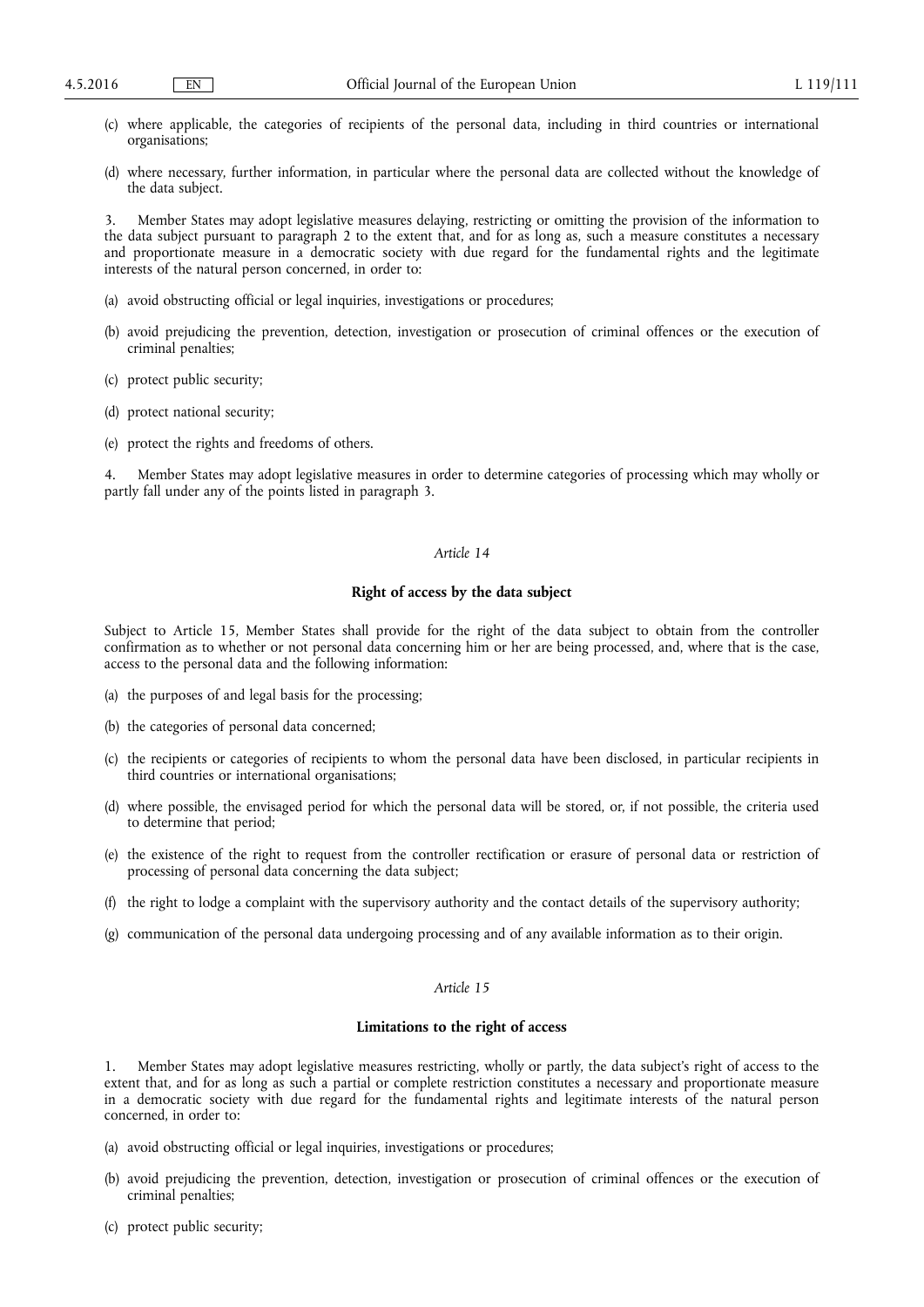(d) protect national security;

(e) protect the rights and freedoms of others.

2. Member States may adopt legislative measures in order to determine categories of processing which may wholly or partly fall under points (a) to (e) of paragraph 1.

3. In the cases referred to in paragraphs 1 and 2, Member States shall provide for the controller to inform the data subject, without undue delay, in writing of any refusal or restriction of access and of the reasons for the refusal or the restriction. Such information may be omitted where the provision thereof would undermine a purpose under paragraph 1. Member States shall provide for the controller to inform the data subject of the possibility of lodging a complaint with a supervisory authority or seeking a judicial remedy.

4. Member States shall provide for the controller to document the factual or legal reasons on which the decision is based. That information shall be made available to the supervisory authorities.

### *Article 16*

### **Right to rectification or erasure of personal data and restriction of processing**

Member States shall provide for the right of the data subject to obtain from the controller without undue delay the rectification of inaccurate personal data relating to him or her. Taking into account the purposes of the processing, Member States shall provide for the data subject to have the right to have incomplete personal data completed, including by means of providing a supplementary statement.

2. Member States shall require the controller to erase personal data without undue delay and provide for the right of the data subject to obtain from the controller the erasure of personal data concerning him or her without undue delay where processing infringes the provisions adopted pursuant to Article 4, 8 or 10, or where personal data must be erased in order to comply with a legal obligation to which the controller is subject.

- 3. Instead of erasure, the controller shall restrict processing where:
- (a) the accuracy of the personal data is contested by the data subject and their accuracy or inaccuracy cannot be ascertained; or
- (b) the personal data must be maintained for the purposes of evidence.

Where processing is restricted pursuant to point (a) of the first subparagraph, the controller shall inform the data subject before lifting the restriction of processing.

4. Member States shall provide for the controller to inform the data subject in writing of any refusal of rectification or erasure of personal data or restriction of processing and of the reasons for the refusal. Member States may adopt legislative measures restricting, wholly or partly, the obligation to provide such information to the extent that such a restriction constitutes a necessary and proportionate measure in a democratic society with due regard for the fundamental rights and legitimate interests of the natural person concerned in order to:

- (a) avoid obstructing official or legal inquiries, investigations or procedures;
- (b) avoid prejudicing the prevention, detection, investigation or prosecution of criminal offences or the execution of criminal penalties;
- (c) protect public security;
- (d) protect national security;
- (e) protect the rights and freedoms of others.

Member States shall provide for the controller to inform the data subject of the possibility of lodging a complaint with a supervisory authority or seeking a judicial remedy.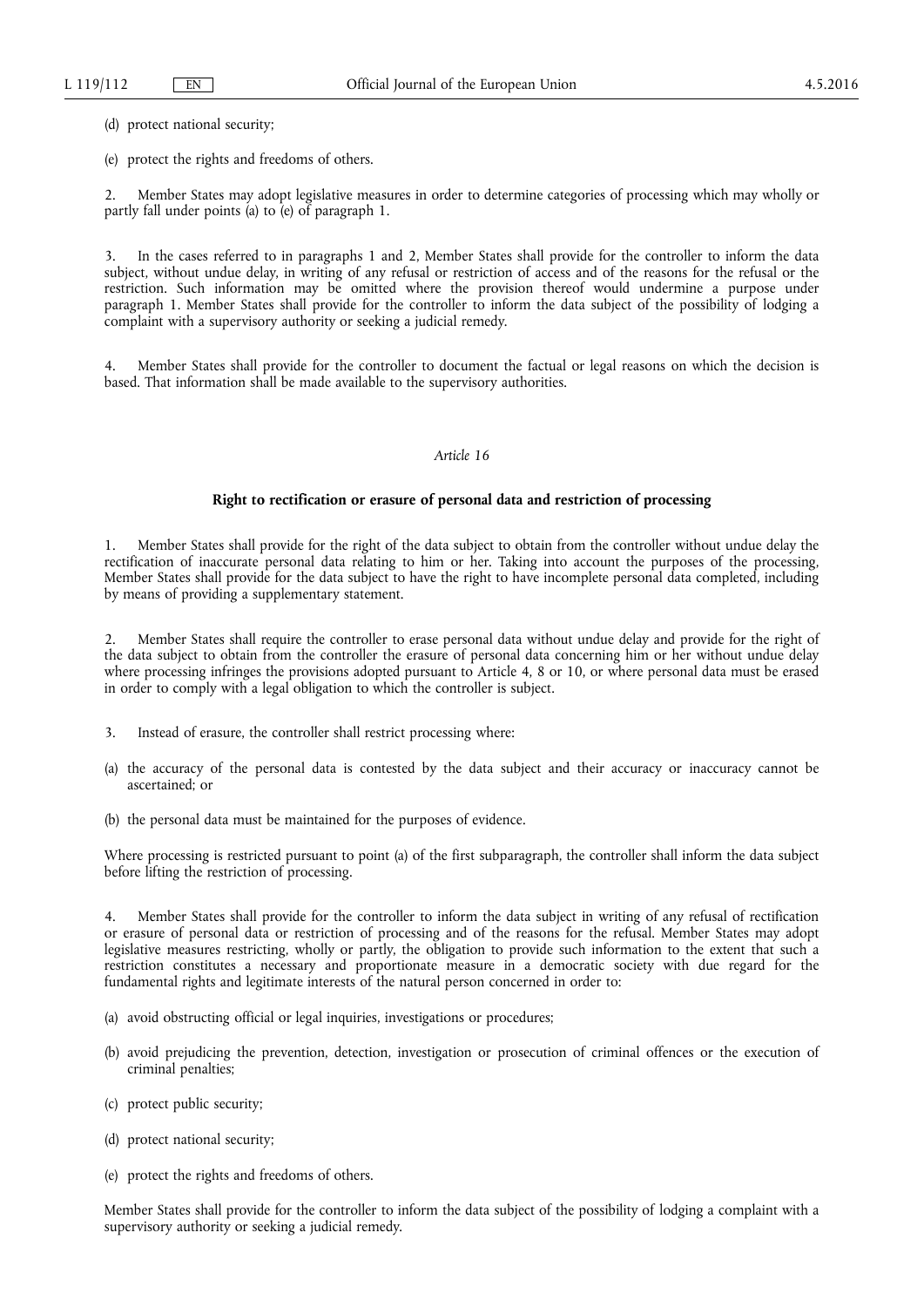5. Member States shall provide for the controller to communicate the rectification of inaccurate personal data to the competent authority from which the inaccurate personal data originate.

6. Member States shall, where personal data has been rectified or erased or processing has been restricted pursuant to paragraphs 1, 2 and 3, provide for the controller to notify the recipients and that the recipients shall rectify or erase the personal data or restrict processing of the personal data under their responsibility.

# *Article 17*

#### **Exercise of rights by the data subject and verification by the supervisory authority**

1. In the cases referred to in Article 13(3), Article 15(3) and Article 16(4) Member States shall adopt measures providing that the rights of the data subject may also be exercised through the competent supervisory authority.

2. Member States shall provide for the controller to inform the data subject of the possibility of exercising his or her rights through the supervisory authority pursuant to paragraph 1.

3. Where the right referred to in paragraph 1 is exercised, the supervisory authority shall inform the data subject at least that all necessary verifications or a review by the supervisory authority have taken place. The supervisory authority shall also inform the data subject of his or her right to seek a judicial remedy.

# *Article 18*

### **Rights of the data subject in criminal investigations and proceedings**

Member States may provide for the exercise of the rights referred to in Articles 13, 14 and 16 to be carried out in accordance with Member State law where the personal data are contained in a judicial decision or record or case file processed in the course of criminal investigations and proceedings.

# *CHAPTER IV*

# *Controller and processor*

# Section 1

# **General obligations**

### *Article 19*

# **Obligations of the controller**

1. Member States shall provide for the controller, taking into account the nature, scope, context and purposes of processing as well as the risks of varying likelihood and severity for the rights and freedoms of natural persons, to implement appropriate technical and organisational measures to ensure and to be able to demonstrate that processing is performed in accordance with this Directive. Those measures shall be reviewed and updated where necessary.

2. Where proportionate in relation to the processing activities, the measures referred to in paragraph 1 shall include the implementation of appropriate data protection policies by the controller.

# *Article 20*

### **Data protection by design and by default**

1. Member States shall provide for the controller, taking into account the state of the art, the cost of implementation and the nature, scope, context and purposes of processing, as well as the risks of varying likelihood and severity for rights and freedoms of natural persons posed by the processing, both at the time of the determination of the means for processing and at the time of the processing itself, to implement appropriate technical and organisational measures, such as pseudonymisation, which are designed to implement data protection principles, such as data minimisation, in an effective manner and to integrate the necessary safeguards into the processing, in order to meet the requirements of this Directive and protect the rights of data subjects.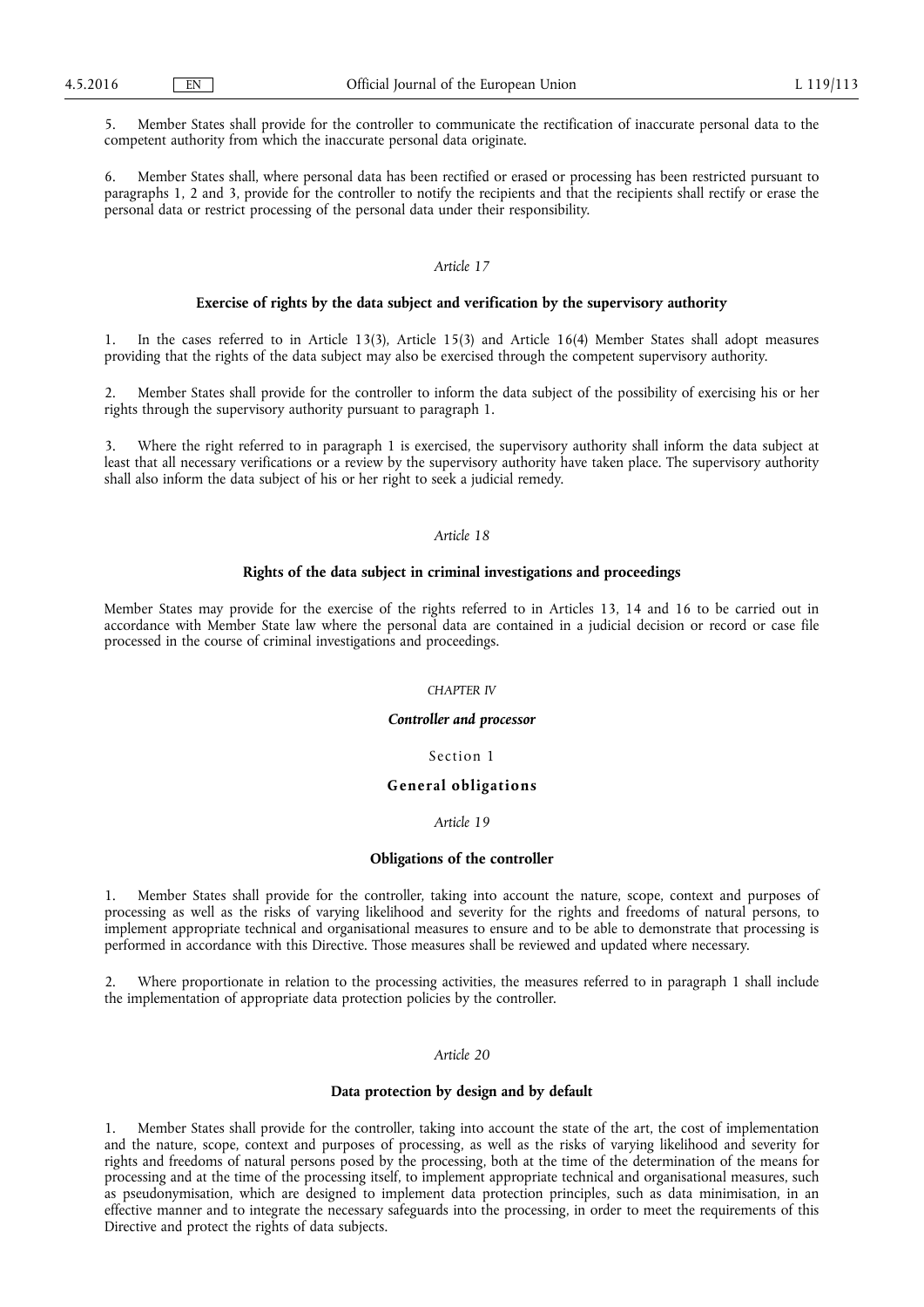2. Member States shall provide for the controller to implement appropriate technical and organisational measures ensuring that, by default, only personal data which are necessary for each specific purpose of the processing are processed. That obligation applies to the amount of personal data collected, the extent of their processing, the period of their storage and their accessibility. In particular, such measures shall ensure that by default personal data are not made accessible without the individual's intervention to an indefinite number of natural persons.

#### *Article 21*

#### **Joint controllers**

1. Member States shall, where two or more controllers jointly determine the purposes and means of processing, provide for them to be joint controllers. They shall, in a transparent manner, determine their respective responsibilities for compliance with this Directive, in particular as regards the exercise of the rights of the data subject and their respective duties to provide the information referred to in Article 13, by means of an arrangement between them unless, and in so far as, the respective responsibilities of the controllers are determined by Union or Member State law to which the controllers are subject. The arrangement shall designate the contact point for data subjects. Member States may designate which of the joint controllers can act as a single contact point for data subjects to exercise their rights.

2. Irrespective of the terms of the arrangement referred to in paragraph 1, Member States may provide for the data subject to exercise his or her rights under the provisions adopted pursuant to this Directive in respect of and against each of the controllers.

### *Article 22*

### **Processor**

1. Member States shall, where processing is to be carried out on behalf of a controller, provide for the controller to use only processors providing sufficient guarantees to implement appropriate technical and organisational measures in such a manner that the processing will meet the requirements of this Directive and ensure the protection of the rights of the data subject.

2. Member States shall provide for the processor not to engage another processor without prior specific or general written authorisation by the controller. In the case of general written authorisation, the processor shall inform the controller of any intended changes concerning the addition or replacement of other processors, thereby giving the controller the opportunity to object to such changes.

3. Member States shall provide for the processing by a processor to be governed by a contract or other legal act under Union or Member State law, that is binding on the processor with regard to the controller and that sets out the subject-matter and duration of the processing, the nature and purpose of the processing, the type of personal data and categories of data subjects and the obligations and rights of the controller. That contract or other legal act shall stipulate, in particular, that the processor:

- (a) acts only on instructions from the controller;
- (b) ensures that persons authorised to process the personal data have committed themselves to confidentiality or are under an appropriate statutory obligation of confidentiality;
- (c) assists the controller by any appropriate means to ensure compliance with the provisions on the data subject's rights;
- (d) at the choice of the controller, deletes or returns all the personal data to the controller after the end of the provision of data processing services, and deletes existing copies unless Union or Member State law requires storage of the personal data;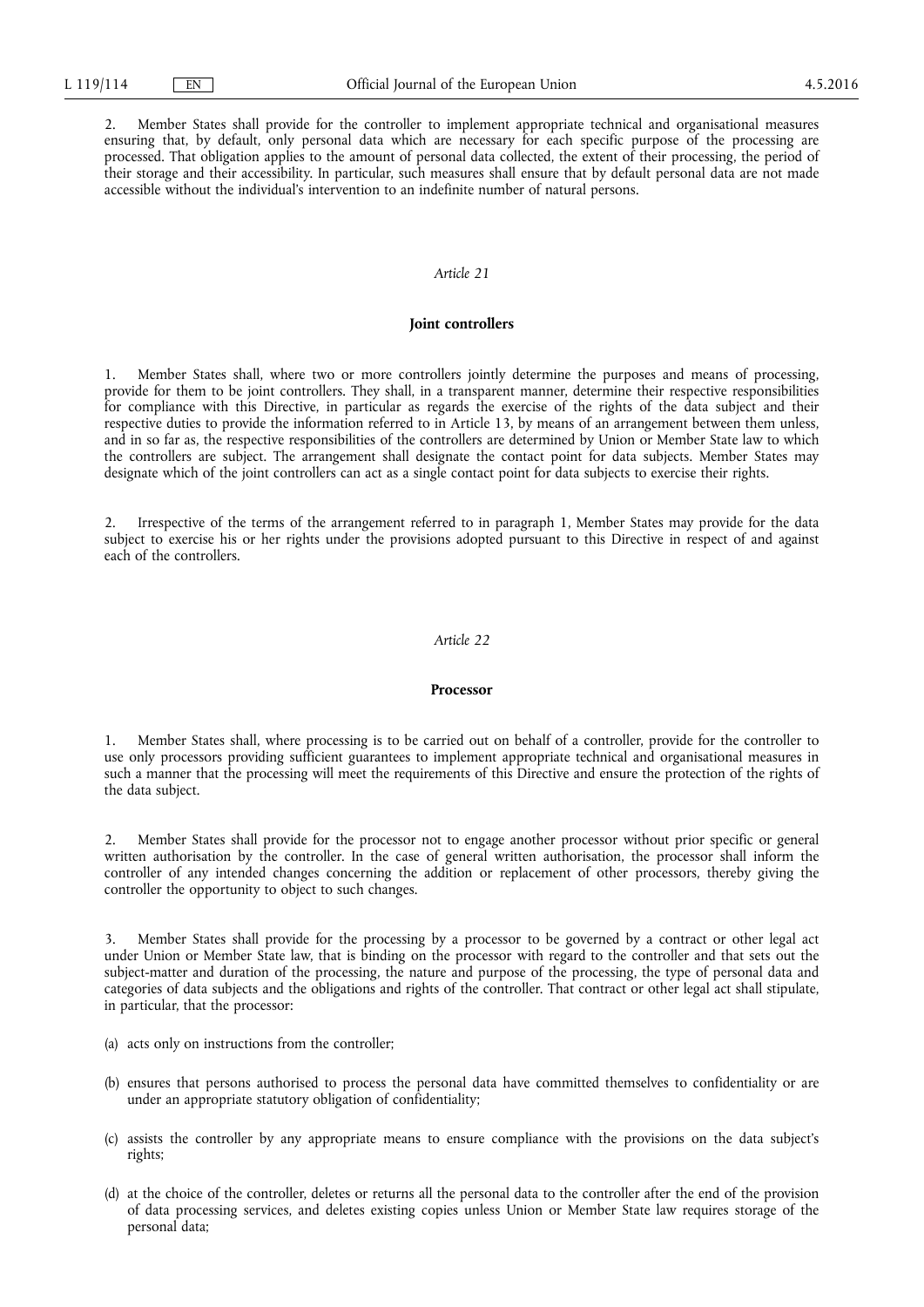(e) makes available to the controller all information necessary to demonstrate compliance with this Article;

(f) complies with the conditions referred to in paragraphs 2 and 3 for engaging another processor.

4. The contract or the other legal act referred to in paragraph 3 shall be in writing, including in an electronic form.

5. If a processor determines, in infringement of this Directive, the purposes and means of processing, that processor shall be considered to be a controller in respect of that processing.

#### *Article 23*

# **Processing under the authority of the controller or processor**

Member States shall provide for the processor and any person acting under the authority of the controller or of the processor, who has access to personal data, not to process those data except on instructions from the controller, unless required to do so by Union or Member State law.

### *Article 24*

# **Records of processing activities**

1. Member States shall provide for controllers to maintain a record of all categories of processing activities under their responsibility. That record shall contain all of the following information:

- (a) the name and contact details of the controller and, where applicable, the joint controller and the data protection officer;
- (b) the purposes of the processing;
- (c) the categories of recipients to whom the personal data have been or will be disclosed including recipients in third countries or international organisations;
- (d) a description of the categories of data subject and of the categories of personal data;
- (e) where applicable, the use of profiling;
- (f) where applicable, the categories of transfers of personal data to a third country or an international organisation;
- (g) an indication of the legal basis for the processing operation, including transfers, for which the personal data are intended;
- (h) where possible, the envisaged time limits for erasure of the different categories of personal data;
- (i) where possible, a general description of the technical and organisational security measures referred to in Article 29(1).

2. Member States shall provide for each processor to maintain a record of all categories of processing activities carried out on behalf of a controller, containing:

- (a) the name and contact details of the processor or processors, of each controller on behalf of which the processor is acting and, where applicable, the data protection officer;
- (b) the categories of processing carried out on behalf of each controller;
- (c) where applicable, transfers of personal data to a third country or an international organisation where explicitly instructed to do so by the controller, including the identification of that third country or international organisation;
- (d) where possible, a general description of the technical and organisational security measures referred to in Article 29(1).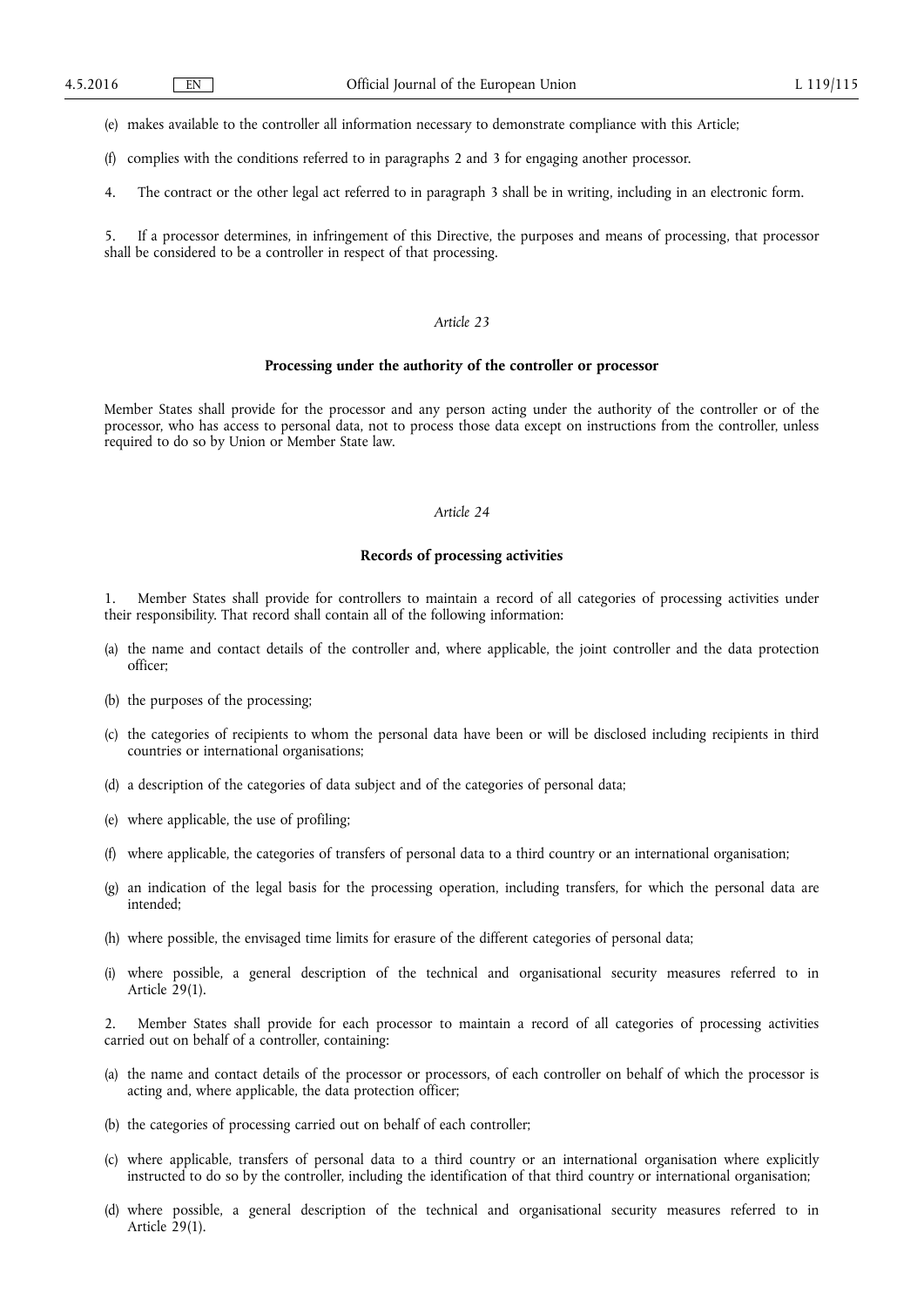3. The records referred to in paragraphs 1 and 2 shall be in writing, including in electronic form.

The controller and the processor shall make those records available to the supervisory authority on request.

# *Article 25*

# **Logging**

1. Member States shall provide for logs to be kept for at least the following processing operations in automated processing systems: collection, alteration, consultation, disclosure including transfers, combination and erasure. The logs of consultation and disclosure shall make it possible to establish the justification, date and time of such operations and, as far as possible, the identification of the person who consulted or disclosed personal data, and the identity of the recipients of such personal data.

2. The logs shall be used solely for verification of the lawfulness of processing, self-monitoring, ensuring the integrity and security of the personal data, and for criminal proceedings.

3. The controller and the processor shall make the logs available to the supervisory authority on request.

### *Article 26*

#### **Cooperation with the supervisory authority**

Member States shall provide for the controller and the processor to cooperate, on request, with the supervisory authority in the performance of its tasks on request.

#### *Article 27*

#### **Data protection impact assessment**

1. Where a type of processing, in particular, using new technologies, and taking into account the nature, scope, context and purposes of the processing is likely to result in a high risk to the rights and freedoms of natural persons, Member States shall provide for the controller to carry out, prior to the processing, an assessment of the impact of the envisaged processing operations on the protection of personal data.

2. The assessment referred to in paragraph 1 shall contain at least a general description of the envisaged processing operations, an assessment of the risks to the rights and freedoms of data subjects, the measures envisaged to address those risks, safeguards, security measures and mechanisms to ensure the protection of personal data and to demonstrate compliance with this Directive, taking into account the rights and legitimate interests of the data subjects and other persons concerned.

### *Article 28*

#### **Prior consultation of the supervisory authority**

1. Member States shall provide for the controller or processor to consult the supervisory authority prior to processing which will form part of a new filing system to be created, where:

- (a) a data protection impact assessment as provided for in Article 27 indicates that the processing would result in a high risk in the absence of measures taken by the controller to mitigate the risk; or
- (b) the type of processing, in particular, where using new technologies, mechanisms or procedures, involves a high risk to the rights and freedoms of data subjects.

2. Member States shall provide for the supervisory authority to be consulted during the preparation of a proposal for a legislative measure to be adopted by a national parliament or of a regulatory measure based on such a legislative measure, which relates to processing.

Member States shall provide that the supervisory authority may establish a list of the processing operations which are subject to prior consultation pursuant to paragraph 1.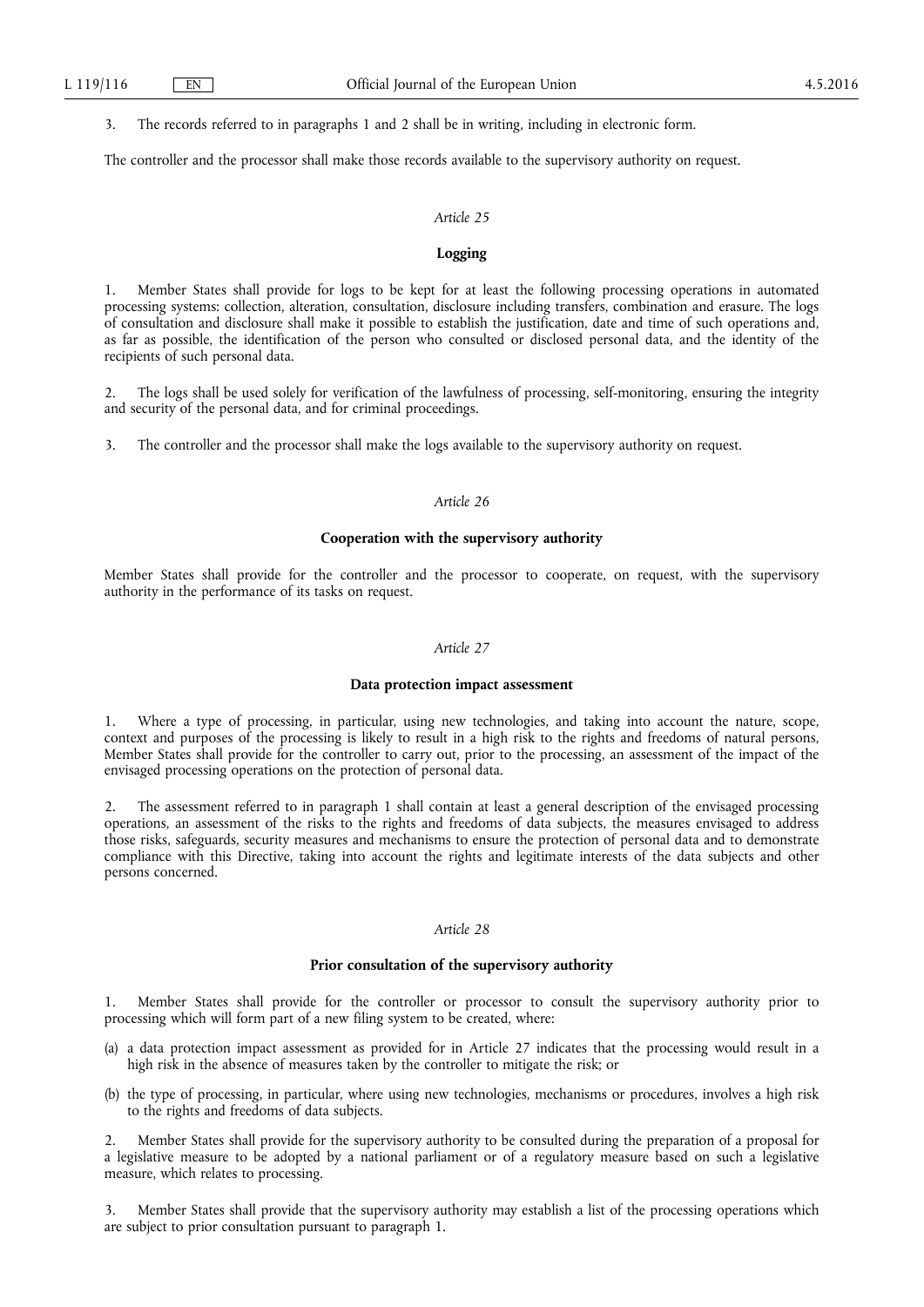4. Member States shall provide for the controller to provide the supervisory authority with the data protection impact assessment pursuant to Article 27 and, on request, with any other information to allow the supervisory authority to make an assessment of the compliance of the processing and in particular of the risks for the protection of personal data of the data subject and of the related safeguards.

5. Member States shall, where the supervisory authority is of the opinion that the intended processing referred to in paragraph 1 of this Article would infringe the provisions adopted pursuant to this Directive, in particular where the controller has insufficiently identified or mitigated the risk, provide for the supervisory authority to provide, within a period of up to six weeks of receipt of the request for consultation, written advice to the controller and, where applicable, to the processor, and may use any of its powers referred to in Article 47. That period may be extended by a month, taking into account the complexity of the intended processing. The supervisory authority shall inform the controller and, where applicable, the processor of any such extension within one month of receipt of the request for consultation, together with the reasons for the delay.

### Section 2

### **Security of personal data**

### *Article 29*

### **Security of processing**

Member States shall provide for the controller and the processor, taking into account the state of the art, the costs of implementation and the nature, scope, context and purposes of the processing as well as the risk of varying likelihood and severity for the rights and freedoms of natural persons, to implement appropriate technical and organisational measures to ensure a level of security appropriate to the risk, in particular as regards the processing of special categories of personal data referred to in Article 10.

2. In respect of automated processing, each Member State shall provide for the controller or processor, following an evaluation of the risks, to implement measures designed to:

- (a) deny unauthorised persons access to processing equipment used for processing ('equipment access control');
- (b) prevent the unauthorised reading, copying, modification or removal of data media ('data media control');
- (c) prevent the unauthorised input of personal data and the unauthorised inspection, modification or deletion of stored personal data ('storage control');
- (d) prevent the use of automated processing systems by unauthorised persons using data communication equipment ('user control');
- (e) ensure that persons authorised to use an automated processing system have access only to the personal data covered by their access authorisation ('data access control');
- (f) ensure that it is possible to verify and establish the bodies to which personal data have been or may be transmitted or made available using data communication equipment ('communication control');
- (g) ensure that it is subsequently possible to verify and establish which personal data have been input into automated processing systems and when and by whom the personal data were input ('input control');
- (h) prevent the unauthorised reading, copying, modification or deletion of personal data during transfers of personal data or during transportation of data media ('transport control');
- (i) ensure that installed systems may, in the case of interruption, be restored ('recovery');
- (j) ensure that the functions of the system perform, that the appearance of faults in the functions is reported ('reliability') and that stored personal data cannot be corrupted by means of a malfunctioning of the system ('integrity').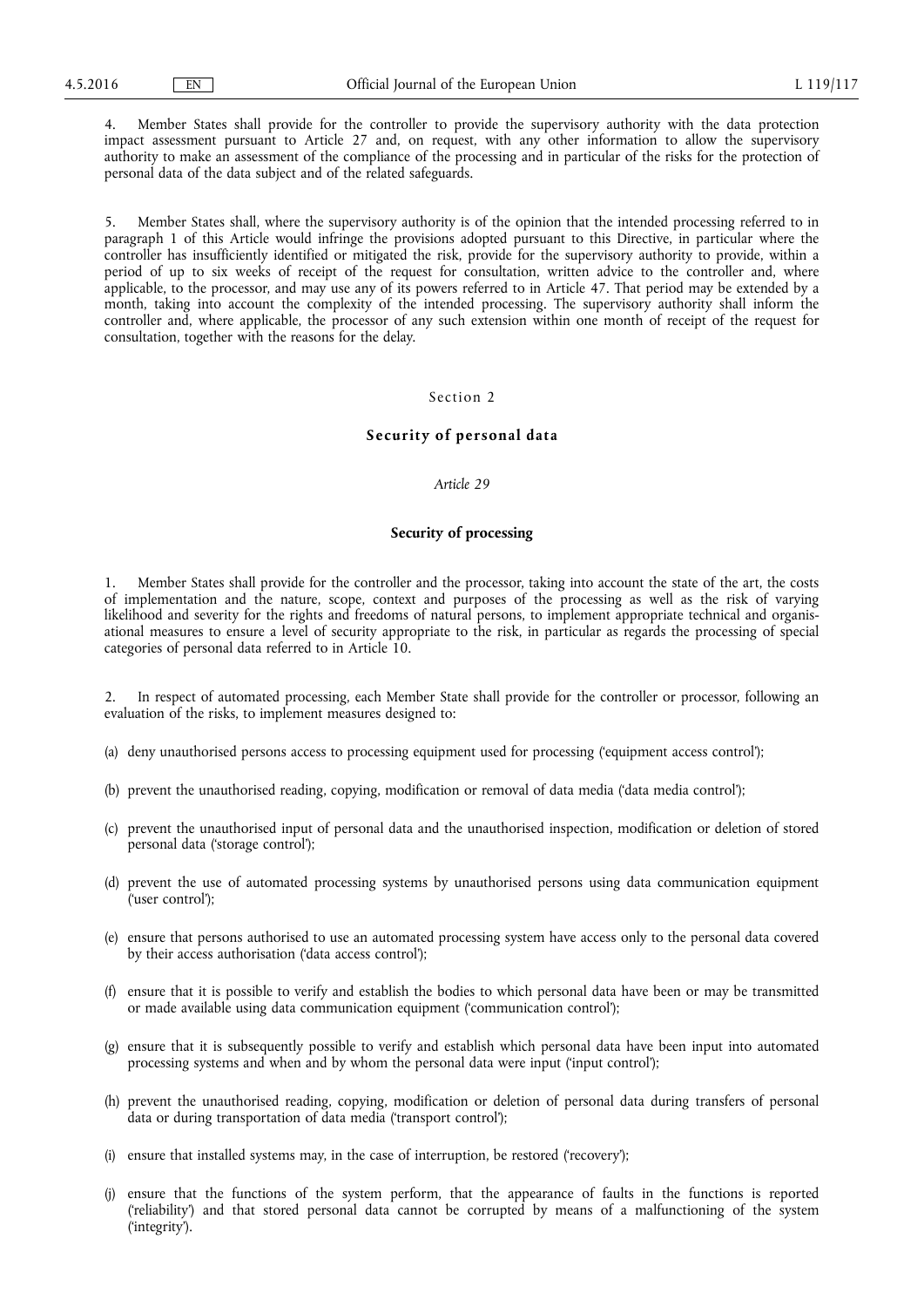#### *Article 30*

#### **Notification of a personal data breach to the supervisory authority**

Member States shall, in the case of a personal data breach, provide for the controller to notify without undue delay and, where feasible, not later than 72 hours after having become aware of it, the personal data breach to the supervisory authority, unless the personal data breach is unlikely to result in a risk to the rights and freedoms of natural persons. Where the notification to the supervisory authority is not made within 72 hours, it shall be accompanied by reasons for the delay.

- 2. The processor shall notify the controller without undue delay after becoming aware of a personal data breach.
- 3. The notification referred to in paragraph 1 shall at least:
- (a) describe the nature of the personal data breach including, where possible, the categories and approximate number of data subjects concerned and the categories and approximate number of personal data records concerned;
- (b) communicate the name and contact details of the data protection officer or other contact point where more information can be obtained;
- (c) describe the likely consequences of the personal data breach;
- (d) describe the measures taken or proposed to be taken by the controller to address the personal data breach, including, where appropriate, measures to mitigate its possible adverse effects.

4. Where, and in so far as, it is not possible to provide the information at the same time, the information may be provided in phases without undue further delay.

5. Member States shall provide for the controller to document any personal data breaches referred to in paragraph 1, comprising the facts relating to the personal data breach, its effects and the remedial action taken. That documentation shall enable the supervisory authority to verify compliance with this Article.

6. Member States shall, where the personal data breach involves personal data that have been transmitted by or to the controller of another Member State, provide for the information referred to in paragraph 3 to be communicated to the controller of that Member State without undue delay.

### *Article 31*

#### **Communication of a personal data breach to the data subject**

Member States shall, where the personal data breach is likely to result in a high risk to the rights and freedoms of natural persons, provide for the controller to communicate the personal data breach to the data subject without undue delay.

2. The communication to the data subject referred to in paragraph 1 of this Article shall describe in clear and plain language the nature of the personal data breach and shall contain at least the information and measures referred to in points (b), (c) and (d) of Article 30(3).

The communication to the data subject referred to in paragraph 1 shall not be required if any of the following conditions are met:

- (a) the controller has implemented appropriate technological and organisational protection measures, and those measures were applied to the personal data affected by the personal data breach, in particular those that render the personal data unintelligible to any person who is not authorised to access it, such as encryption;
- (b) the controller has taken subsequent measures which ensure that the high risk to the rights and freedoms of data subjects referred to in paragraph 1 is no longer likely to materialise;
- (c) it would involve a disproportionate effort. In such a case, there shall instead be a public communication or a similar measure whereby the data subjects are informed in an equally effective manner.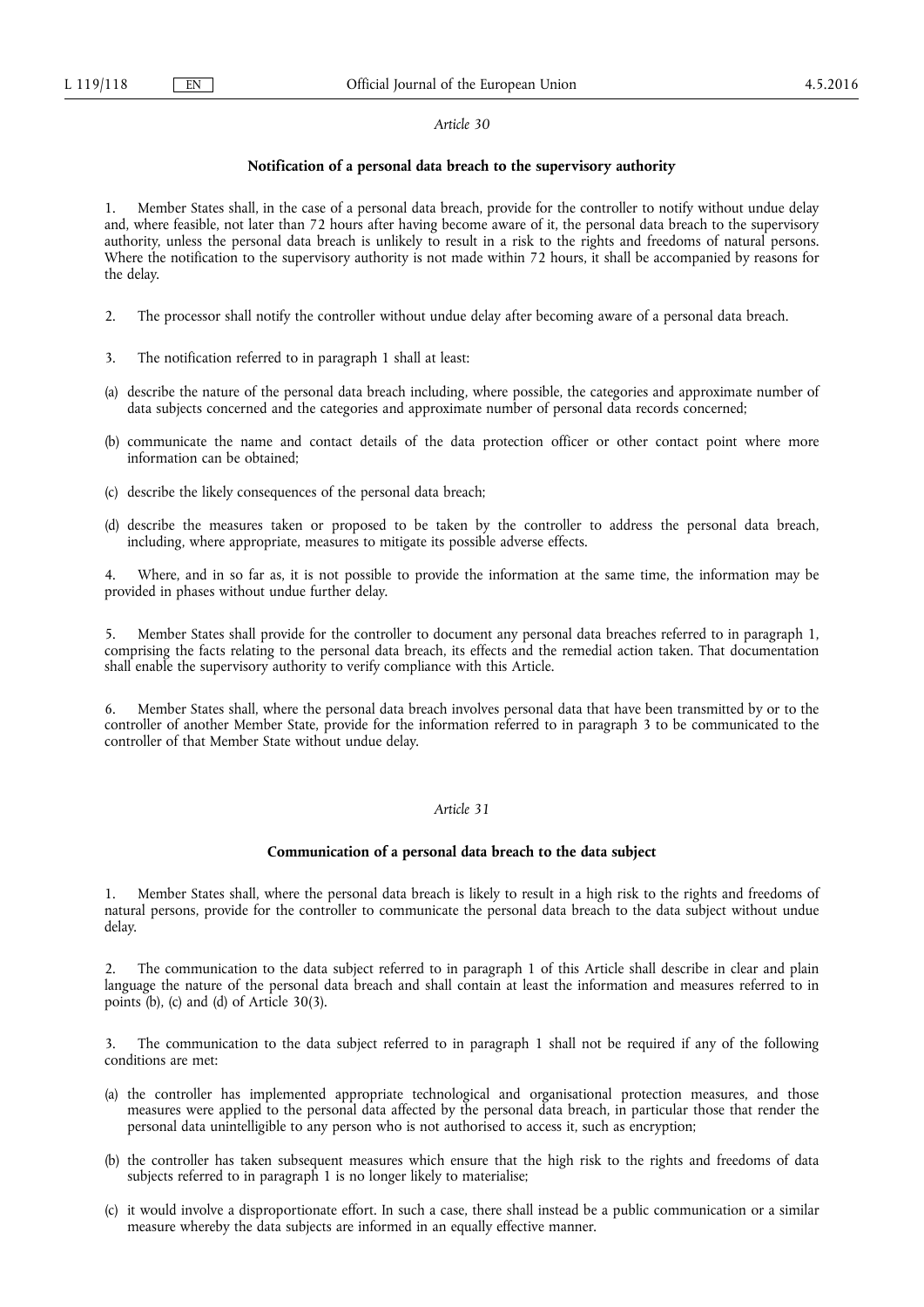4. If the controller has not already communicated the personal data breach to the data subject, the supervisory authority, having considered the likelihood of the personal data breach resulting in a high risk, may require it to do so, or may decide that any of the conditions referred to in paragraph 3 are met.

The communication to the data subject referred to in paragraph 1 of this Article may be delayed, restricted or omitted subject to the conditions and on the grounds referred to in Article 13(3).

# Section 3

### **Data protection officer**

# *Article 32*

### **Designation of the data protection officer**

1. Member States shall provide for the controller to designate a data protection officer. Member States may exempt courts and other independent judicial authorities when acting in their judicial capacity from that obligation.

2. The data protection officer shall be designated on the basis of his or her professional qualities and, in particular, his or her expert knowledge of data protection law and practice and ability to fulfil the tasks referred to in Article 34.

3. A single data protection officer may be designated for several competent authorities, taking account of their organisational structure and size.

4. Member States shall provide for the controller to publish the contact details of the data protection officer and communicate them to the supervisory authority.

### *Article 33*

### **Position of the data protection officer**

1. Member States shall provide for the controller to ensure that the data protection officer is involved, properly and in a timely manner, in all issues which relate to the protection of personal data.

2. The controller shall support the data protection officer in performing the tasks referred to in Article 34 by providing resources necessary to carry out those tasks and access to personal data and processing operations, and to maintain his or her expert knowledge.

### *Article 34*

# **Tasks of the data protection officer**

Member States shall provide for the controller to entrust the data protection officer at least with the following tasks:

- (a) to inform and advise the controller and the employees who carry out processing of their obligations pursuant to this Directive and to other Union or Member State data protection provisions;
- (b) to monitor compliance with this Directive, with other Union or Member State data protection provisions and with the policies of the controller in relation to the protection of personal data, including the assignment of responsibilities, awareness-raising and training of staff involved in processing operations, and the related audits;
- (c) to provide advice where requested as regards the data protection impact assessment and monitor its performance pursuant to Article 27;
- (d) to cooperate with the supervisory authority;
- (e) to act as the contact point for the supervisory authority on issues relating to processing, including the prior consultation referred to in Article 28, and to consult, where appropriate, with regard to any other matter.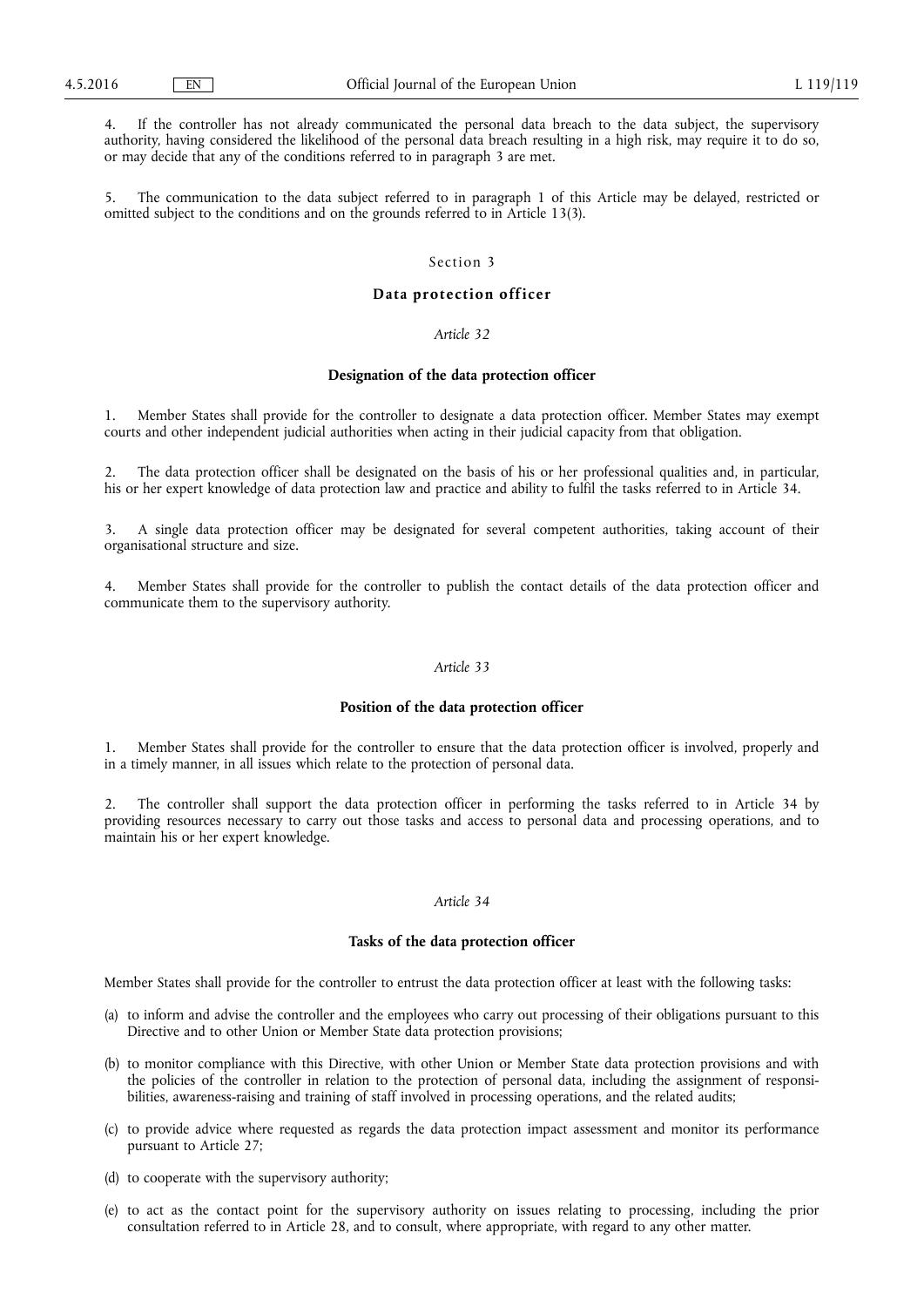### *CHAPTER V*

#### *Transfers of personal data to third countries or international organisations*

#### *Article 35*

# **General principles for transfers of personal data**

1. Member States shall provide for any transfer by competent authorities of personal data which are undergoing processing or are intended for processing after transfer to a third country or to an international organisation including for onward transfers to another third country or international organisation to take place, subject to compliance with the national provisions adopted pursuant to other provisions of this Directive, only where the conditions laid down in this Chapter are met, namely:

- (a) the transfer is necessary for the purposes set out in Article 1(1);
- (b) the personal data are transferred to a controller in a third country or international organisation that is an authority competent for the purposes referred to in Article 1(1);
- (c) where personal data are transmitted or made available from another Member State, that Member State has given its prior authorisation to the transfer in accordance with its national law;
- (d) the Commission has adopted an adequacy decision pursuant to Article 36, or, in the absence of such a decision, appropriate safeguards have been provided or exist pursuant to Article 37, or, in the absence of an adequacy decision pursuant to Article 36 and of appropriate safeguards in accordance with Article 37, derogations for specific situations apply pursuant to Article 38; and
- (e) in the case of an onward transfer to another third country or international organisation, the competent authority that carried out the original transfer or another competent authority of the same Member State authorises the onward transfer, after taking into due account all relevant factors, including the seriousness of the criminal offence, the purpose for which the personal data was originally transferred and the level of personal data protection in the third country or an international organisation to which personal data are onward transferred.

2. Member States shall provide for transfers without the prior authorisation by another Member State in accordance with point (c) of paragraph 1 to be permitted only if the transfer of the personal data is necessary for the prevention of an immediate and serious threat to public security of a Member State or a third country or to essential interests of a Member State and the prior authorisation cannot be obtained in good time. The authority responsible for giving prior authorisation shall be informed without delay.

3. All provisions in this Chapter shall be applied in order to ensure that the level of protection of natural persons ensured by this Directive is not undermined.

### *Article 36*

#### **Transfers on the basis of an adequacy decision**

1. Member States shall provide that a transfer of personal data to a third country or an international organisation may take place where the Commission has decided that the third country, a territory or one or more specified sectors within that third country, or the international organisation in question ensures an adequate level of protection. Such a transfer shall not require any specific authorisation.

2. When assessing the adequacy of the level of protection, the Commission shall, in particular, take account of the following elements:

- (a) the rule of law, respect for human rights and fundamental freedoms, relevant legislation, both general and sectoral, including concerning public security, defence, national security and criminal law and the access of public authorities to personal data, as well as the implementation of such legislation, data protection rules, professional rules and security measures, including rules for the onward transfer of personal data to another third country or international organisation, which are complied with in that country or international organisation, case-law, as well as effective and enforceable data subject rights and effective administrative and judicial redress for the data subjects whose personal data are transferred;
- (b) the existence and effective functioning of one or more independent supervisory authorities in the third country or to which an international organisation is subject, with responsibility for ensuring and enforcing compliance with data protection rules, including adequate enforcement powers, for assisting and advising data subjects in exercising their rights and for cooperation with the supervisory authorities of the Member States; and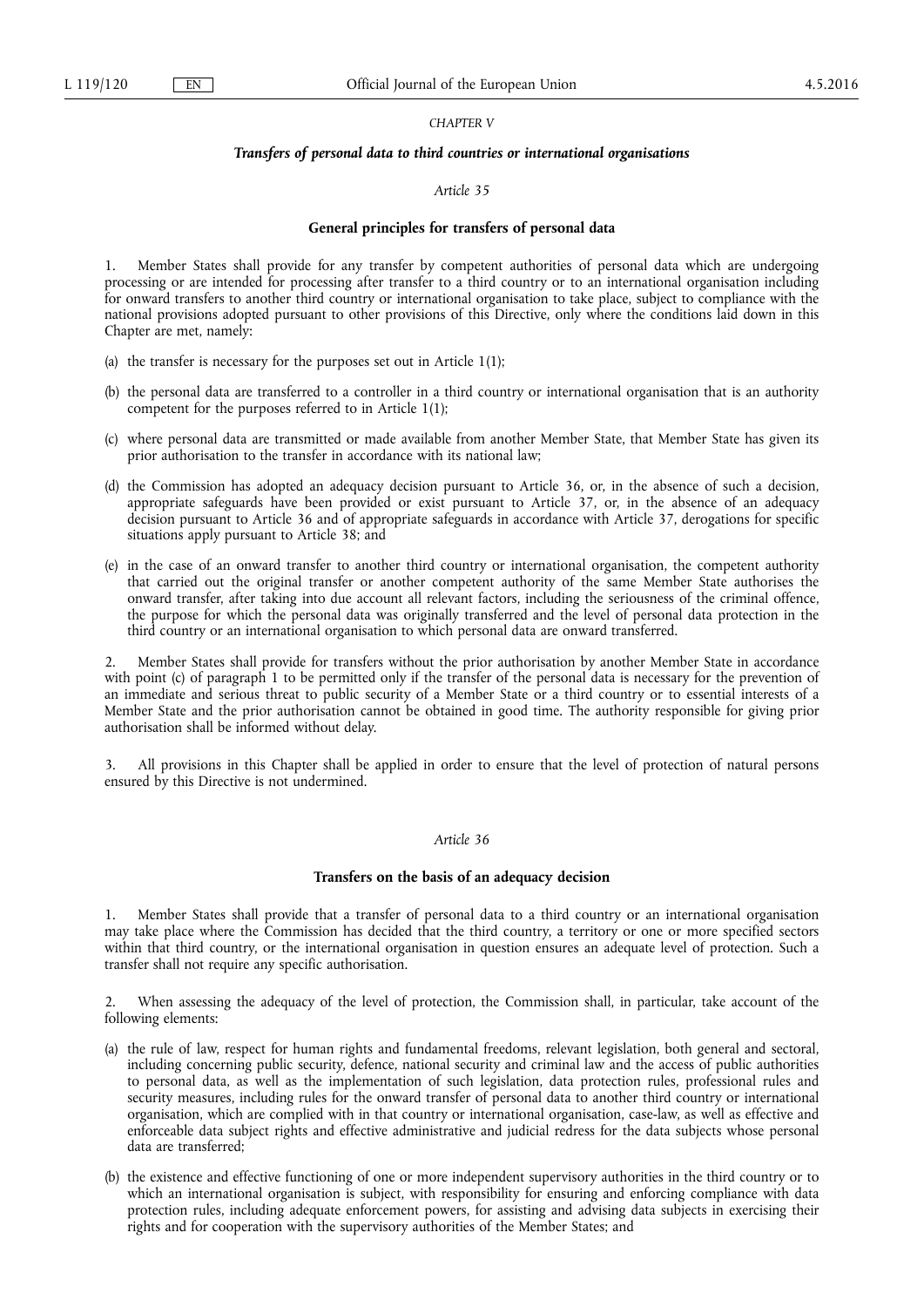(c) the international commitments the third country or international organisation concerned has entered into, or other obligations arising from legally binding conventions or instruments as well as from its participation in multilateral or regional systems, in particular in relation to the protection of personal data.

3. The Commission, after assessing the adequacy of the level of protection, may decide, by means of implementing act, that a third country, a territory or one or more specified sectors within a third country, or an international organisation ensures an adequate level of protection within the meaning of paragraph 2 of this Article. The implementing act shall provide a mechanism for periodic review, at least every four years, which shall take into account all relevant developments in the third country or international organisation. The implementing act shall specify its territorial and sectoral application and, where applicable, identify the supervisory authority or authorities referred to in point (b) of paragraph 2 of this Article. The implementing act shall be adopted in accordance with the examination procedure referred to in Article 58(2).

4. The Commission shall, on an ongoing basis, monitor developments in third countries and international organisations that could affect the functioning of decisions adopted pursuant to paragraph 3.

5. The Commission shall, where available information reveals, in particular following the review referred to in paragraph 3 of this Article, that a third country, a territory or one or more specified sectors within a third country, or an international organisation no longer ensures an adequate level of protection within the meaning of paragraph 2 of this Article, to the extent necessary, repeal, amend or suspend the decision referred to in paragraph 3 of this Article by means of implementing acts without retro-active effect. Those implementing acts shall be adopted in accordance with the examination procedure referred to in Article 58(2).

On duly justified imperative grounds of urgency, the Commission shall adopt immediately applicable implementing acts in accordance with the procedure referred to in Article 58(3).

6. The Commission shall enter into consultations with the third country or international organisation with a view to remedying the situation giving rise to the decision made pursuant to paragraph 5.

Member States shall provide for a decision pursuant to paragraph 5 to be without prejudice to transfers of personal data to the third country, the territory or one or more specified sectors within that third country, or the international organisation in question pursuant to Articles 37 and 38.

8. The Commission shall publish in the *Official Journal of the European Union* and on its website a list of the third countries, territories and specified sectors within a third country and international organisations for which it has decided that an adequate level of protection is or is no longer ensured.

### *Article 37*

# **Transfers subject to appropriate safeguards**

1. In the absence of a decision pursuant to Article 36(3), Member States shall provide that a transfer of personal data to a third country or an international organisation may take place where:

- (a) appropriate safeguards with regard to the protection of personal data are provided for in a legally binding instrument; or
- (b) the controller has assessed all the circumstances surrounding the transfer of personal data and concludes that appropriate safeguards exist with regard to the protection of personal data.
- 2. The controller shall inform the supervisory authority about categories of transfers under point (b) of paragraph 1.

3. When a transfer is based on point (b) of paragraph 1, such a transfer shall be documented and the documentation shall be made available to the supervisory authority on request, including the date and time of the transfer, information about the receiving competent authority, the justification for the transfer and the personal data transferred.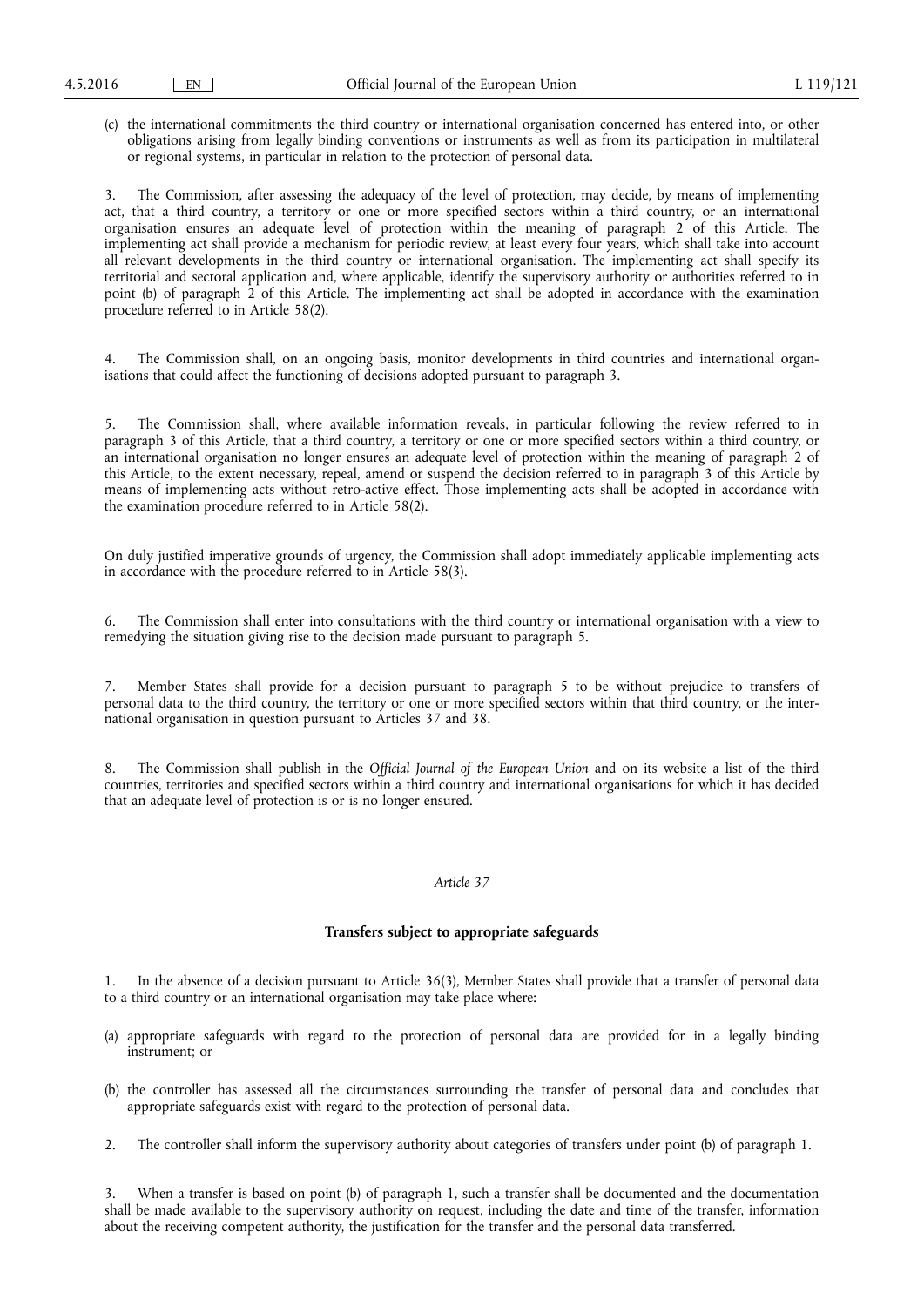#### *Article 38*

#### **Derogations for specific situations**

1. In the absence of an adequacy decision pursuant to Article 36, or of appropriate safeguards pursuant to Article 37, Member States shall provide that a transfer or a category of transfers of personal data to a third country or an international organisation may take place only on the condition that the transfer is necessary:

- (a) in order to protect the vital interests of the data subject or another person;
- (b) to safeguard legitimate interests of the data subject, where the law of the Member State transferring the personal data so provides;
- (c) for the prevention of an immediate and serious threat to public security of a Member State or a third country;
- (d) in individual cases for the purposes set out in Article 1(1); or
- (e) in an individual case for the establishment, exercise or defence of legal claims relating to the purposes set out in Article 1(1).

2. Personal data shall not be transferred if the transferring competent authority determines that fundamental rights and freedoms of the data subject concerned override the public interest in the transfer set out in points (d) and (e) of paragraph 1.

Where a transfer is based on paragraph 1, such a transfer shall be documented and the documentation shall be made available to the supervisory authority on request, including the date and time of the transfer, information about the receiving competent authority, the justification for the transfer and the personal data transferred.

# *Article 39*

### **Transfers of personal data to recipients established in third countries**

1. By way of derogation from point (b) of Article 35(1) and without prejudice to any international agreement referred to in paragraph 2 of this Article, Union or Member State law may provide for the competent authorities referred to in point  $(7)(a)$  of Article 3, in individual and specific cases, to transfer personal data directly to recipients established in third countries only if the other provisions of this Directive are complied with and all of the following conditions are fulfilled:

- (a) the transfer is strictly necessary for the performance of a task of the transferring competent authority as provided for by Union or Member State law for the purposes set out in Article 1(1);
- (b) the transferring competent authority determines that no fundamental rights and freedoms of the data subject concerned override the public interest necessitating the transfer in the case at hand;
- (c) the transferring competent authority considers that the transfer to an authority that is competent for the purposes referred to in Article 1(1) in the third country is ineffective or inappropriate, in particular because the transfer cannot be achieved in good time;
- (d) the authority that is competent for the purposes referred to in Article 1(1) in the third country is informed without undue delay, unless this is ineffective or inappropriate;
- (e) the transferring competent authority informs the recipient of the specified purpose or purposes for which the personal data are only to be processed by the latter provided that such processing is necessary.

2. An international agreement referred to in paragraph 1 shall be any bilateral or multilateral international agreement in force between Member States and third countries in the field of judicial cooperation in criminal matters and police cooperation.

- 3. The transferring competent authority shall inform the supervisory authority about transfers under this Article.
- 4. Where a transfer is based on paragraph 1, such a transfer shall be documented.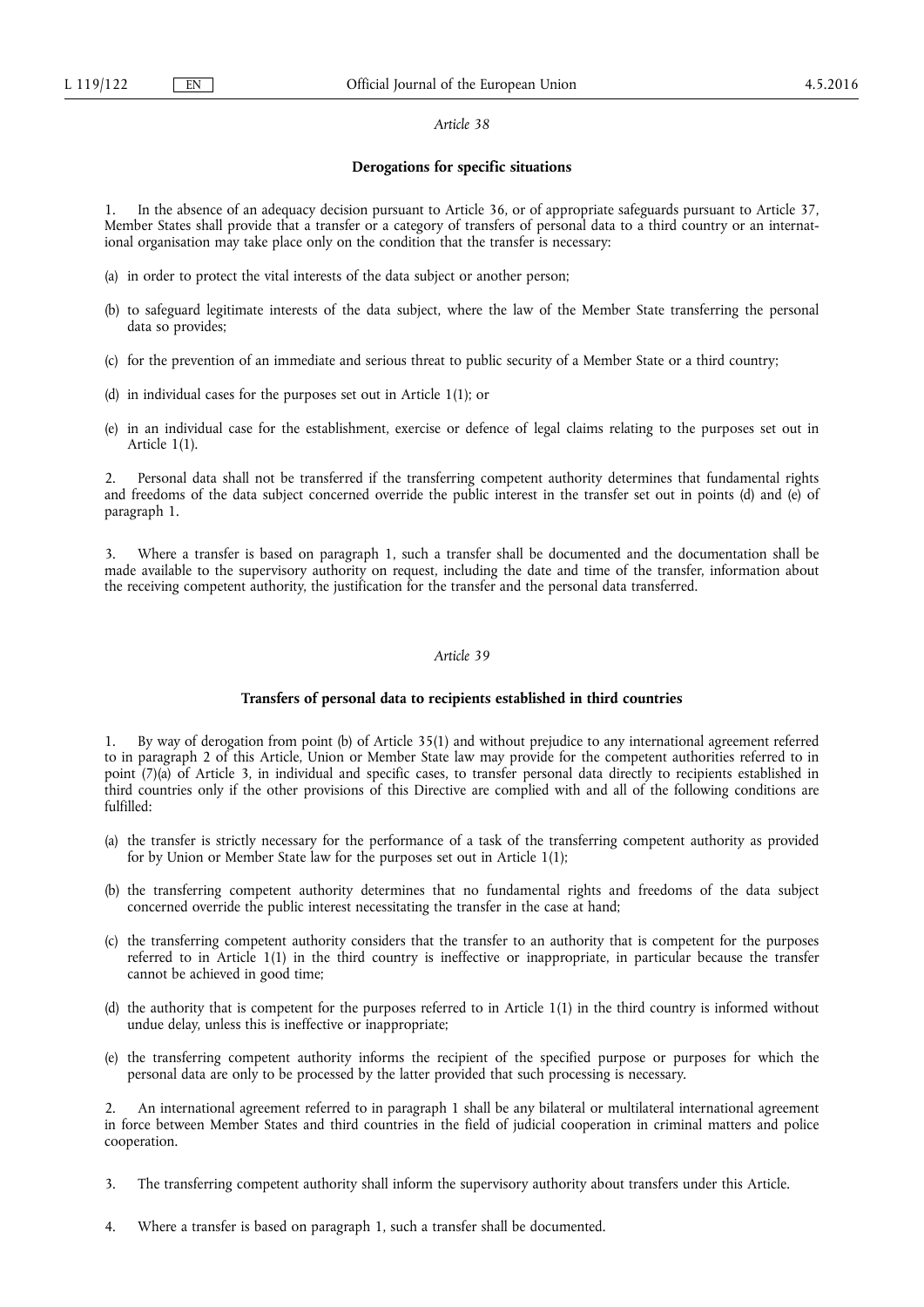#### *Article 40*

### **International cooperation for the protection of personal data**

In relation to third countries and international organisations, the Commission and Member States shall take appropriate steps to:

- (a) develop international cooperation mechanisms to facilitate the effective enforcement of legislation for the protection of personal data;
- (b) provide international mutual assistance in the enforcement of legislation for the protection of personal data, including through notification, complaint referral, investigative assistance and information exchange, subject to appropriate safeguards for the protection of personal data and other fundamental rights and freedoms;
- (c) engage relevant stakeholders in discussion and activities aimed at furthering international cooperation in the enforcement of legislation for the protection of personal data;
- promote the exchange and documentation of personal data protection legislation and practice, including on jurisdictional conflicts with third countries.

### *CHAPTER VI*

### *Independent supervisory authorities*

### Section 1

### Independent status

#### *Article 41*

# **Supervisory authority**

1. Each Member State shall provide for one or more independent public authorities to be responsible for monitoring the application of this Directive, in order to protect the fundamental rights and freedoms of natural persons in relation to processing and to facilitate the free flow of personal data within the Union ('supervisory authority').

2. Each supervisory authority shall contribute to the consistent application of this Directive throughout the Union. For that purpose, the supervisory authorities shall cooperate with each other and with the Commission in accordance with Chapter VII.

3. Member States may provide for a supervisory authority established under Regulation (EU) 2016/679 to be the supervisory authority referred to in this Directive and to assume responsibility for the tasks of the supervisory authority to be established under paragraph 1 of this Article.

Where more than one supervisory authority is established in a Member State, that Member State shall designate the supervisory authority which are to represent those authorities in the Board referred to in Article 51.

# *Article 42*

### **Independence**

1. Each Member State shall provide for each supervisory authority to act with complete independence in performing its tasks and exercising its powers in accordance with this Directive.

2. Member States shall provide for the member or members of their supervisory authorities in the performance of their tasks and exercise of their powers in accordance with this Directive, to remain free from external influence, whether direct or indirect, and that they shall neither seek nor take instructions from anybody.

3. Members of Member States' supervisory authorities shall refrain from any action incompatible with their duties and shall not, during their term of office, engage in any incompatible occupation, whether gainful or not.

4. Each Member State shall ensure that each supervisory authority is provided with the human, technical and financial resources, premises and infrastructure necessary for the effective performance of its tasks and exercise of its powers, including those to be carried out in the context of mutual assistance, cooperation and participation in the Board.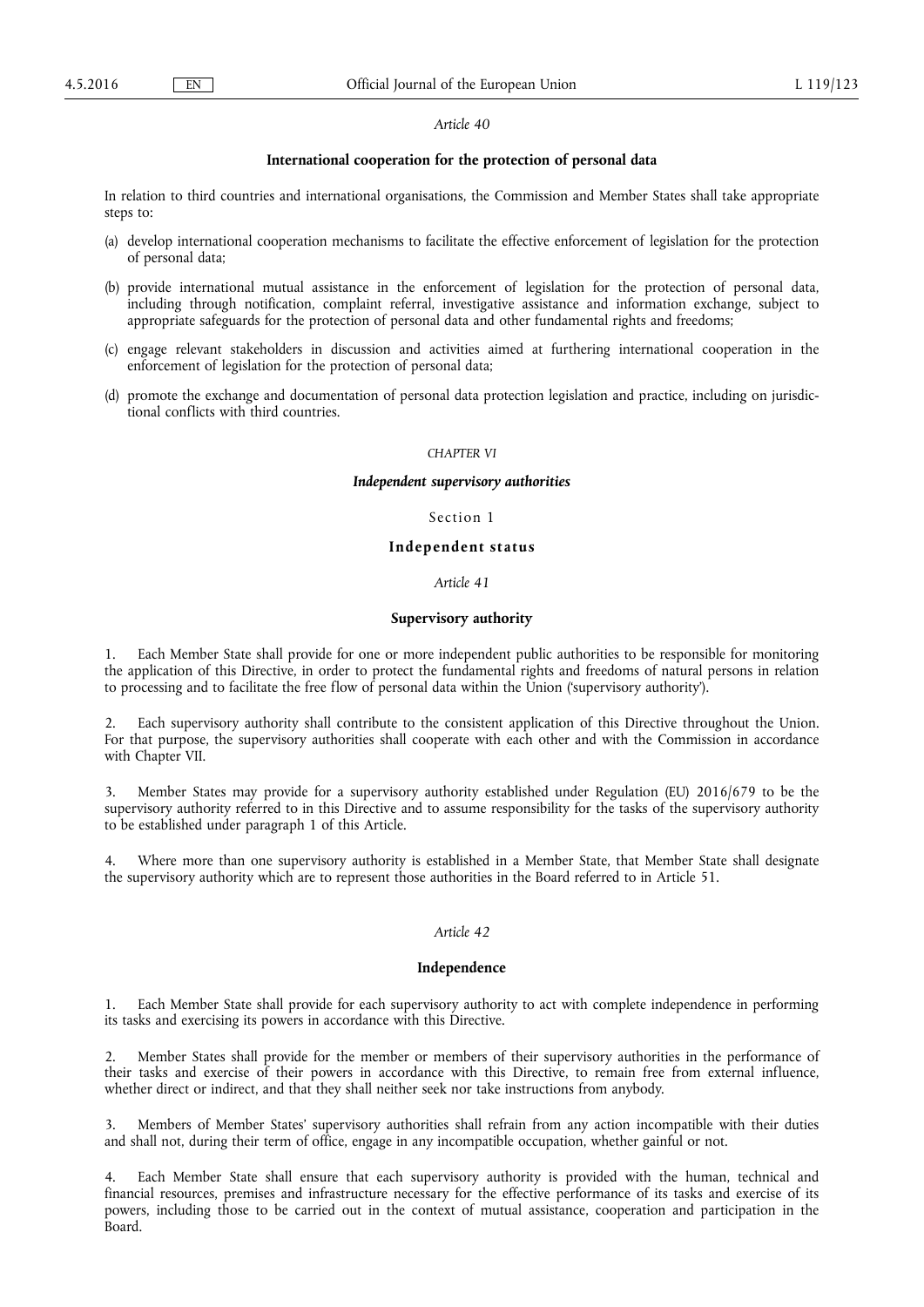5. Each Member State shall ensure that each supervisory authority chooses and has its own staff which shall be subject to the exclusive direction of the member or members of the supervisory authority concerned.

6. Each Member State shall ensure that each supervisory authority is subject to financial control which does not affect its independence and that it has separate, public annual budgets, which may be part of the overall state or national budget.

# *Article 43*

### **General conditions for the members of the supervisory authority**

1. Member States shall provide for each member of their supervisory authorities to be appointed by means of a transparent procedure by:

- their parliament;
- their government;
- their head of State; or
- an independent body entrusted with the appointment under Member State law.

2. Each member shall have the qualifications, experience and skills, in particular in the area of the protection of personal data, required to perform their duties and exercise their powers.

3. The duties of a member shall end in the event of the expiry of the term of office, resignation or compulsory retirement, in accordance with the law of the Member State concerned.

4. A member shall be dismissed only in cases of serious misconduct or if the member no longer fulfils the conditions required for the performance of the duties.

### *Article 44*

### **Rules on the establishment of the supervisory authority**

- 1. Each Member State shall provide by law for all of the following:
- (a) the establishment of each supervisory authority;
- (b) the qualifications and eligibility conditions required to be appointed as a member of each supervisory authority;
- (c) the rules and procedures for the appointment of the member or members of each supervisory authority;
- (d) the duration of the term of the member or members of each supervisory authority of not less than four years, except for the first appointment after 6 May 2016, part of which may take place for a shorter period where that is necessary to protect the independence of the supervisory authority by means of a staggered appointment procedure;
- (e) whether and, if so, for how many terms the member or members of each supervisory authority is eligible for reappointment;
- (f) the conditions governing the obligations of the member or members and staff of each supervisory authority, prohibitions on actions, occupations and benefits incompatible therewith during and after the term of office and rules governing the cessation of employment.

2. The member or members and the staff of each supervisory authority shall, in accordance with Union or Member State law, be subject to a duty of professional secrecy both during and after their term of office, with regard to any confidential information which has come to their knowledge in the course of the performance of their tasks or the exercise of their powers. During their term of office, that duty of professional secrecy shall in particular apply to reporting by natural persons of infringements of this Directive.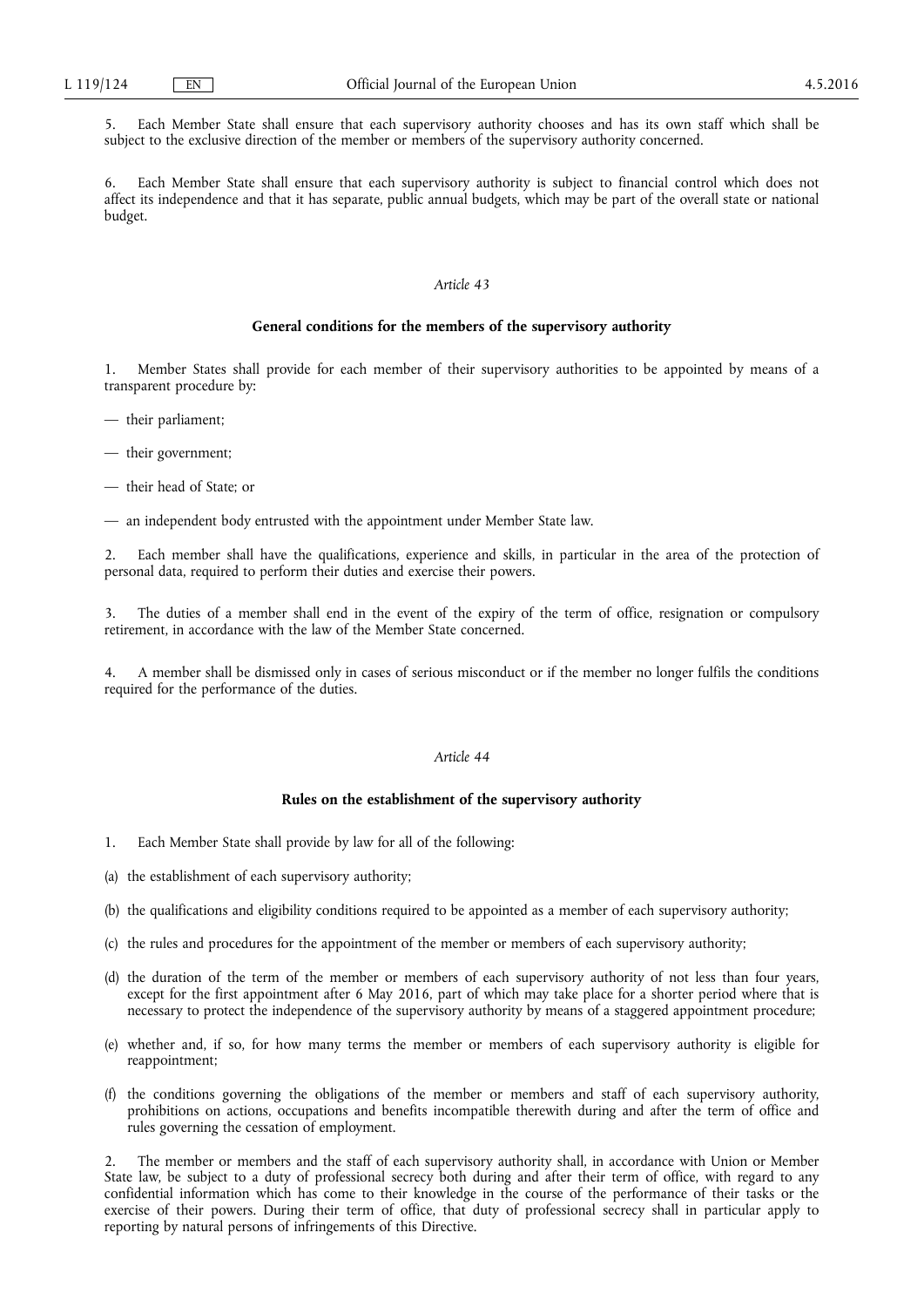Section 2

### **Competence, t asks and p owers**

#### *Article 45*

#### **Competence**

1. Each Member State shall provide for each supervisory authority to be competent for the performance of the tasks assigned to, and for the exercise of the powers conferred on, it in accordance with this Directive on the territory of its own Member State.

2. Each Member State shall provide for each supervisory authority not to be competent for the supervision of processing operations of courts when acting in their judicial capacity. Member States may provide for their supervisory authority not to be competent to supervise processing operations of other independent judicial authorities when acting in their judicial capacity.

### *Article 46*

### **Tasks**

- 1. Each Member State shall provide, on its territory, for each supervisory authority to:
- (a) monitor and enforce the application of the provisions adopted pursuant to this Directive and its implementing measures;
- (b) promote public awareness and understanding of the risks, rules, safeguards and rights in relation to processing;
- (c) advise, in accordance with Member State law, the national parliament, the government and other institutions and bodies on legislative and administrative measures relating to the protection of natural persons' rights and freedoms with regard to processing;
- (d) promote the awareness of controllers and processors of their obligations under this Directive;
- (e) upon request, provide information to any data subject concerning the exercise of their rights under this Directive and, if appropriate, cooperate with the supervisory authorities in other Member States to that end;
- (f) deal with complaints lodged by a data subject, or by a body, organisation or association in accordance with Article 55, and investigate, to the extent appropriate, the subject-matter of the complaint and inform the complainant of the progress and the outcome of the investigation within a reasonable period, in particular if further investigation or coordination with another supervisory authority is necessary;
- (g) check the lawfulness of processing pursuant to Article 17, and inform the data subject within a reasonable period of the outcome of the check pursuant to paragraph 3 of that Article or of the reasons why the check has not been carried out;
- (h) cooperate with, including by sharing information, and provide mutual assistance to other supervisory authorities, with a view to ensuring the consistency of application and enforcement of this Directive;
- (i) conduct investigations on the application of this Directive, including on the basis of information received from another supervisory authority or other public authority;
- (j) monitor relevant developments insofar as they have an impact on the protection of personal data, in particular the development of information and communication technologies;
- (k) provide advice on the processing operations referred to in Article 28; and
- (l) contribute to the activities of the Board.

2. Each supervisory authority shall facilitate the submission of complaints referred to in point (f) of paragraph 1 by measures such as providing a complaint submission form which can also be completed electronically, without excluding other means of communication.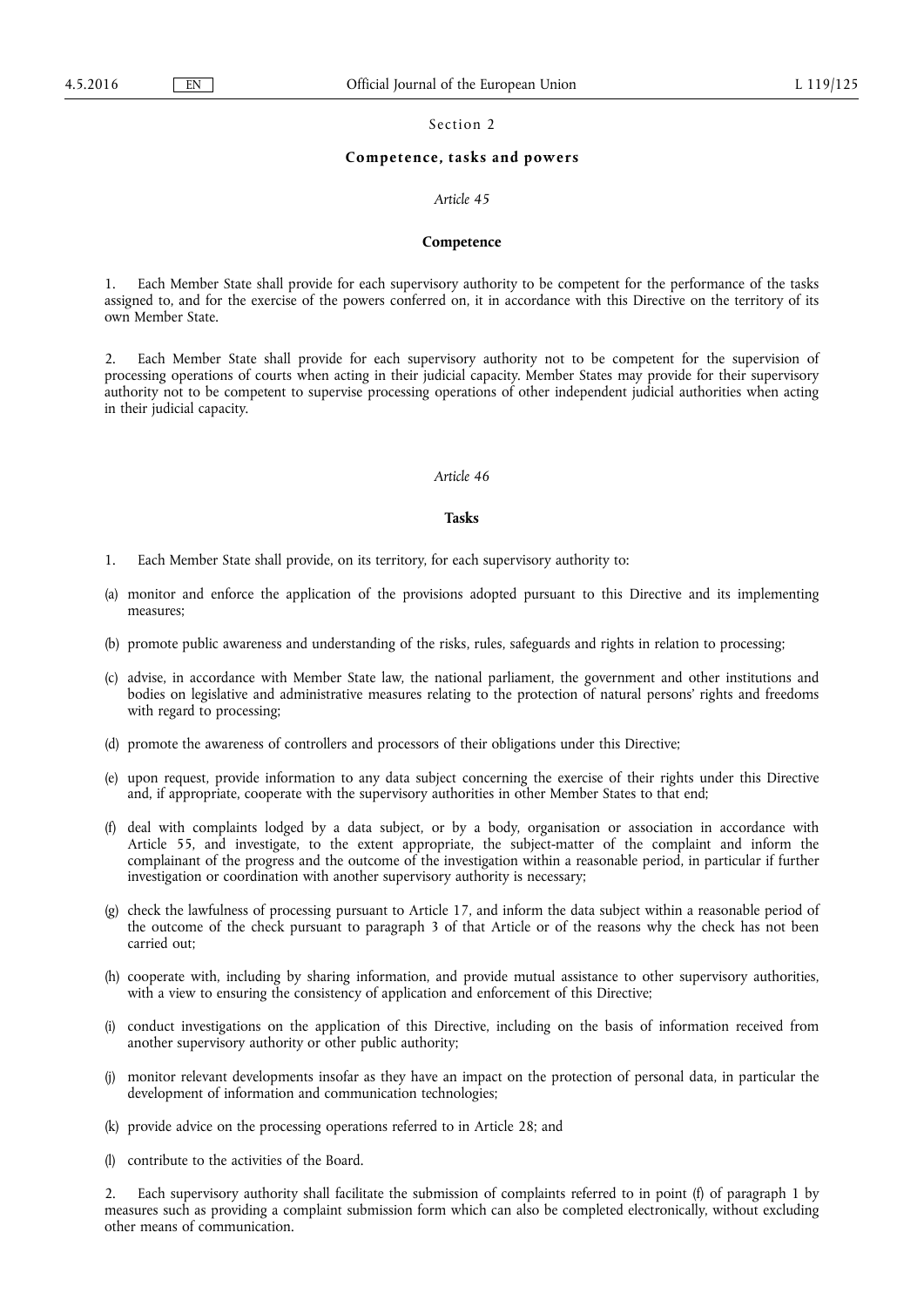3. The performance of the tasks of each supervisory authority shall be free of charge for the data subject and for the data protection officer.

4. Where a request is manifestly unfounded or excessive, in particular because it is repetitive, the supervisory authority may charge a reasonable fee based on its administrative costs, or may refuse to act on the request. The supervisory authority shall bear the burden of demonstrating that the request is manifestly unfounded or excessive.

# *Article 47*

#### **Powers**

1. Each Member State shall provide by law for each supervisory authority to have effective investigative powers. Those powers shall include at least the power to obtain from the controller and the processor access to all personal data that are being processed and to all information necessary for the performance of its tasks.

2. Each Member State shall provide by law for each supervisory authority to have effective corrective powers such as, for example:

- (a) to issue warnings to a controller or processor that intended processing operations are likely to infringe the provisions adopted pursuant to this Directive;
- (b) to order the controller or processor to bring processing operations into compliance with the provisions adopted pursuant to this Directive, where appropriate, in a specified manner and within a specified period, in particular by ordering the rectification or erasure of personal data or restriction of processing pursuant to Article 16;
- (c) to impose a temporary or definitive limitation, including a ban, on processing.

3. Each Member State shall provide by law for each supervisory authority to have effective advisory powers to advise the controller in accordance with the prior consultation procedure referred to in Article 28 and to issue, on its own initiative or on request, opinions to its national parliament and its government or, in accordance with its national law, to other institutions and bodies as well as to the public on any issue related to the protection of personal data.

4. The exercise of the powers conferred on the supervisory authority pursuant to this Article shall be subject to appropriate safeguards, including effective judicial remedy and due process, as set out in Union and Member State law in accordance with the Charter.

5. Each Member State shall provide by law for each supervisory authority to have the power to bring infringements of provisions adopted pursuant to this Directive to the attention of judicial authorities and, where appropriate, to commence or otherwise engage in legal proceedings, in order to enforce the provisions adopted pursuant to this Directive.

# *Article 48*

### **Reporting of infringements**

Member States shall provide for competent authorities to put in place effective mechanisms to encourage confidential reporting of infringements of this Directive.

# *Article 49*

#### **Activity reports**

Each supervisory authority shall draw up an annual report on its activities, which may include a list of types of infringement notified and types of penalties imposed. Those reports shall be transmitted to the national parliament, the government and other authorities as designated by Member State law. They shall be made available to the public, the Commission and the Board.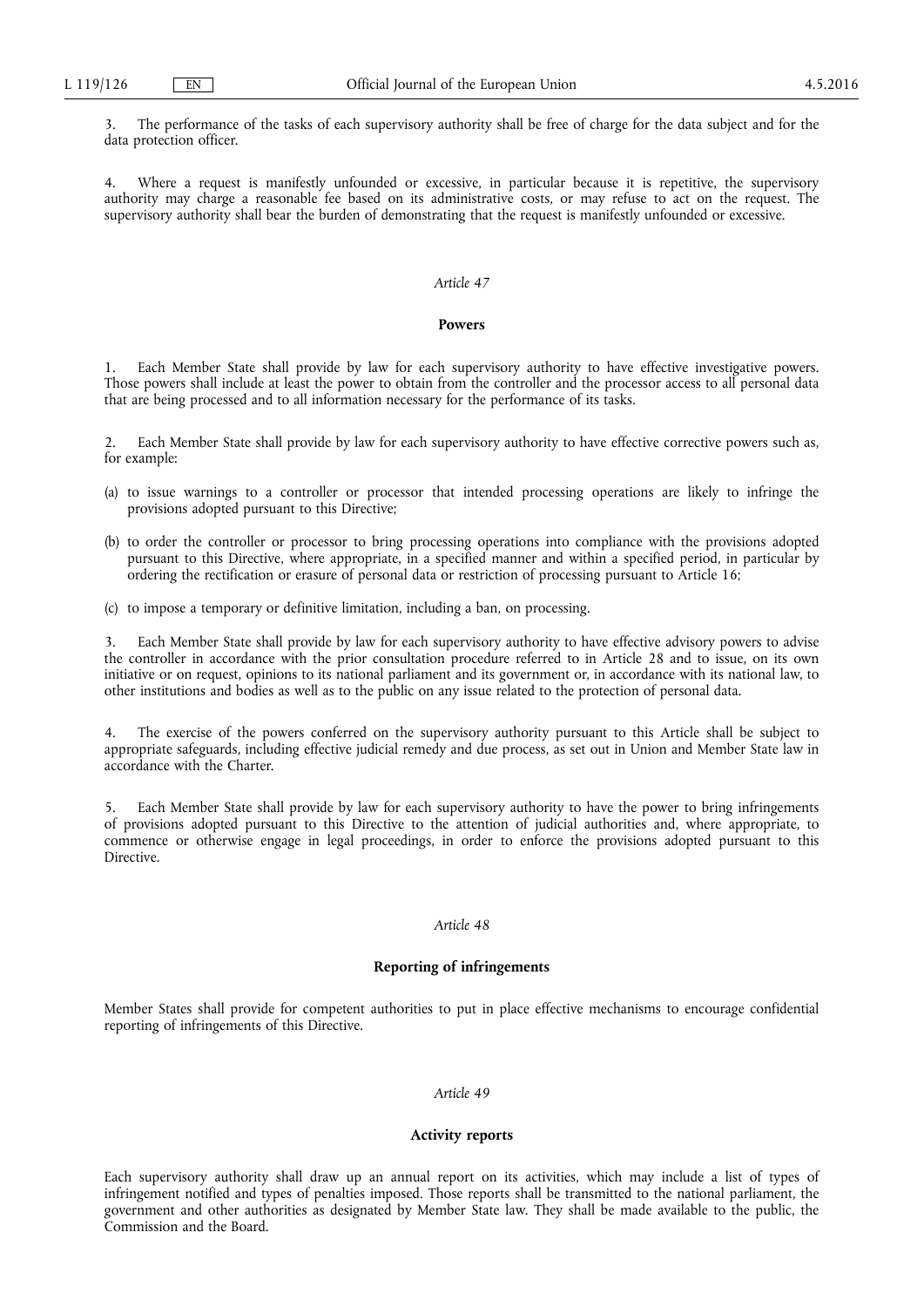*CHAPTER VII* 

### *Cooperation*

### *Article 50*

#### **Mutual assistance**

1. Each Member State shall provide for their supervisory authorities to provide each other with relevant information and mutual assistance in order to implement and apply this Directive in a consistent manner, and to put in place measures for effective cooperation with one another. Mutual assistance shall cover, in particular, information requests and supervisory measures, such as requests to carry out consultations, inspections and investigations.

2. Each Member States shall provide for each supervisory authority to take all appropriate measures required to reply to a request of another supervisory authority without undue delay and no later than one month after receiving the request. Such measures may include, in particular, the transmission of relevant information on the conduct of an investigation.

Requests for assistance shall contain all the necessary information, including the purpose of and reasons for the request. Information exchanged shall be used only for the purpose for which it was requested.

- 4. The requested supervisory authority shall not refuse to comply with the request unless:
- (a) it is not competent for the subject-matter of the request or for the measures it is requested to execute; or
- (b) compliance with the request would infringe this Directive or Union or Member State law to which the supervisory authority receiving the request is subject.

5. The requested supervisory authority shall inform the requesting supervisory authority of the results or, as the case may be, of the progress of the measures taken in order to respond to the request. The requested supervisory authority shall provide reasons for any refusal to comply with a request pursuant to paragraph 4.

6. Requested supervisory authorities shall, as a rule, supply the information requested by other supervisory authorities by electronic means, using a standardised format.

7. Requested supervisory authorities shall not charge a fee for any action taken by them pursuant to a request for mutual assistance. Supervisory authorities may agree on rules to indemnify each other for specific expenditure arising from the provision of mutual assistance in exceptional circumstances.

8. The Commission may, by means of implementing acts, specify the format and procedures for mutual assistance referred to in this Article and the arrangements for the exchange of information by electronic means between supervisory authorities, and between supervisory authorities and the Board. Those implementing acts shall be adopted in accordance with the examination procedure referred to in Article 58(2).

### *Article 51*

### **Tasks of the Board**

1. The Board established by Regulation (EU) 2016/679 shall perform all of the following tasks in relation to processing within the scope of this Directive:

- (a) advise the Commission on any issue related to the protection of personal data in the Union, including on any proposed amendment of this Directive;
- (b) examine, on its own initiative, on request of one of its members or on request of the Commission, any question covering the application of this Directive and issue guidelines, recommendations and best practices in order to encourage consistent application of this Directive;
- (c) draw up guidelines for supervisory authorities concerning the application of measures referred to in Article 47(1) and  $(3)$ ;
- (d) issue guidelines, recommendations and best practices in accordance with point (b) of this subparagraph for establishing personal data breaches and determining the undue delay referred to in Article 30(1) and (2) and for the particular circumstances in which a controller or a processor is required to notify the personal data breach;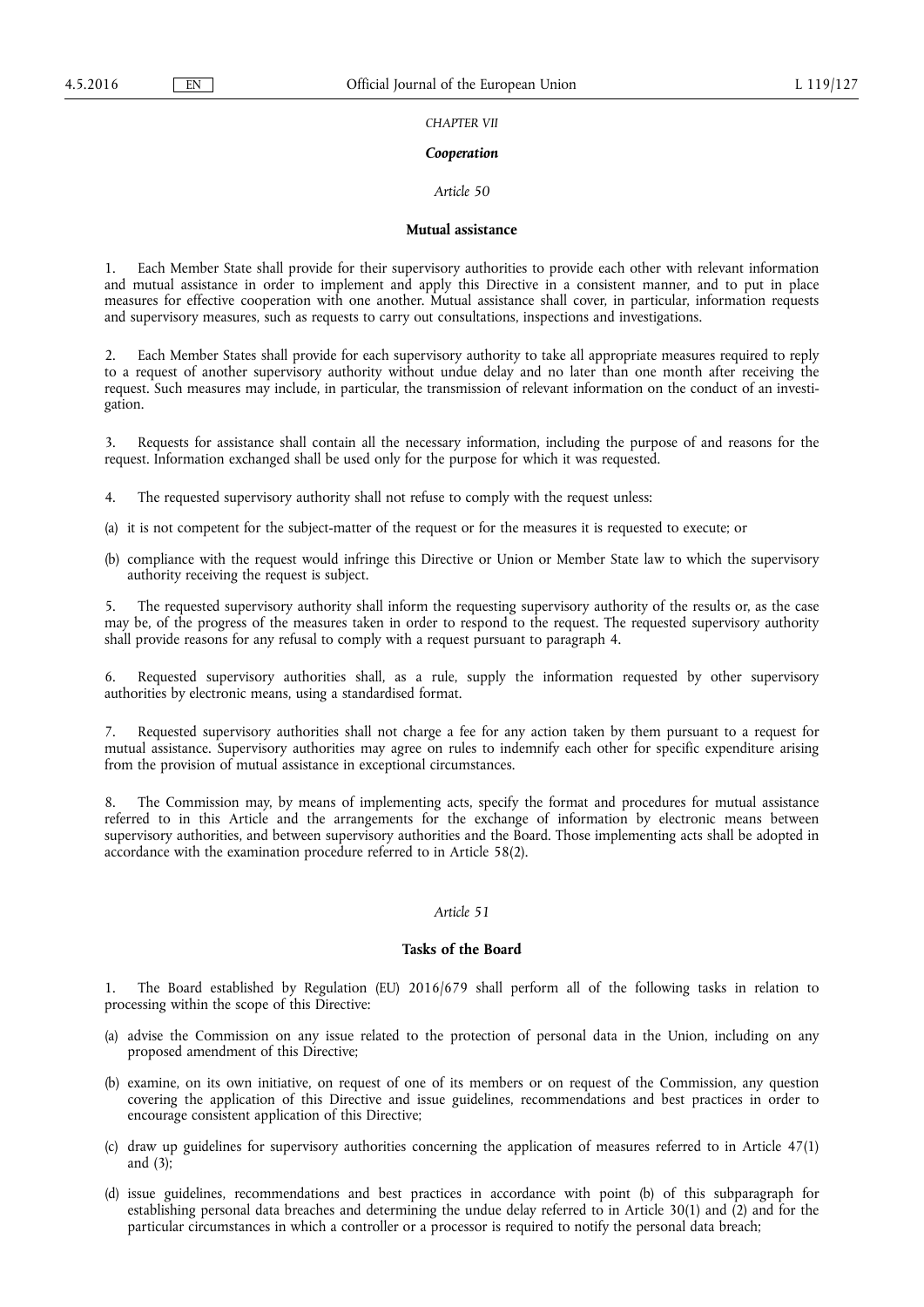- (e) issue guidelines, recommendations and best practices in accordance with point (b) of this subparagraph as to the circumstances in which a personal data breach is likely to result in a high risk to the rights and freedoms of natural persons as referred to in Article 31(1);
- (f) review the practical application of the guidelines, recommendations and best practices referred to in points (b) and (c);
- (g) provide the Commission with an opinion for the assessment of the adequacy of the level of protection in a third country, a territory or one or more specified sectors within a third country, or an international organisation, including for the assessment whether such a third country, territory, specified sector, or international organisation no longer ensures an adequate level of protection;
- (h) promote the cooperation and the effective bilateral and multilateral exchange of information and best practices between the supervisory authorities;
- (i) promote common training programmes and facilitate personnel exchanges between the supervisory authorities and, where appropriate, with the supervisory authorities of third countries or with international organisations;
- (j) promote the exchange of knowledge and documentation on data protection law and practice with data protection supervisory authorities worldwide.

With regard to point (g) of the first subparagraph, the Commission shall provide the Board with all necessary documentation, including correspondence with the government of the third country, with the territory or specified sector within that third country, or with the international organisation.

2. Where the Commission requests advice from the Board, it may indicate a time limit, taking into account the urgency of the matter.

3. The Board shall forward its opinions, guidelines, recommendations and best practices to the Commission and to the committee referred to in Article 58(1) and make them public.

4. The Commission shall inform the Board of the action it has taken following opinions, guidelines, recommendations and best practices issued by the Board.

### *CHAPTER VIII*

### *Remedies, liability and penalties*

### *Article 52*

### **Right to lodge a complaint with a supervisory authority**

1. Without prejudice to any other administrative or judicial remedy, Member States shall provide for every data subject to have the right to lodge a complaint with a single supervisory authority, if the data subject considers that the processing of personal data relating to him or her infringes provisions adopted pursuant to this Directive.

2. Member States shall provide for the supervisory authority with which the complaint has been lodged to transmit it to the competent supervisory authority, without undue delay if the complaint is not lodged with the supervisory authority that is competent pursuant to Article 45(1). The data subject shall be informed about the transmission.

3. Member States shall provide for the supervisory authority with which the complaint has been lodged to provide further assistance on request of the data subject.

The data subject shall be informed by the competent supervisory authority of the progress and the outcome of the complaint, including of the possibility of a judicial remedy pursuant to Article 53.

### *Article 53*

### **Right to an effective judicial remedy against a supervisory authority**

1. Without prejudice to any other administrative or non-judicial remedy, Member States shall provide for the right of a natural or legal person to an effective judicial remedy against a legally binding decision of a supervisory authority concerning them.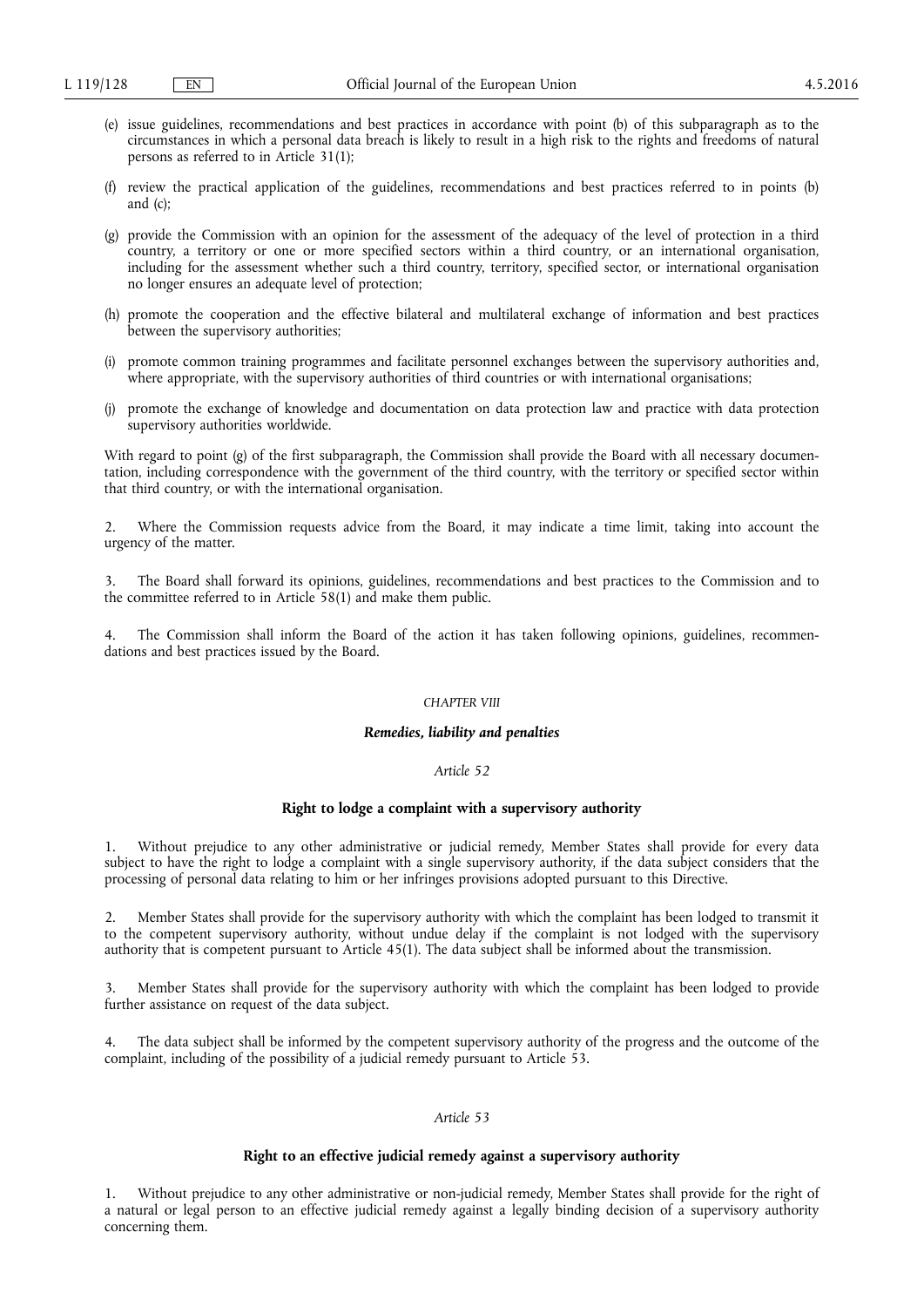2. Without prejudice to any other administrative or non-judicial remedy, each data subject shall have the right to an effective judicial remedy where the supervisory authority which is competent pursuant to Article 45(1) does not handle a complaint or does not inform the data subject within three months of the progress or outcome of the complaint lodged pursuant to Article 52.

3. Member States shall provide for proceedings against a supervisory authority to be brought before the courts of the Member State where the supervisory authority is established.

# *Article 54*

#### **Right to an effective judicial remedy against a controller or processor**

Without prejudice to any available administrative or non-judicial remedy, including the right to lodge a complaint with a supervisory authority pursuant to Article 52, Member States shall provide for the right of a data subject to an effective judicial remedy where he or she considers that his or her rights laid down in provisions adopted pursuant to this Directive have been infringed as a result of the processing of his or her personal data in non-compliance with those provisions.

### *Article 55*

### **Representation of data subjects**

Member States shall, in accordance with Member State procedural law, provide for the data subject to have the right to mandate a not-for-profit body, organisation or association which has been properly constituted in accordance with Member State law, has statutory objectives which are in the public interest and is active in the field of protection of data subject's rights and freedoms with regard to the protection of their personal data to lodge the complaint on his or her behalf and to exercise the rights referred to in Articles 52, 53 and 54 on his or her behalf.

#### *Article 56*

#### **Right to compensation**

Member States shall provide for any person who has suffered material or non-material damage as a result of an unlawful processing operation or of any act infringing national provisions adopted pursuant to this Directive to have the right to receive compensation for the damage suffered from the controller or any other authority competent under Member State law.

#### *Article 57*

### **Penalties**

Member States shall lay down the rules on penalties applicable to infringements of the provisions adopted pursuant to this Directive and shall take all measures necessary to ensure that they are implemented. The penalties provided for shall be effective, proportionate and dissuasive.

#### *CHAPTER IX*

### *Implementing acts*

#### *Article 58*

#### **Committee procedure**

1. The Commission shall be assisted by the committee established by Article 93 of Regulation (EU) 2016/679. That committee shall be a committee within the meaning of Regulation (EU) No 182/2011.

2. Where reference is made to this paragraph, Article 5 of Regulation (EU) No 182/2011 shall apply.

3. Where reference is made to this paragraph, Article 8 of Regulation (EU) No 182/2011, in conjunction with Article 5 thereof, shall apply.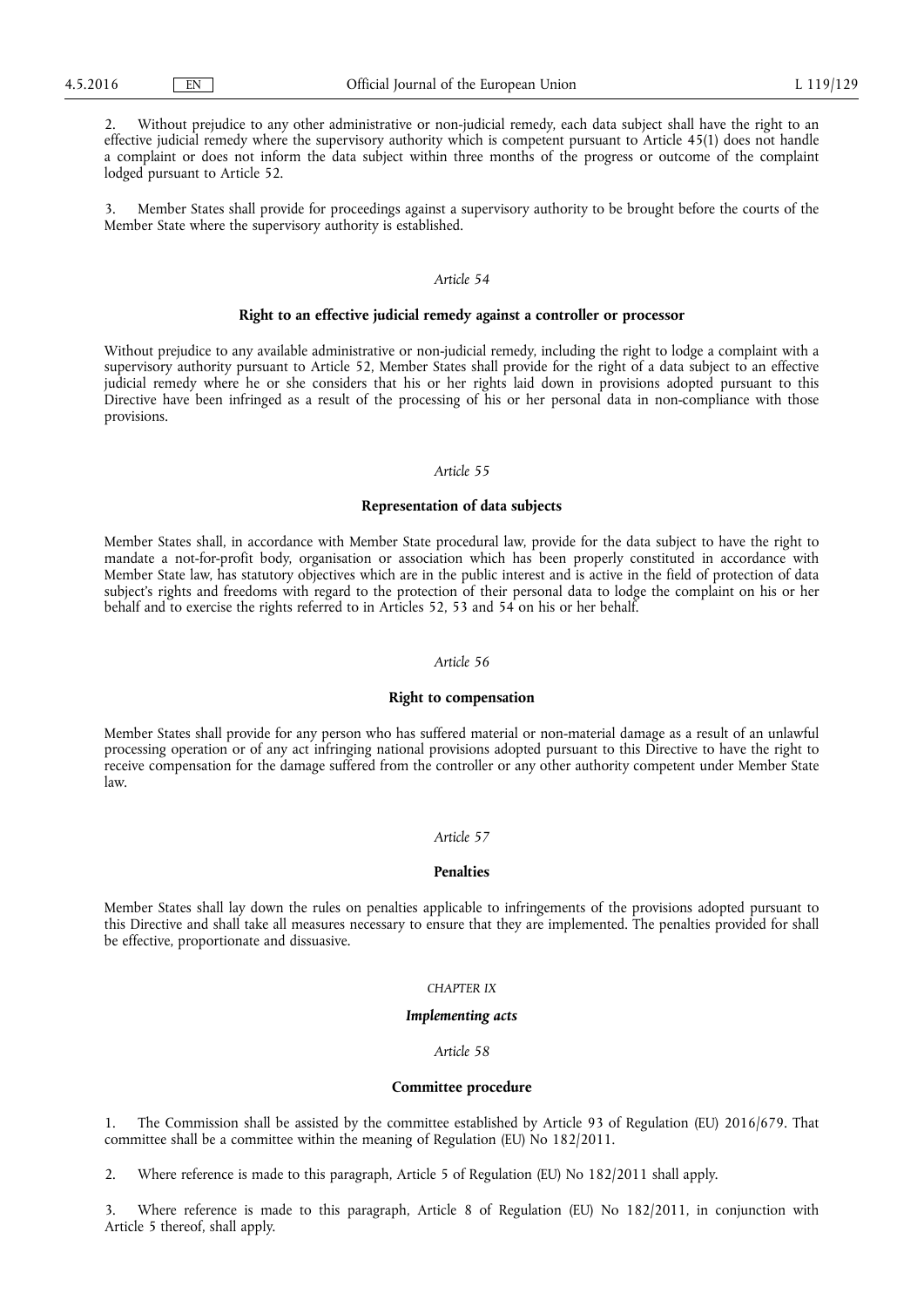### *CHAPTER X*

#### *Final provisions*

### *Article 59*

### **Repeal of Framework Decision 2008/977/JHA**

- 1. Framework Decision 2008/977/JHA is repealed with effect from 6 May 2018.
- 2. References to the repealed Decision referred to in paragraph 1 shall be construed as references to this Directive.

# *Article 60*

### **Union legal acts already in force**

The specific provisions for the protection of personal data in Union legal acts that entered into force on or before 6 May 2016 in the field of judicial cooperation in criminal matters and police cooperation, which regulate processing between Member States and the access of designated authorities of Member States to information systems established pursuant to the Treaties within the scope of this Directive, shall remain unaffected.

### *Article 61*

# **Relationship with previously concluded international agreements in the field of judicial cooperation in criminal matters and police cooperation**

International agreements involving the transfer of personal data to third countries or international organisations which were concluded by Member States prior to 6 May 2016 and which comply with Union law as applicable prior to that date shall remain in force until amended, replaced or revoked.

# *Article 62*

#### **Commission reports**

1. By 6 May 2022, and every four years thereafter, the Commission shall submit a report on the evaluation and review of this Directive to the European Parliament and to the Council. The reports shall be made public.

2. In the context of the evaluations and reviews referred to in paragraph 1, the Commission shall examine, in particular, the application and functioning of Chapter V on the transfer of personal data to third countries or international organisations with particular regard to decisions adopted pursuant to Article 36(3) and Article 39.

3. For the purposes of paragraphs 1 and 2, the Commission may request information from Member States and supervisory authorities.

4. In carrying out the evaluations and reviews referred to in paragraphs 1 and 2, the Commission shall take into account the positions and findings of the European Parliament, of the Council and of other relevant bodies or sources.

The Commission shall, if necessary, submit appropriate proposals with a view to amending this Directive, in particular taking account of developments in information technology and in the light of the state of progress in the information society.

6. By 6 May 2019, the Commission shall review other legal acts adopted by the Union which regulate processing by the competent authorities for the purposes set out in Article 1(1) including those referred to in Article 60, in order to assess the need to align them with this Directive and to make, where appropriate, the necessary proposals to amend those acts to ensure a consistent approach to the protection of personal data within the scope of this Directive.